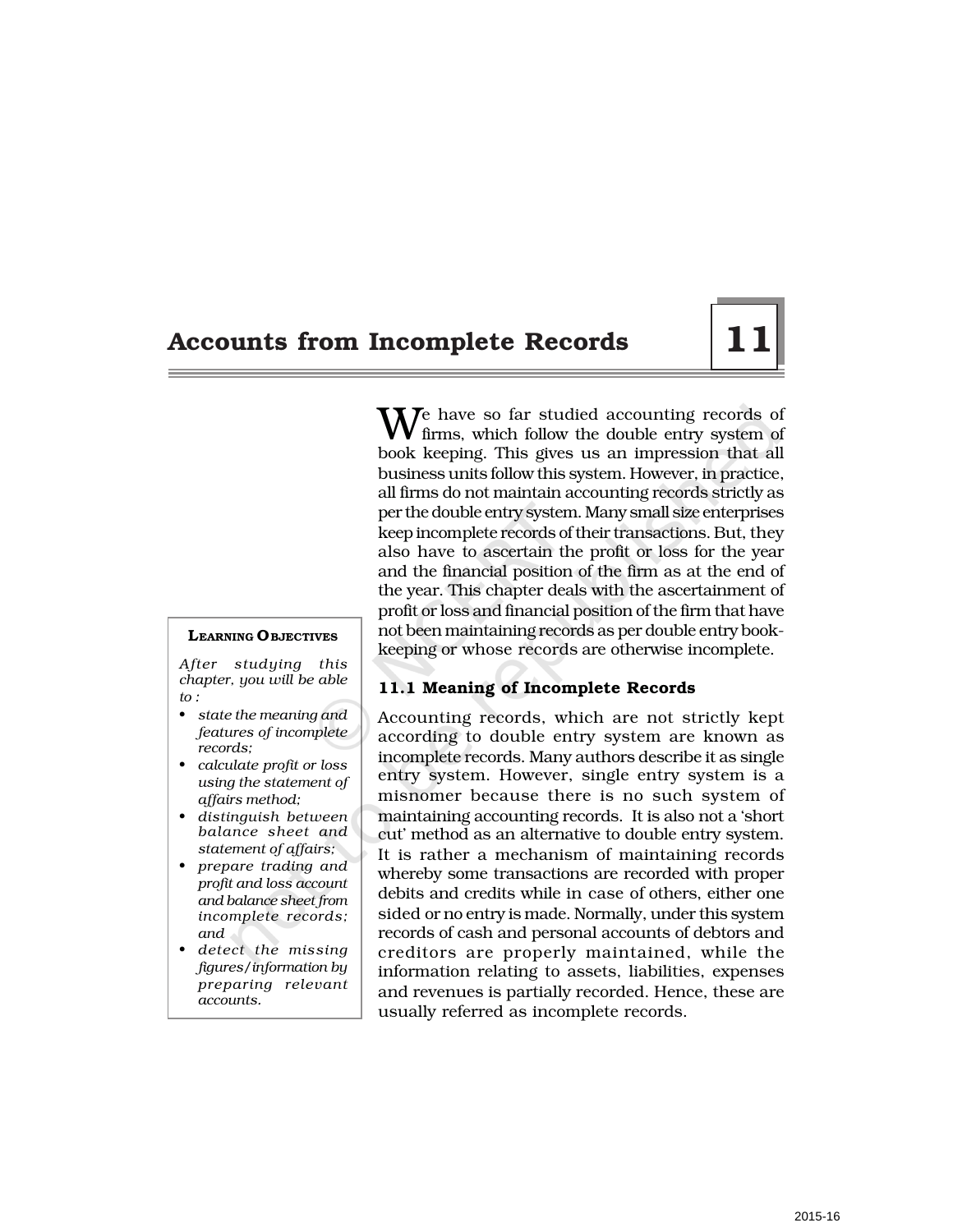## *11.1.1 Features of Incomplete Records*

In complete records may be due to partial recording of transactions as is the case with small shopkeepers such as grocers and vendors. In case of large sized organisations, the accounting records may be rendered to the state of incompleteness due to natural calamity, theft or fire. The features of incomplete records are as under :

- (a) It is an unsystematic method of recording transactions.
- (b) Generally, records for cash transactions and personal accounts are properly maintained and there is no information regarding revenue and/ or gains, expenses and/or losses, assets and liabilities.
- (c) Personal transactions of owners may also be recorded in the cash book.
- (d) Different organisations maintain records according to their convenience and needs, and their accounts are not comparable due to lack of uniformity.
- (e) To ascertain profit or loss or for obtaining any other information, necessary figures can be collected only from the original vouchers such as sales invoice or purchase invoice, etc. Thus, dependence on original vouchers is inevitable.
- (f) The profit or loss for the year cannot be ascertained under this system with high degree of accuracy as only an estimate of the profit earned or loss incurred can be made. The balance sheet also may not reflect the complete and true position of assets and liabilities.

## 11.2 Reasons of Incompleteness and its Limitations

It is observed, that many businessmen keep incomplete records because of the following reasons :

- (a) This system can be adopted by people who do not have the proper knowledge of accounting principles;
- (b) It is an inexpensive mode of maintaining records. Cost involved is low as specialised accountants are not appointed by the organisations;
- (c) Time consumed in maintaining records is less as only a few books are maintained;
- (d) It is a convenient mode of maintaining records as the owner may record only important transactions according to the need of the business.

However, the mechanism of incomplete records suffers from a number of limitations. This is due to the basic nature of this mechanism. Broadly speaking, unless a systematic approach to maintenance of records is followed, reliable financial statements cannot be prepared.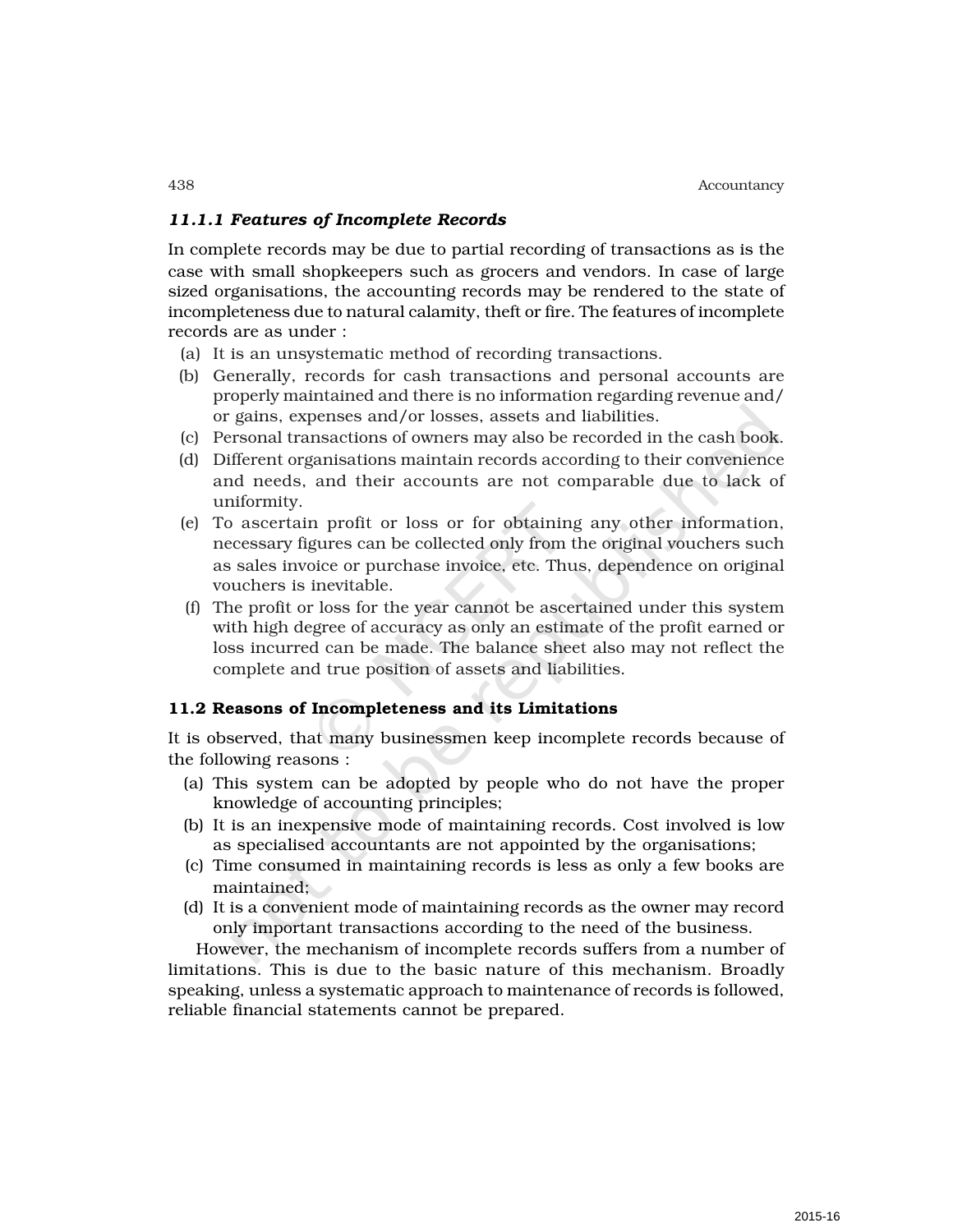The limitations of incomplete records are as follows :

- (a) As double entry system is not followed, a trial balance cannot be prepared and accuracy of accounts cannot be ensured.
- (b) Correct ascertainment and evaluation of financial result of business operations can not be made.
- (c) Analysis of profitability, liquidity and solvency of the business cannot be done. This may cause a problem in raising funds from outsiders and planning future business activities.
- (d) The owners face great difficulty in filing an insurance claim with an insurance company in case of loss of inventory by fire or theft.
- (e) It becomes difficult to convince the income tax authorities about the reliability of the computed income.

## 11.3 Ascertainment of Profit or Loss

Every business firm wishes to ascertain the results of its operations to assess its efficiency and success and failures. This gives rise to the need for preparing the financial statements to disclose:

- (a) the profit made or loss sustained by the firm during a given period; and
- (b) the amount of assets and liabilities as at the closing date of the accounting period.

Therefore, the problem faced in this situation is how to use the available information in the incomplete records to ascertain the profit or loss for the particular accounting year and to determine the financial position of a entity as at the end of the year. This can be done in two ways :

- 1. Preparing the Statement of Affairs as at the beginning and as at the end of the accounting period, called statement of affairs or net worth method.
- 2. Preparing Trading and Profit and Loss Account and the Balance Sheet by putting the accounting records in proper order, called conversion method.

## *11.3.1 Preparing Statement of Affairs*

Under this method, statements of assets and liabilities as at the beginning and at the end of the relevant accounting period are prepared to ascertain the amount of change in the capital during the period. Such a statement is known as statement of affairs, shows assets on one side and the liabilities on the other just as in case of a balance sheet. The difference between the totals of the two sides (balancing figure) is the capital (refer figure 11.1). Though statement of affairs resembles balance sheet, it is not called a balance sheet because the data is not wholly based on ledger balances. The amount of items like fixed assets, outstanding expenses, bank balances, etc. are ascertained from the relevant documents and physical count.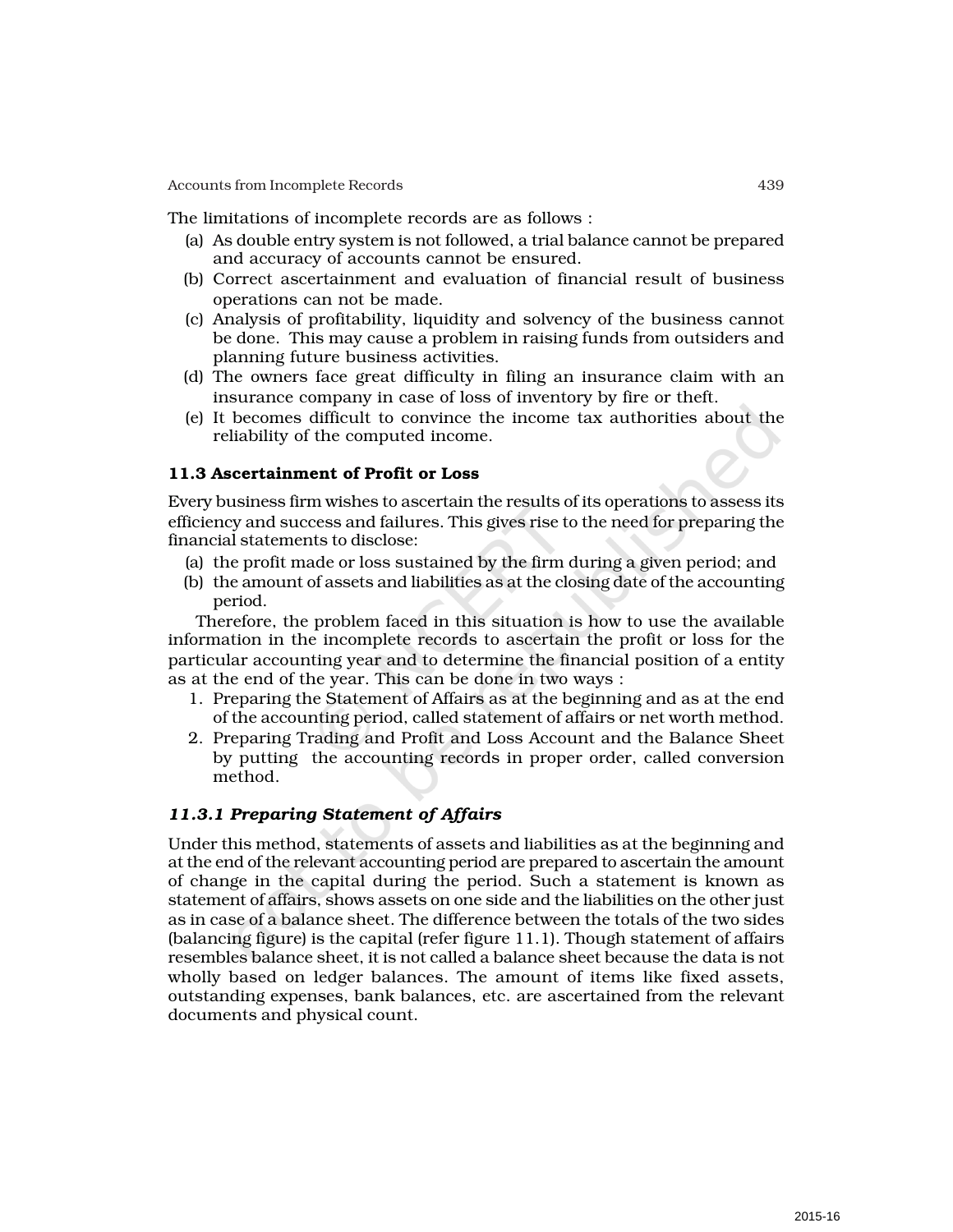| Liabilities                 | Amount<br>Rs. | <b>Assets</b>               | Amount.<br>Rs. |
|-----------------------------|---------------|-----------------------------|----------------|
| Bills payable               |               | Land and Building           |                |
| Creditors                   |               | Machinery                   |                |
| Outstanding expenses        |               | Furniture                   |                |
| Capital (balancing figure)* |               | Stock                       |                |
|                             |               | <b>Debtors</b>              |                |
|                             |               | Cash and Bank               |                |
|                             |               | Prepaid expenses            |                |
|                             |               | Capital (balancing figure)* | .              |
|                             | XXX X         |                             | <b>XXXX</b>    |
|                             |               |                             |                |

#### Statement of Affairs as at ––

*Note: \* where the total of liabilities side is more than total of assets side, capital would be shown in assets side and it represents debit balance of capital*.

## Fig. 11.1 : *Format of statement of affairs*

Once the amount of capital, both at the beginning and at the end is computed with the help of statement of affairs, a *statement of profit and loss* is prepared to ascertain the exact amount of profit or loss made during the year. The difference between the opening and closing capital represents its increase or decrease which is to be adjusted for withdrawals made by the owner or any fresh capital introduced by him during the accounting period in order to arrive at the amount of profit or loss made during the period. The statement of profit and loss is prepared as shown in figure 11.2.

#### Statement of Profit or Loss for the year ended ........

|      | Particulars                                                                                             | <i>Amount</i> |
|------|---------------------------------------------------------------------------------------------------------|---------------|
|      |                                                                                                         | Rs.           |
|      | Capital as at the end of year (computed from statement of affairs<br>as at the end of year)             | $\cdots$      |
| Add  | Drawings during the year                                                                                | .             |
| Less | Additional capital introduced during the year                                                           | .             |
|      | Adjusted capital at the end of year                                                                     | .             |
| Less | Capital as at the beginning of year (computed from statement of<br>affairs as at the beginning of year) |               |
|      | Profit or Loss made during the year                                                                     |               |
|      |                                                                                                         |               |

#### Fig. 11.2 : *Format of statement of profit or loss*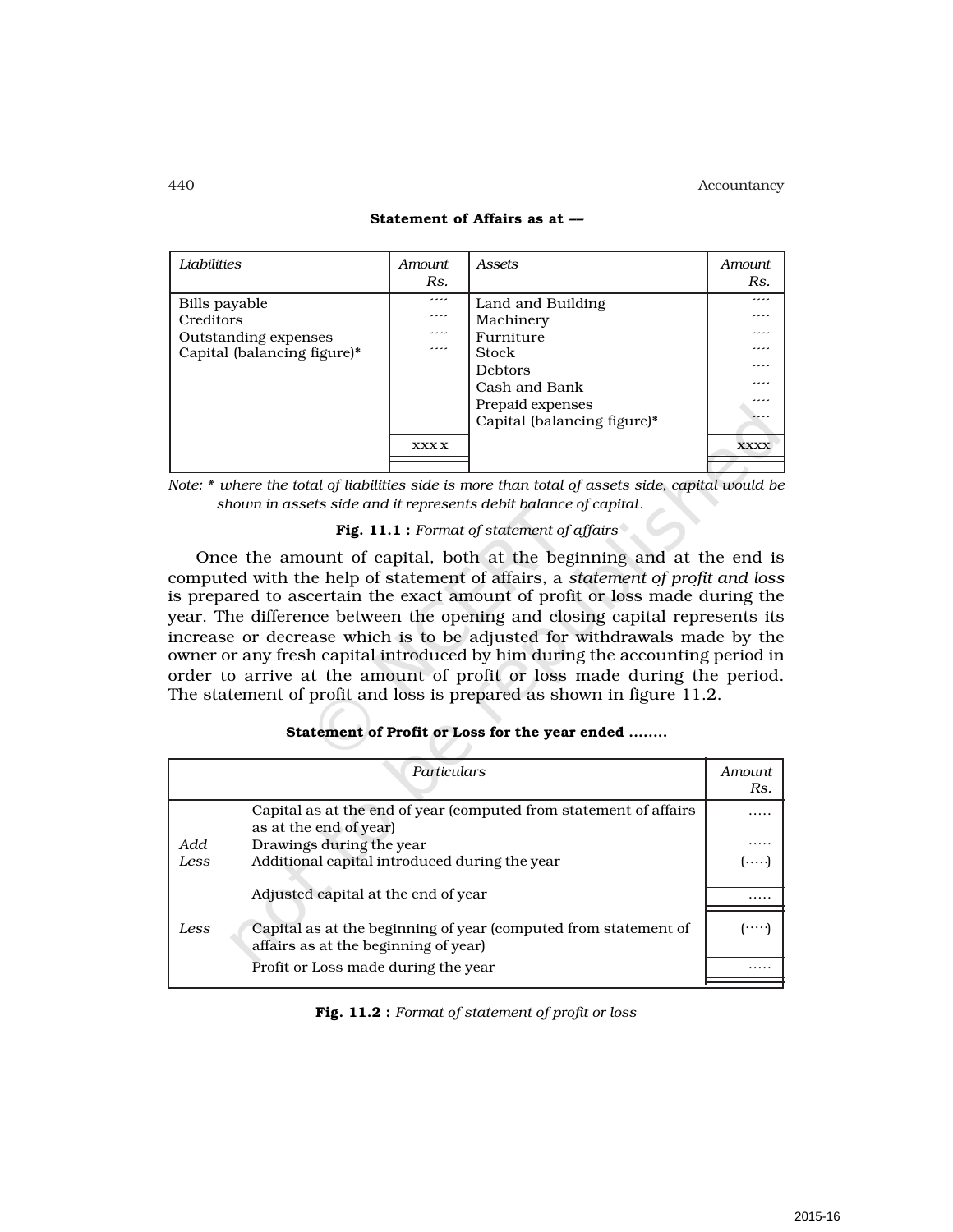If the net result of above computation is a positive amount, it represents the profit earned during the year. In case the net result is a negative amount, it would represent the loss sustained during the year. The same computation can be done in the form of an equation as follows :

Profit or Loss = Capital at end – Capital at beginning + Drawings during the year – Capital introduced during the year.

For example, consider the following information extracted from the records of Ms. Sheetu :

|                                                             | Rs.      |
|-------------------------------------------------------------|----------|
| Capital at the beginning of year, <i>i.e.</i> April 01,2013 | 1.20.000 |
| Capital at the end of year, <i>i.e.</i> on March 31,2014    | 2.00.000 |
| Capital brought in by the proprietor during the year        | 50,000   |
| Withdrawals by the proprietor during the year               | 30,000   |
| The profit for the year will be calculated as follows :     |          |

The profit earned or loss incurred during a given period will be computed as follows :

|      | Particulars                                      | Amount<br>Rs. |
|------|--------------------------------------------------|---------------|
|      | Capital as on March 31, 2014                     | 2,00,000      |
| Add  | Drawings during the year                         | 30,000        |
|      |                                                  | 2,30,000      |
| Less | Additional capital introduced during the year    | (50,000)      |
|      | Adjusted capital at the end, i.e. March 31, 2014 | 1,80,000      |
| Less | Capital in the beginning, i.e. April 01, 2013    | (1,20,000)    |
|      | Profit made during the year                      | 60,000        |
|      |                                                  |               |

#### *Illustration 1*

Mr. Mehta started his readymade garments business on April 1, 2013 with a capital of Rs. 50,000. He did not maintain his books according to double entry system. During the year he introduced fresh capital of Rs. 15,000. He withdrew Rs. 10,000 for personal use. On March 31, 2014, his assets and liabilities were as follows :

Total creditors Rs. 90,000 ; Total debtors Rs. 1,25,600 ; Stock Rs. 24,750 ; Cash at bank Rs. 24,980.

Calculate profit or loss made by Mr. Mehta during the first year of his business using the statement of affairs method.

*Solution*

## Books of Mr. Mehta Statement of Affairs as on March 31, 2014

| Liabilities          | Amount<br>Rs.    | Assets                         | Amount<br>Rs.      |
|----------------------|------------------|--------------------------------|--------------------|
| Creditors<br>Capital | 90,000<br>85,330 | Cash at bank<br><b>Debtors</b> | 24,980<br>1,25,600 |
| (balancing figure)   |                  | Stock                          | 24,750             |
|                      | 1,75,330         |                                | 1,75,330           |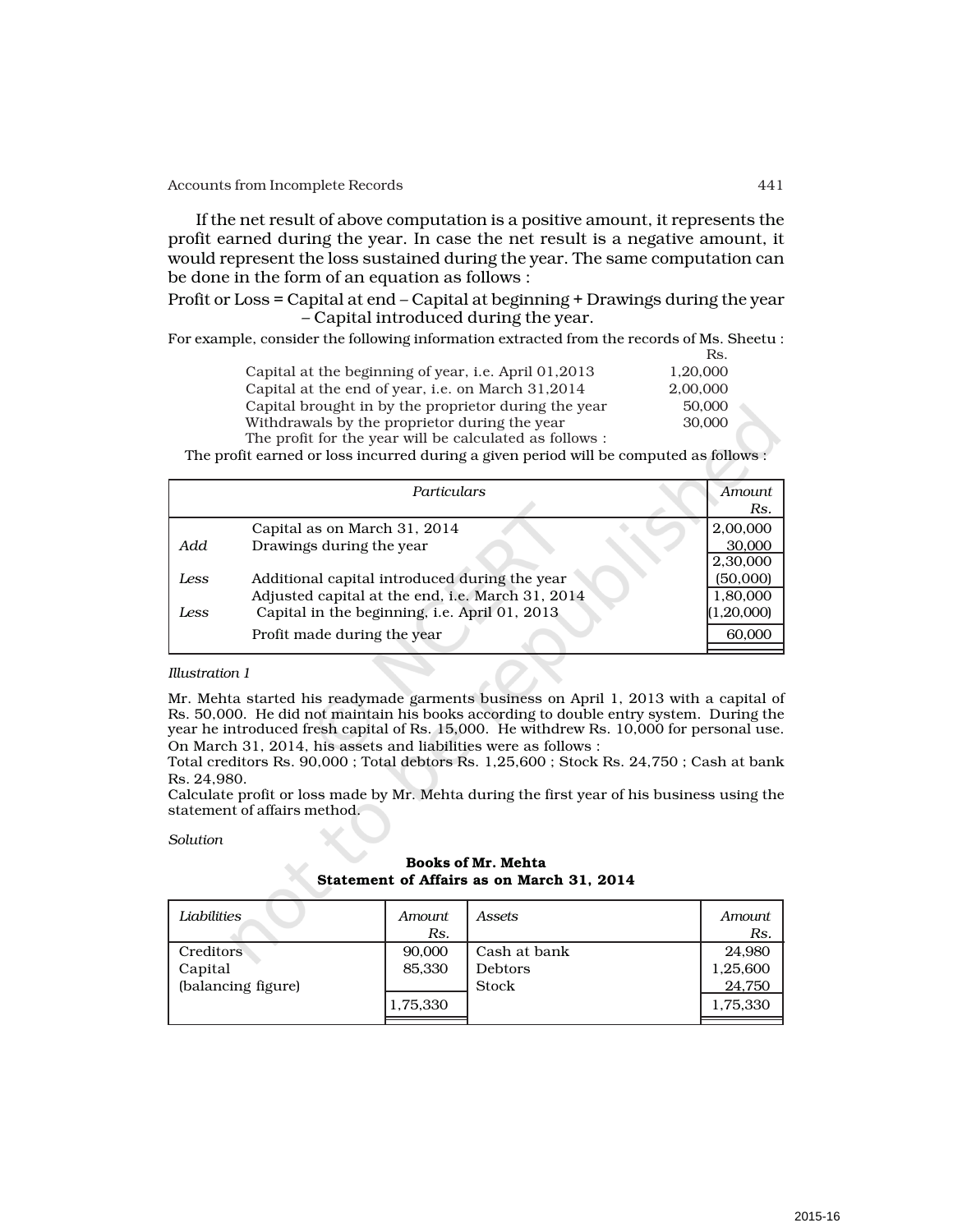| Statement of Profit or Loss for the year ended March 31,2014 |  |  |  |  |  |  |
|--------------------------------------------------------------|--|--|--|--|--|--|
|--------------------------------------------------------------|--|--|--|--|--|--|

|      | Particulars                                                                                              | Amount<br>Rs.      |
|------|----------------------------------------------------------------------------------------------------------|--------------------|
| Add  | Capital as on March 31, 2014<br>Drawings during the year                                                 | 85,330<br>10,000   |
|      |                                                                                                          | 95,330             |
| Less | Additional capital introduced during the year<br>Adjusted capital at end of the year, i.e. March 31,2014 | (15,000)<br>80,330 |
| Less | Actual capital at the beginning of year, <i>i.e.</i> April 01, 2013                                      | (50,000)           |
|      | Profit made during the year                                                                              | 30,330             |

## *Illustration 2*

Mrs. Vandana runs a small printing firm. She was maintaining only some records, which she thought, were sufficient to run the business. On April 01, 2013, available information from her records indicated that she had the following assets and liabilities: Printing Press Rs. 5,00,000, Buildings Rs. 2,00,000, Stock Rs. 50,000, Cash at bank Rs. 65,600, Cash in hand Rs. 7,980, Dues from customers Rs. 20,350, Dues to creditors Rs. 75,340 and Outstanding wages Rs. 5,000. She withdrew Rs. 8,000 every month for meeting her personal expenses. She had also introduced Rs. 15,000 during the year as additional capital. On March 31, 2014 her position was as follows :

Press Rs. 5, 25,000, Buildings Rs. 2,00,000, Stock Rs. 55,000, Cash at bank Rs. 40,380, Cash in hand Rs. 15,340, Dues from customers Rs. 17,210, Dues to creditors Rs. 65,680.

Calculate the profit made by Mrs. Vandana during the year using statement of affairs method.

*Solution*

| and as on March 31,2014                                         |                             |                         |                                                                                               |                                                             |                                                              |  |  |
|-----------------------------------------------------------------|-----------------------------|-------------------------|-----------------------------------------------------------------------------------------------|-------------------------------------------------------------|--------------------------------------------------------------|--|--|
| Liabilities                                                     | Apr. 01, 13<br>Rs.          | Mar. 31, 14<br>Rs.      | Assets                                                                                        | Apr. 01, 13<br>Rs.                                          | Mar.31,14<br>Rs.                                             |  |  |
| Creditors<br>Wages outstanding<br>Capital<br>(balancing figure) | 75,340<br>5,000<br>7,63,590 | 65,680<br>-<br>7,87,250 | Printing press<br>Buildings<br><b>Debtors</b><br><b>Stock</b><br>Cash at bank<br>Cash in hand | 5,00,000<br>2,00,000<br>20.350<br>50,000<br>65,600<br>7.980 | 5,25,000<br>2,00,000<br>17,210<br>55,000<br>40,380<br>15,340 |  |  |
|                                                                 | 8,43,930                    | 8,52,930                |                                                                                               | 8,43,930                                                    | 8,52,930                                                     |  |  |

# Books of Mrs. Vandana Statement of Affairs as on April 1, 2013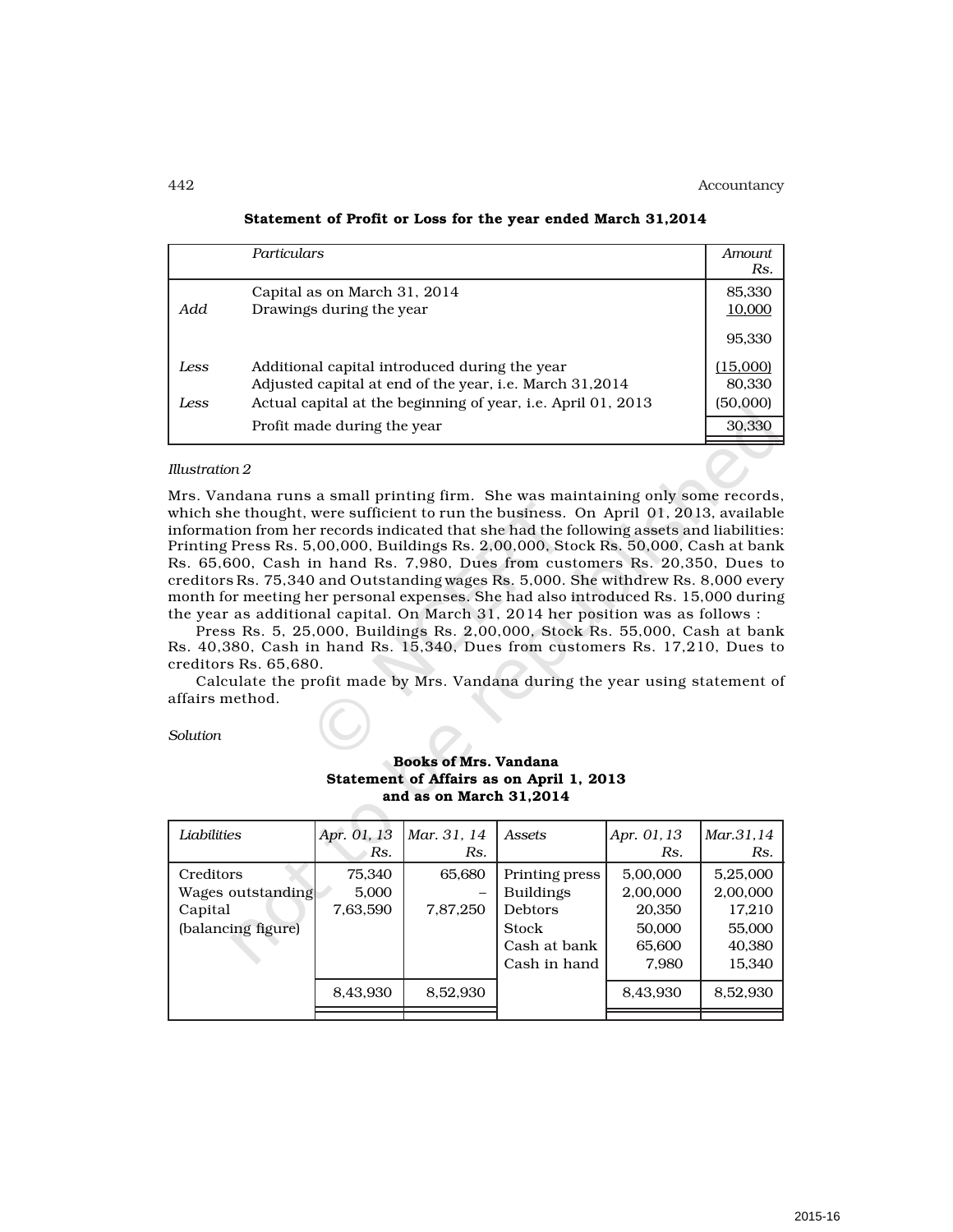|      | <b>Particulars</b>                                  | Amount     |
|------|-----------------------------------------------------|------------|
|      |                                                     | Rs.        |
|      | Capital as on March 31,2014                         | 7,87,250   |
| Add  | Drawings during the year                            | 96,000     |
|      |                                                     | 8,83,250   |
| Less | Additional capital introduced during the year       | (15,000)   |
|      | Adjusted capital at the end of the year (31.3.2014) | 8,68,250   |
| Less | Capital as on April 01, 2013                        | (7,63,590) |
|      | Profit made during the year                         | 1,04,660   |
|      |                                                     |            |

Statement of Profit or Loss for the year ended on March 31, 2014

## *11.3.2 Difference between Statement of Affairs and Balance Sheet*

Both statement of affairs and balance sheet show the assets and liabilities of a business entity on a particular date. However, there are some fundamental differences between the two. A statement of affairs is prepared from incomplete records where most of the assets are recorded on the basis of estimates as compared to a balance sheet which is prepared from records maintained on the basis of double entry book-keeping and all assets and liabilities can be verified from the ledger accounts. Hence, a balance sheet is more reliable than a statement of affairs. The objective of preparing a statement of affairs is to ascertain the amount of capital account as on that date whereas a balance sheet is prepared to know the financial position of the business at a particular date. In statement of affairs, an item of assets or liabilities may get omitted and this omission may remain unknown because the effect of this omission gets adjusted in the capital account balance and the total of both sides of statement match. However, in case of a balance sheet the possibility of omission of any item is remote because in case of an omission, the balance sheet will not agree and the accountant will trace the missing item from accounting records. These differences have been shown in a tabular form as under :

| Basis of difference | Statement of affairs                  | Balance sheet                         |
|---------------------|---------------------------------------|---------------------------------------|
| Reliability         | It is less reliable as it is prepared | It is more reliable as it is prepared |
|                     | from incomplete records.              | from double entry records.            |
| Objective           | The objective of preparing state-     | The objective of preparing balance    |
|                     | ment of affairs is to estimate the    | sheet is to show the true financial   |
|                     | balance in capital account on a       | position of an entity on a            |
|                     | particular date.                      | particular date.                      |
| Omission            | Omission of assets or liabilities     | Omissions of assets or liabilities    |
|                     | cannot be discovered easily.          | can be discovered easily and can      |
|                     |                                       | be traced from accounting records.    |
|                     |                                       |                                       |

Fig. 11.3 : *Showing comparison between statement of affairs and balance sheet*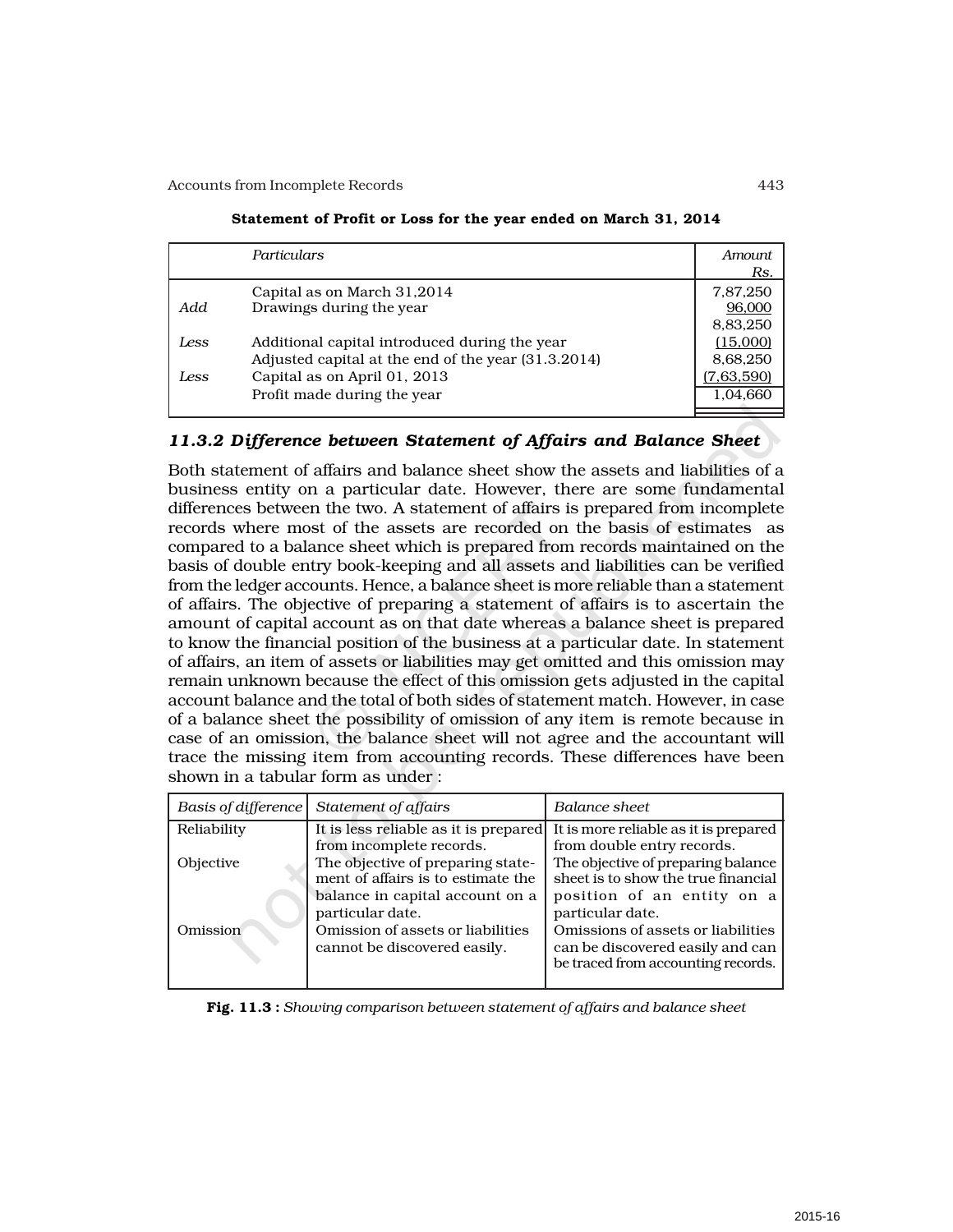#### Do It Yourself

Identify a small shopkeeper in your locality, ask him about the accounting records maintained by him. If he is not maintaining the records as per double entry system, list the reasons thereof and ask him how does he compute profit or loss.

## 11.4 Preparing Trading and Profit and Loss Account and the Balance Sheet

To prepare proper trading and profit and loss account and the balance sheet one needs complete information regarding expenses, incomes, assets and liabilities. In case of incomplete records, details of some items like creditors, cash purchases, debtors, cash sales, other cash payments and such receipts are easily available, but there are a number of items the details of which will have to be ascertained in an indirect manner by using the logic of double entry. The most common items that are missing and have to be worked out as such are :

- Opening capital
- Credit purchases
- Credit sales
- Bills payable accepted
- Bills receivable received
- Payments to creditors
- Payments to debtors
- Any other cash/bank related items.

You know that opening capital can be worked out by preparing the statement of affairs at the beginning of the year. For other items we have explained as to how available information can be used to ascertain their missing figures with the help of total debtors and total creditors, total bills receivable and total bills payable accounts and summary of cash.

## *11.4.1 Ascertaining Credit Purchases*

The credit purchases figure is not usually available from the incomplete records. It is quite possible that some other information related to creditors may also be missing. Therefore, by preparing the total creditors account, a proforma of which is given in figure 11.4, credit purchases or any other missing figure related to creditors, as the case may be, can be ascertained as the balancing figure.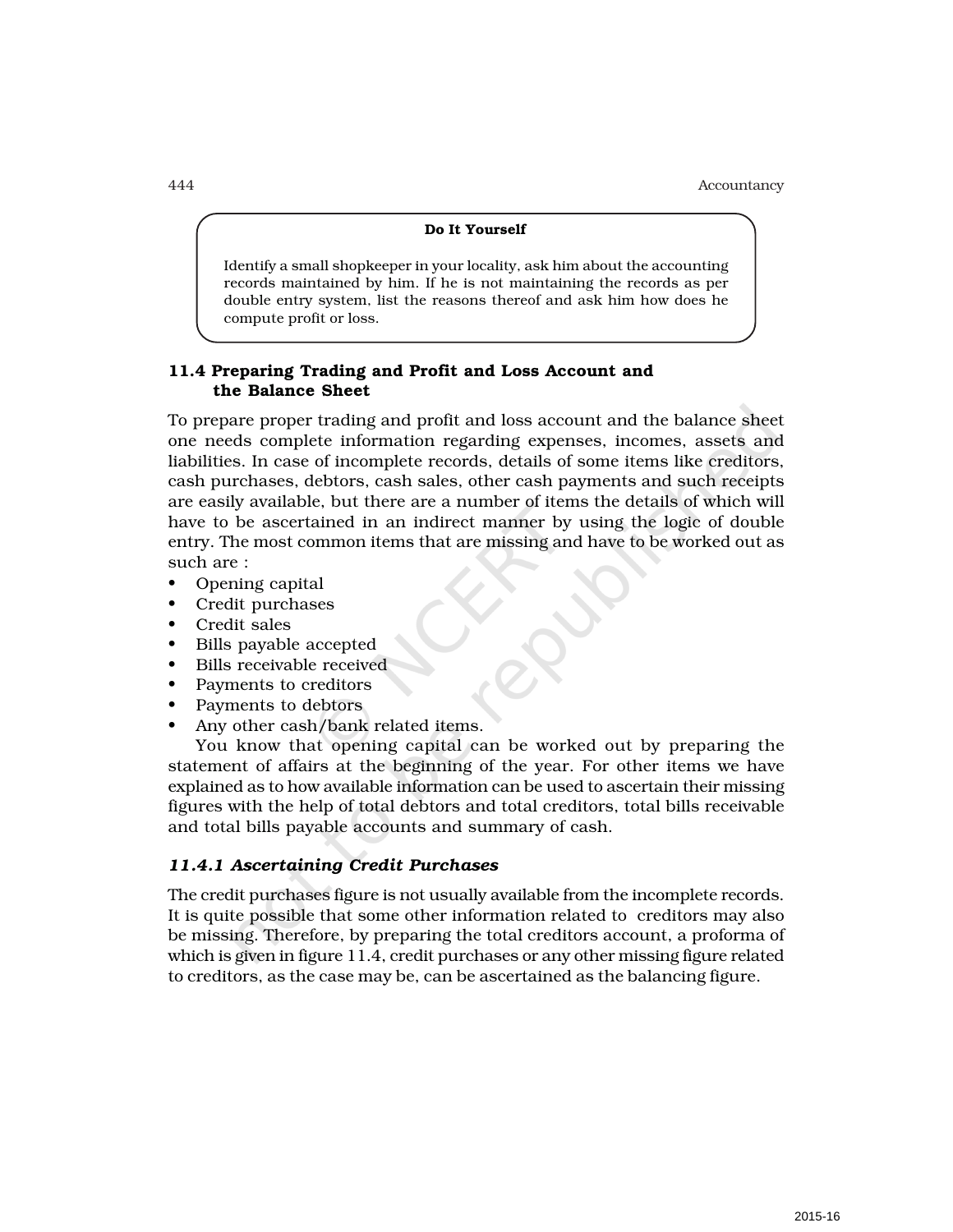| Dr. |                   |      |          |                     |       | Cr.            |
|-----|-------------------|------|----------|---------------------|-------|----------------|
|     | Date Particulars  | J.F. | Amount   | Date   Particulars  | IJ.F. | Amount.        |
|     |                   |      | Rs.      |                     |       | Rs.            |
|     | Cash paid         |      |          | Balance b/d         |       |                |
|     | Bank              |      |          | Bank (cheques       |       |                |
|     | (cheques issued)  |      |          | dishonoured)        |       |                |
|     | Bills payable     |      |          | Bills payable       |       | .              |
|     | (bills accepted)  |      |          | (bills dishonoured) |       |                |
|     | Discount received |      |          | Credit purchases    |       |                |
|     | Purchases return  |      |          |                     |       |                |
|     | Balance c/d       |      | $\cdots$ |                     |       |                |
|     |                   |      | xxxxxxx  |                     |       | <b>XXXXXXX</b> |
|     |                   |      |          |                     |       |                |

## Total Creditors Account

## Fig. 11.4 : *Showing format of creditors account*

For example, consider the following transactions relating to M/s Kisan Food Suppliers: Rs.

|                              | INS.   |
|------------------------------|--------|
| Opening balance of creditors | 40,000 |
| Closing balance of creditors | 50,000 |
| Payment made in cash         | 85,000 |
| Discount received            | 2.000  |
|                              |        |

The total creditors account will be prepared as follows :

C.

#### Books of Kisan Food Suppliers Total Creditors Account

| Dr.   |             |      |          |                                        |      | Cr.      |
|-------|-------------|------|----------|----------------------------------------|------|----------|
| Datel | Particulars | J.F. | Amount   | Date   Particulars                     | J.F. | Amount   |
|       |             |      | Rs.      |                                        |      | Rs.      |
|       | Cash        |      | 85,000   | Balance b/d                            |      | 40,000   |
|       | Discount.   |      | 2,000    | Credit purchases<br>(balancing figure) |      | 97,000   |
|       | Balance c/d |      | 50,000   |                                        |      |          |
|       |             |      | 1,37,000 |                                        |      | 1,37,000 |

## *11.4.2 Ascertainment of Credit Sales*

The figure of credit sales is also not usually available from incomplete records. Some other information on related to debtors may also be missing. Therefore, if the total debtors account is prepared as shown in figure 11.5, credit sales or any other missing figure, as the case may be, can be traced out as the balancing figure.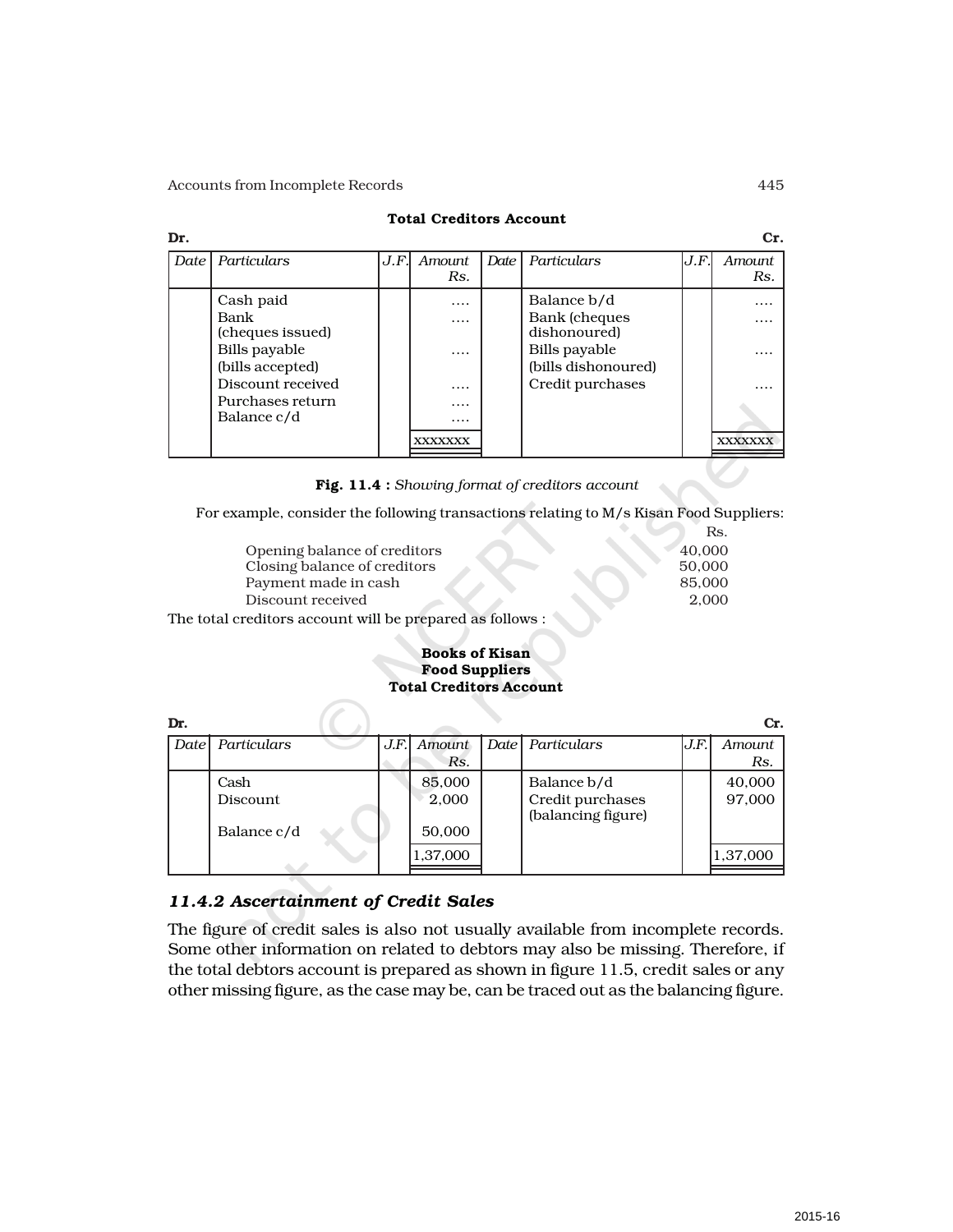$\mathbf{r}$ 

| Dr.   |                     |      |            |      |                           |      | Cr.        |
|-------|---------------------|------|------------|------|---------------------------|------|------------|
| Datel | Particulars         | J.F. | Amount.    | Date | Particulars               | J.F. | Amount.    |
|       |                     |      | Rs.        |      |                           |      | Rs.        |
|       | Balance b/d         |      | .          |      | Cash                      |      | .          |
|       |                     |      |            |      | (cash received)           |      |            |
|       |                     |      |            |      | Bank (cheque<br>received) |      |            |
|       | Bills receivable    |      | $\cdots$   |      | Discount allowed          |      | .          |
|       | (bills dishonoured) |      |            |      |                           |      |            |
|       | Bank (cheque        |      | $\cdots$   |      | Bad debts                 |      |            |
|       | dishonoured)        |      |            |      |                           |      |            |
|       | Credit sales        |      | .          |      | Sales return              |      | $\cdots$   |
|       | (balancing figure)  |      |            |      |                           |      |            |
|       |                     |      |            |      | Bills receivable          |      |            |
|       |                     |      |            |      | (bills received)          |      |            |
|       |                     |      |            |      | Balance c/d               |      | $\cdots$   |
|       |                     |      | <b>XXX</b> |      |                           |      | <b>XXX</b> |
|       |                     |      |            |      |                           |      |            |

## Total Debtors Account

## Fig. 11.5 : *Showing format of debtors account*

From the credit sales as ascertained from total debtors account, the sales returns should be deducted from gross credit sales to get net credit sales. For example, the following information is obtained from the books of Mohanlal Traders :

| ĸs.    |
|--------|
| 50,000 |
| 70,000 |
| 60,000 |
| 1.000  |
| 30,000 |
| 3.000  |
|        |

The total debtors account will be prepared as follows :

 $\Delta$ 

#### Mohan Lal Traders Total Debtors Account

| Dr.     |                    |      |          |         |                  |      | Cr.      |
|---------|--------------------|------|----------|---------|------------------|------|----------|
| Date    | <b>Particulars</b> | J.F. | Amount   | Date    | Particulars      | U.F. | Amount   |
|         |                    |      | Rs.      |         |                  |      | Rs.      |
| 2013    |                    |      |          |         |                  |      |          |
| Apr. 01 | Balance b/d        |      | 50,000   |         | Cash             |      | 60,000   |
|         | Credit sales       |      | 1,14,000 |         | Discount.        |      | 1,000    |
|         | (balancing figure) |      |          |         | Bills receivable |      | 30,000   |
|         |                    |      |          | 2014    | Bad debts        |      | 3,000    |
|         |                    |      |          | Mar. 31 | Balance c/d      |      | 70,000   |
|         |                    |      | 1,64,000 |         |                  |      | 1,64,000 |
|         |                    |      |          |         |                  |      |          |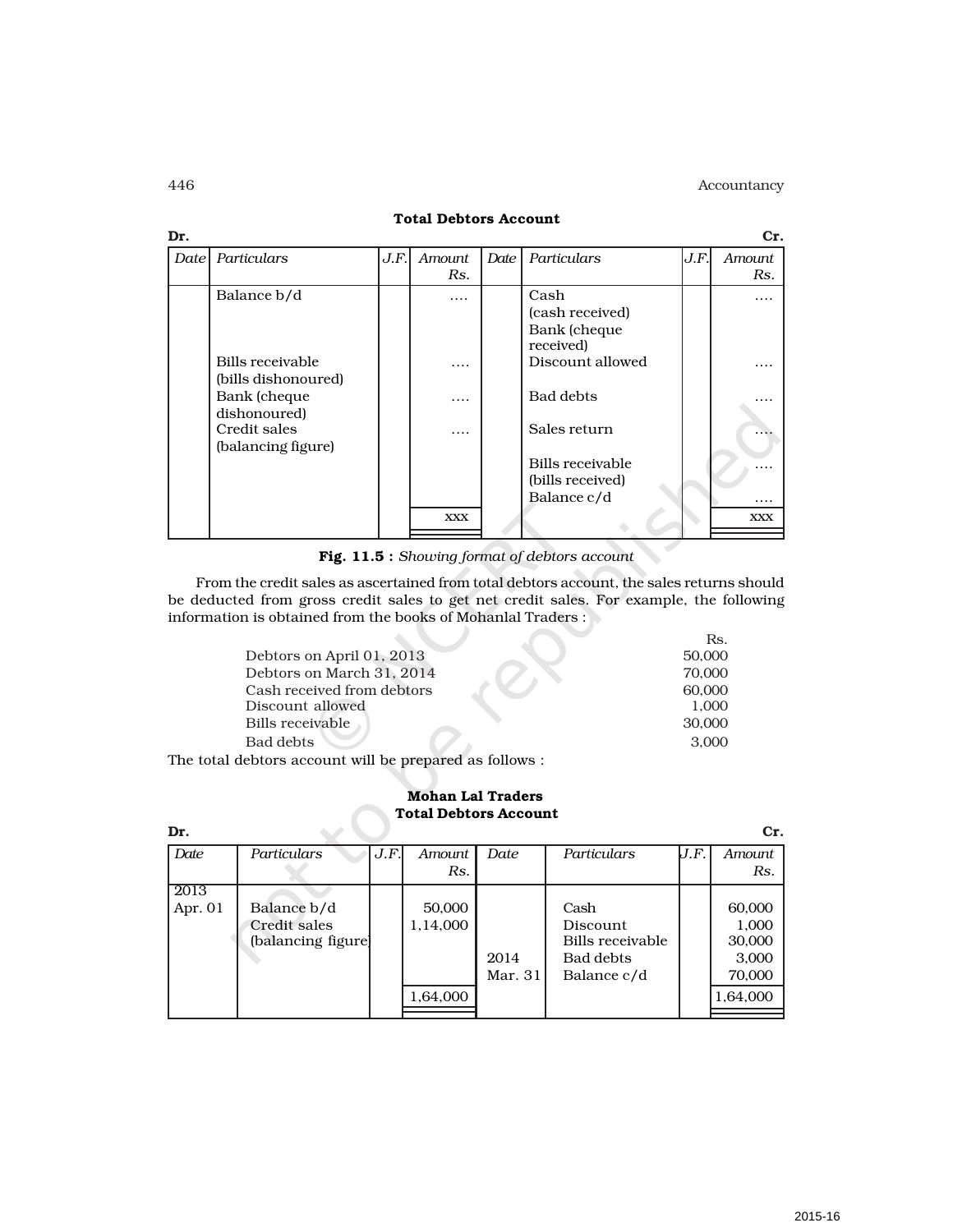## *11.4.3 Ascertainment of Bills Receivable and Bills payable*

Quite often, while all details relating to bills receivable and bills payable are available but the figures of the bills received and bills accepted during the year are not given. In such a situation, total bills receivable account and total bills payable account can be prepared and the missing figures ascertained as the balancing figures. The proforma of total bills receivable account and total bills payable account is shown in figure 11.6 and figure 11.7.

| Total Dhis Receivable Hecoghi |                  |      |          |  |                     |        |          |
|-------------------------------|------------------|------|----------|--|---------------------|--------|----------|
| Dr.                           |                  |      |          |  |                     |        | Cr.      |
|                               | Date Particulars | J.F. | Amount   |  | Date   Particulars  | l.J.F. | Amount   |
|                               |                  |      | Rs.      |  |                     |        | Rs.      |
|                               | Balance b/d      |      | $\cdots$ |  | Bank                |        | $\cdots$ |
|                               |                  |      |          |  | (bills honoured)    |        |          |
|                               | Sundry debtors   |      | $\cdots$ |  | Sundry debtors      |        | $\cdots$ |
|                               | (bills received) |      |          |  | (bills dishonoured) |        |          |
|                               |                  |      |          |  | Balance c/d         |        | $\cdots$ |

#### Total Bills Receivable Account

| Fig. 11.6 : Showing format of bills receivable account |
|--------------------------------------------------------|
|--------------------------------------------------------|

 $\overline{\text{xxx}}$  xxx

|  |  |  | <b>Total Bills Payable Account</b> |
|--|--|--|------------------------------------|
|--|--|--|------------------------------------|

| Dr.   |                                                                                   |                                  |                                                     |      | Cr.                  |
|-------|-----------------------------------------------------------------------------------|----------------------------------|-----------------------------------------------------|------|----------------------|
| Datel | Particulars                                                                       | J.F.I Amount<br>Rs.              | Date Particulars                                    | J.F. | Amount<br>Rs.        |
|       | Bank<br>(bills matured)<br>Sundry creditors<br>(bills dishonoured)<br>Balance c/d | $\cdots$<br>$\cdots$<br>$\cdots$ | Balance b/d<br>Sundry creditors<br>(bills accepted) |      | $\cdots$<br>$\cdots$ |
|       |                                                                                   | <b>XXX</b>                       |                                                     |      | XXX                  |

## Fig. 11.7 : *Showing format of bills payable account*

For example consider the following data available from the records of M/s S.S. Senapati

| Opening bills receivable<br>5,000         |  |
|-------------------------------------------|--|
|                                           |  |
| Opening bills payable<br>37,000           |  |
| Bills receivable dishonoured<br>2.000     |  |
| Bills payable dishonoured<br>66.750       |  |
| Closing bills payable<br>52,000           |  |
| Bills collected during the year<br>12.000 |  |
| Closing bills receivable<br>4.000         |  |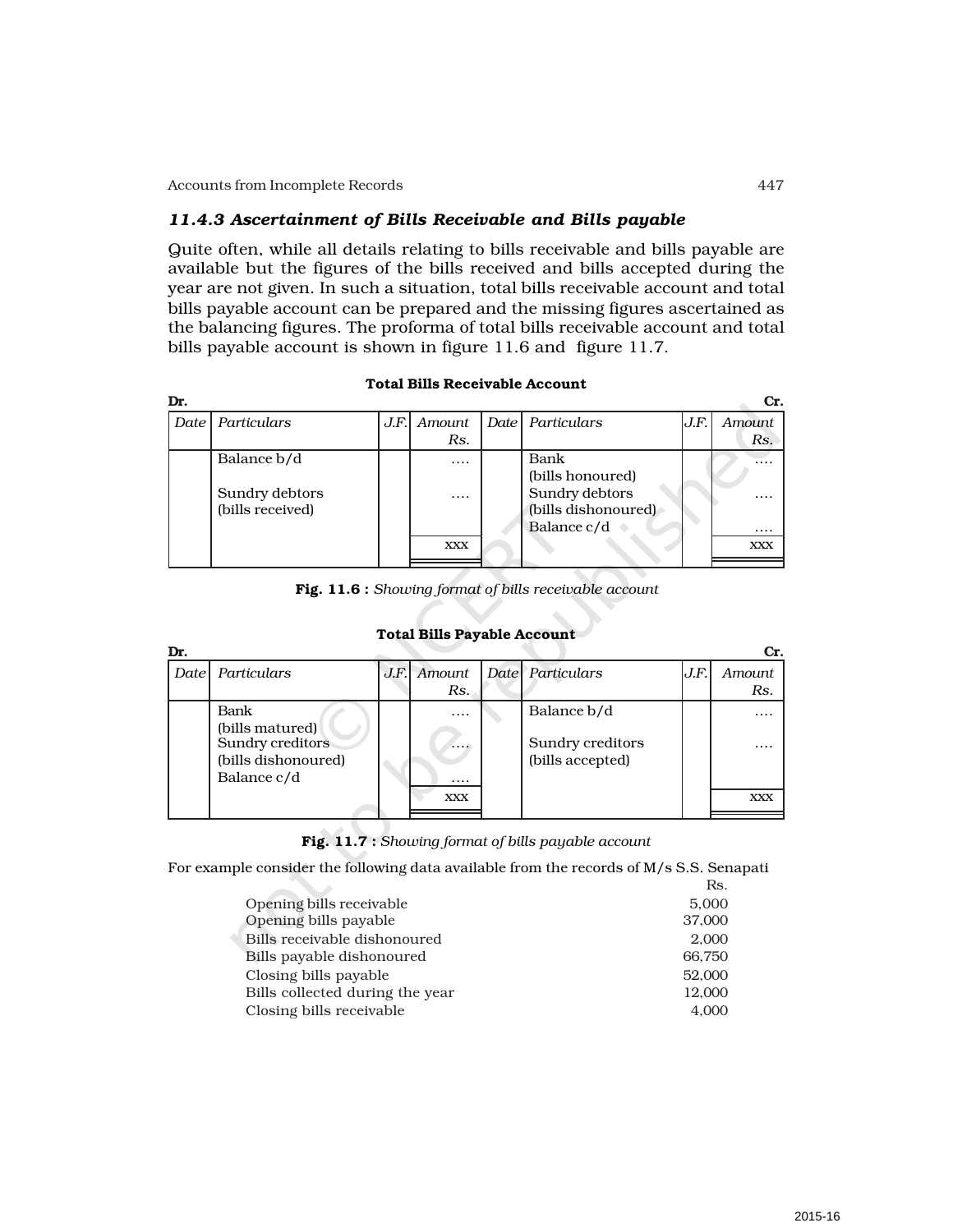The bills receivable and bills payable will be prepared as follows :

#### Total Bills Receivable Account

| Dr.  |                                        |      |         |   |                     |     | Cr.    |
|------|----------------------------------------|------|---------|---|---------------------|-----|--------|
| Date | Particulars                            | J.F. | Amount. |   | Date Particulars    | J.F | Amount |
|      |                                        |      | Rs.     |   |                     |     | Rs.    |
|      | Balance b/d                            |      | 5,000   |   | Sundry debtors      |     | 2,000  |
|      |                                        |      |         |   | (bills dishonoured) |     |        |
|      | Sundry debtors                         |      | 13,000  |   | Bank                |     | 12,000 |
|      | (bills received)<br>(balancing figure) |      |         |   | (bills collected)   |     |        |
|      |                                        |      |         |   | Balance c/d         |     | 4,000  |
|      |                                        |      | 18,000  |   |                     |     | 18,000 |
|      |                                        |      |         | . |                     |     |        |

## Total Bills Payable Account

| Dr. |                                 |                     |                                                                                  |       | Cr.              |
|-----|---------------------------------|---------------------|----------------------------------------------------------------------------------|-------|------------------|
|     | Date   Particulars              | J.F.  Amount<br>Rs. | Date Particulars                                                                 | IJ.F. | Amount<br>Rs.    |
|     | Bill dishonoured<br>Balance c/d | 66,750<br>52,500    | Balance b/d<br><b>Sundry Creditors</b><br>(bills accepted)<br>(balancing figure) |       | 37,500<br>81,750 |
|     |                                 | 1,19,250            |                                                                                  |       | 1,19,250         |
|     |                                 |                     |                                                                                  |       |                  |

|    |                                                               |     | Test Your Understanding - I                                                                                                                                                 |
|----|---------------------------------------------------------------|-----|-----------------------------------------------------------------------------------------------------------------------------------------------------------------------------|
|    | Tick the correct answer:                                      |     |                                                                                                                                                                             |
| 1. | Incomplete record mechanism of book keeping is:               |     |                                                                                                                                                                             |
|    | (a) Scientific                                                | (b) | Unscientific                                                                                                                                                                |
|    | Unsystematic<br>(c)                                           | (d) | both (b) and (c)                                                                                                                                                            |
| 2. | Opening capital is ascertained by preparing :                 |     |                                                                                                                                                                             |
|    | (a) Total debtors account                                     |     | (b) Total creditors account                                                                                                                                                 |
|    | (c) Cash account                                              | (d) | Opening statement of affairs                                                                                                                                                |
| 3. | Credit purchase, during the year is ascertained by preparing: |     |                                                                                                                                                                             |
|    | (a) Total creditors account                                   |     | (b) Total debtors account                                                                                                                                                   |
|    | (c) Cash account                                              | (d) | Opening statement of affairs                                                                                                                                                |
| 4. |                                                               |     | If opening capital is Rs. 60,000, drawings Rs. 5,000, capital introduced during the<br>period Rs. 10,000, closing capital Rs. 90,000. The value of profit earned during the |
|    | period will be:                                               |     |                                                                                                                                                                             |
|    | (a) Rs. 20,000                                                | (b) | Rs. 25,000                                                                                                                                                                  |
|    | Rs. 30,000<br>(c)                                             | (d) | Rs. 40,000                                                                                                                                                                  |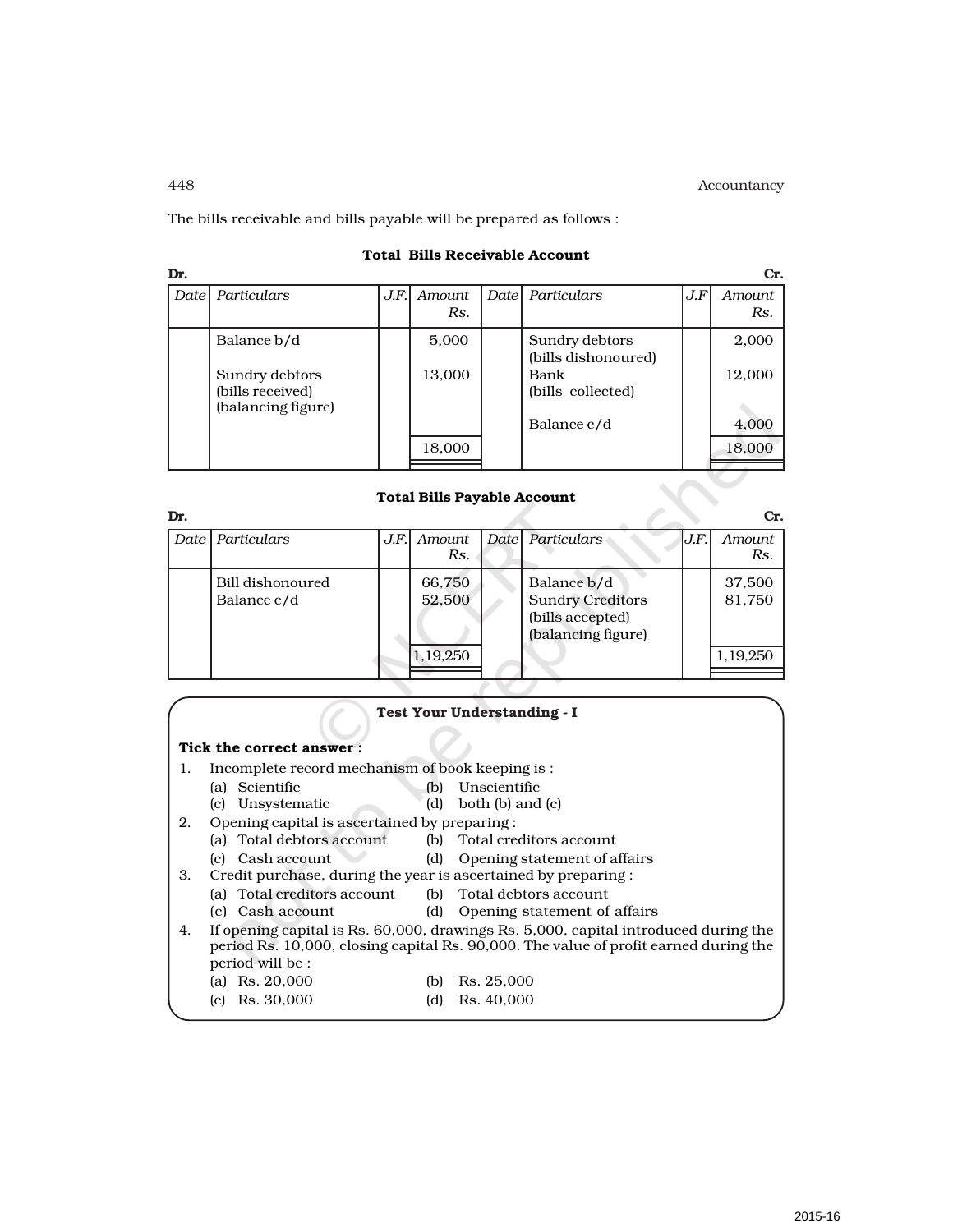### *11.4.4 Ascertainment of Missing Information through Summary of Cash*

Sometimes, the amount paid to creditors or the amount received from debtors or the opening or closing cash or bank balance may be missing. To ascertain any missing item of receipt or payment, we may prepare a cash book summary showing all receipts and payments during the year and the balancing figure is taken as the amount of missing item.

If however, both amount paid to creditors and that received from debtors are missing, then any one of these may be obtained first through the total creditors or total debtors account, as the case may be, and the other missing information ascertained from the cash book summary in the same way as stated earlier.

After the missing figures have been traced out, the final accounts may be prepared straight away or after the preparation of the trial balance. The components of the trial balance and their sources of information are summarised below :

| 1.             | Closing assets (except stock) and<br>liabilities                         | Closing list                                                                                                              |
|----------------|--------------------------------------------------------------------------|---------------------------------------------------------------------------------------------------------------------------|
| 2.             | Opening assets (including opening Opening list<br>stock) and liabilities |                                                                                                                           |
| 3.             | Purchases                                                                | Credit purchases from total creditors account                                                                             |
| $\overline{4}$ | <b>Sales</b>                                                             | and cash purchases from summary of cash<br>Credit sales from total debtors account and cash<br>sales from summary of cash |
| 5.             | Opening capital                                                          | Opening statement of affairs                                                                                              |
| 6.             | <b>Expenses and Revenues</b>                                             | As per cash summary of cash plus subsidiary                                                                               |
|                |                                                                          | informatioon                                                                                                              |
| 7.             | Losses and Gains                                                         | From all the accounts and scattered information                                                                           |
| 8.             | Bills receivable received                                                | Total bills receivable account                                                                                            |
| 9.             | Bills payable accepted                                                   | Total bills payable account                                                                                               |
| 10.            | Cash/Bank balance                                                        | Summary of cash                                                                                                           |

Fig. 11.7 : *Detecting the missing information*

#### *Illustration 3*

Compute the amount of total purchases and total sales of Mr. Amit from the following information for the year ending on March 31,2014. *Amount*

|                                       | Amoun  |
|---------------------------------------|--------|
|                                       | Rs.    |
| Total debtors as on April 01, 2013    | 40,000 |
| Total creditors as on April 01, 2013  | 50,000 |
| Bills receivable as on April 01, 2013 | 30,000 |
| Bills payable as on April 01, 2013    | 45,000 |
| Discount received                     | 5.000  |
| Bad debts                             | 2,000  |
| Return inwards                        | 4.000  |
| Discount allowed                      | 3.000  |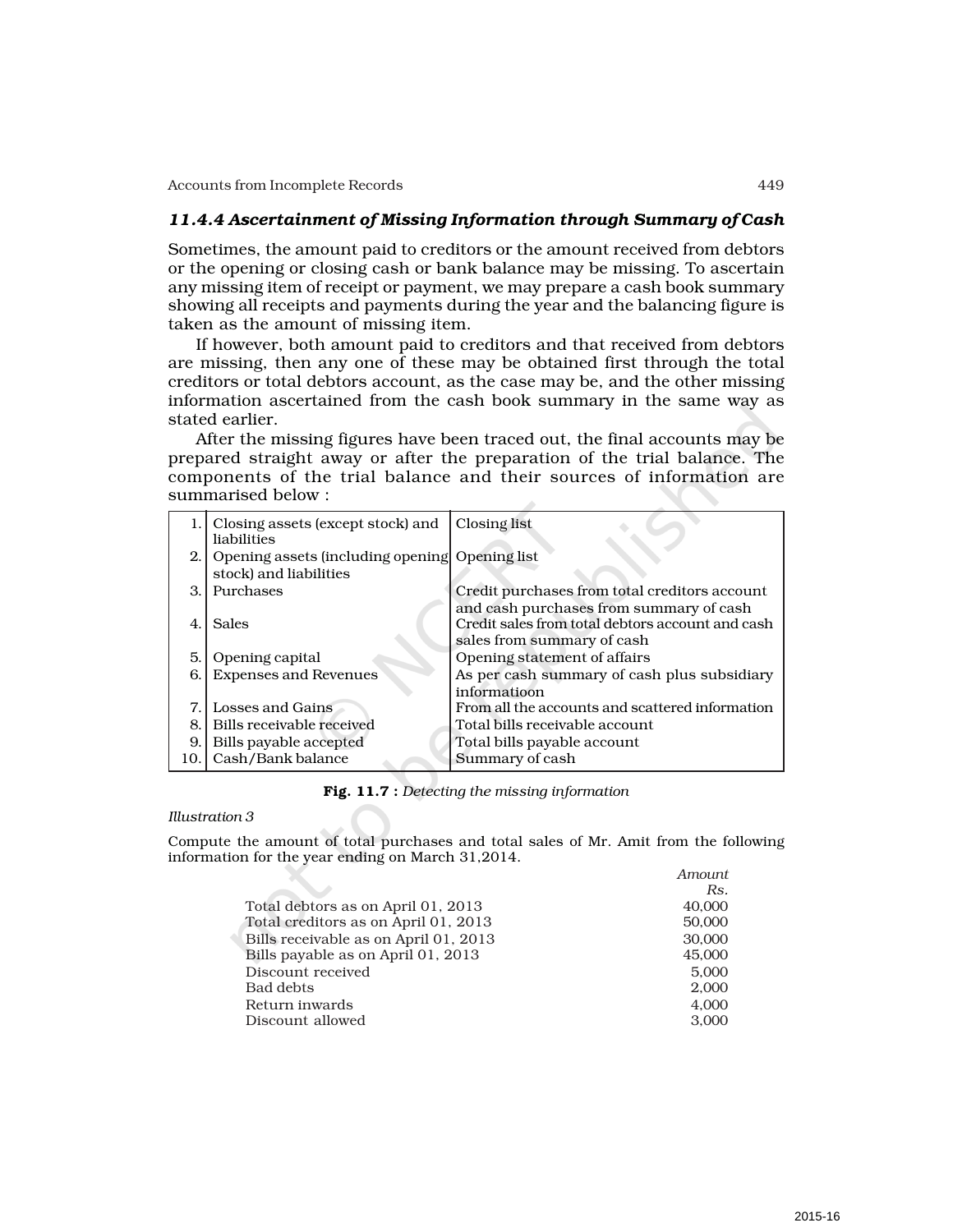| 10,000   |
|----------|
| 8.000    |
| 80,000   |
| 1,00,000 |
| 80,000   |
| 25,000   |
| 40,000   |
| 40,000   |
| 50,000   |
| 35,000   |
|          |

#### *Solution*

## Total Bills Receivable Account

| Dr. |                                     |              |                   |       | Cr.    |
|-----|-------------------------------------|--------------|-------------------|-------|--------|
|     | Datel Particulars                   | J.F.I Amount | Datel Particulars | IJ.F. | Amount |
|     |                                     | Rs.          |                   |       | Rs.    |
|     | Balance b/d                         | 30,000       | Cash              |       | 25,000 |
|     | Total debtors<br>(balancing figure) | 30,000       | Balance c/d       |       | 35,000 |
|     |                                     | 60,000       |                   |       | 60,000 |
|     |                                     |              |                   |       |        |

# Total Bills Payable Account

| Dr. |                     |      |                  |                                                             |       | Cr.              |
|-----|---------------------|------|------------------|-------------------------------------------------------------|-------|------------------|
|     | Datel Particulars   | J.F. | Amount           | Date Particulars                                            | IJ.F. | Amount           |
|     |                     |      | Rs.              |                                                             |       | Rs.              |
|     | Cash<br>Balance c/d |      | 40,000<br>50,000 | Balance b/d<br><b>Total creditors</b><br>(balancing figure) |       | 45,000<br>45,000 |
|     |                     |      | 90,000           |                                                             |       | 90,000           |
|     |                     |      |                  |                                                             |       |                  |

## Total Debtors Account

| Dr. |                    |      |          |                       |      | Cr.      |
|-----|--------------------|------|----------|-----------------------|------|----------|
|     | Date Particulars   | J.F. | Amount   | Date Particulars      | J.F. | Amount   |
|     |                    |      | Rs.      |                       |      | Rs.      |
|     | Balance b/d        |      | 40,000   | Bad debts             |      | 2,000    |
|     | <b>Sales</b>       |      | 1,79,000 | Return inwards        |      | 4,000    |
|     | (balancing figure) |      |          |                       |      |          |
|     |                    |      |          | Discount allowed      |      | 3,000    |
|     |                    |      |          | Cash                  |      | 1,00,000 |
|     |                    |      |          | Bills receivable      |      | 30,000   |
|     |                    |      |          | (Transfer from bills) |      |          |
|     |                    |      |          | receivable account)   |      |          |
|     |                    |      |          | Balance c/d           |      | 80,000   |
|     |                    |      | 2,19,000 |                       |      | 2,19,000 |
|     |                    |      |          |                       |      |          |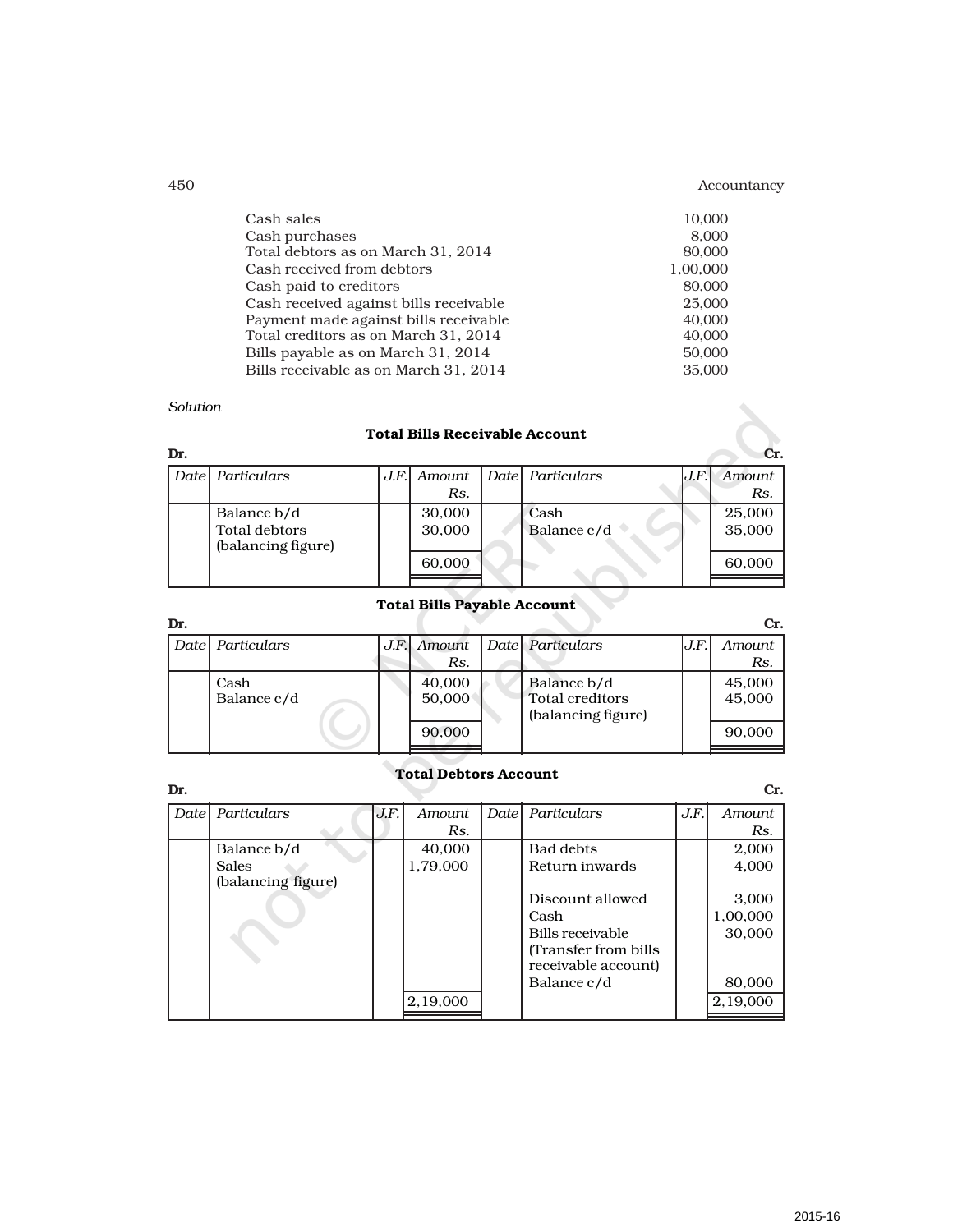| Dr. |                         |      |          |                    |                       | Cr.           |
|-----|-------------------------|------|----------|--------------------|-----------------------|---------------|
|     | Date   Particulars      | J.F. | Amount.  | Datel Particulars  | $\left  J.F. \right $ | <i>Amount</i> |
|     |                         |      | Rs.      |                    |                       | Rs.           |
|     | Discount received       |      | 5,000    | Balance b/d        |                       | 50,000        |
|     | Cash                    |      | 80,000   | Purchases (credit) |                       | $1,20,000^2$  |
|     |                         |      |          | (balancing figure) |                       |               |
|     | Bills payable (transfer |      | 45,000   |                    |                       |               |
|     | from bills payable      |      |          |                    |                       |               |
|     | account)                |      |          |                    |                       |               |
|     | Balance c/d             |      | 40,000   |                    |                       |               |
|     |                         |      | 1,70,000 |                    |                       | 1,70,000      |
|     |                         |      |          |                    |                       |               |

## Total Creditors Account

*Working Notes*

*(i) Credit purchases have been computed from total creditors account as Rs. 1,20,000<sup>2</sup> . Cash purchases given are Rs. 8,000. Total purchases will be Rs. 1,20,000 + Rs. 8,000 = Rs. 1,28,000.*

*(ii) Credit sales have been computed from total debtors account as Rs. 1,79,000 and cash sales are given as Rs. 10,000. Total sales will be Rs. 1,79,000 + Rs. 10,000 = Rs. 1,89,000.* 

#### *Illustration 4*

From the following information supplied by Ms. Sudha, calculate the amount of 'Net Sales'

|                                                          | Rs.      |
|----------------------------------------------------------|----------|
| Debtors on April 01, 2013                                | 65,000   |
| Debtors on March 31, 2014                                | 50,000   |
| Opening balance of bills receivable as on April 01, 2013 | 23,000   |
| Closing balance of bills receivable as on March 03, 2014 | 29,000   |
| Cash received from debtors                               | 3,02,000 |
| Discount allowed                                         | 8.000    |
| Cash received against bills receivable                   | 21,000   |
| Bad debts                                                | 14.000   |
| Bill receivalbes (dishonoured)                           | 20,000   |
| Cash sales                                               | 2,25,000 |
| Sales return                                             | 17.000   |
|                                                          |          |

#### Total Bills Receivable Account

| Dr. |                            |      |        |                       |        |         |
|-----|----------------------------|------|--------|-----------------------|--------|---------|
|     | Date   Particulars         | J.F. | Amount | Date Particulars      | l.J.F. | Amount. |
|     |                            |      | Rs.    |                       |        | Rs.     |
|     | Opening balance            |      | 23,000 | Cash (bills honoured) |        | 21,000  |
|     |                            |      |        | Bills receivable      |        |         |
|     | Debtors (Bills receivable) |      | 47.000 | dishonoured           |        | 20,000  |
|     | (balancing figure)         |      |        | Closing balance       |        | 29,000  |
|     |                            |      | 70.000 |                       |        | 70,000  |
|     |                            |      |        |                       |        |         |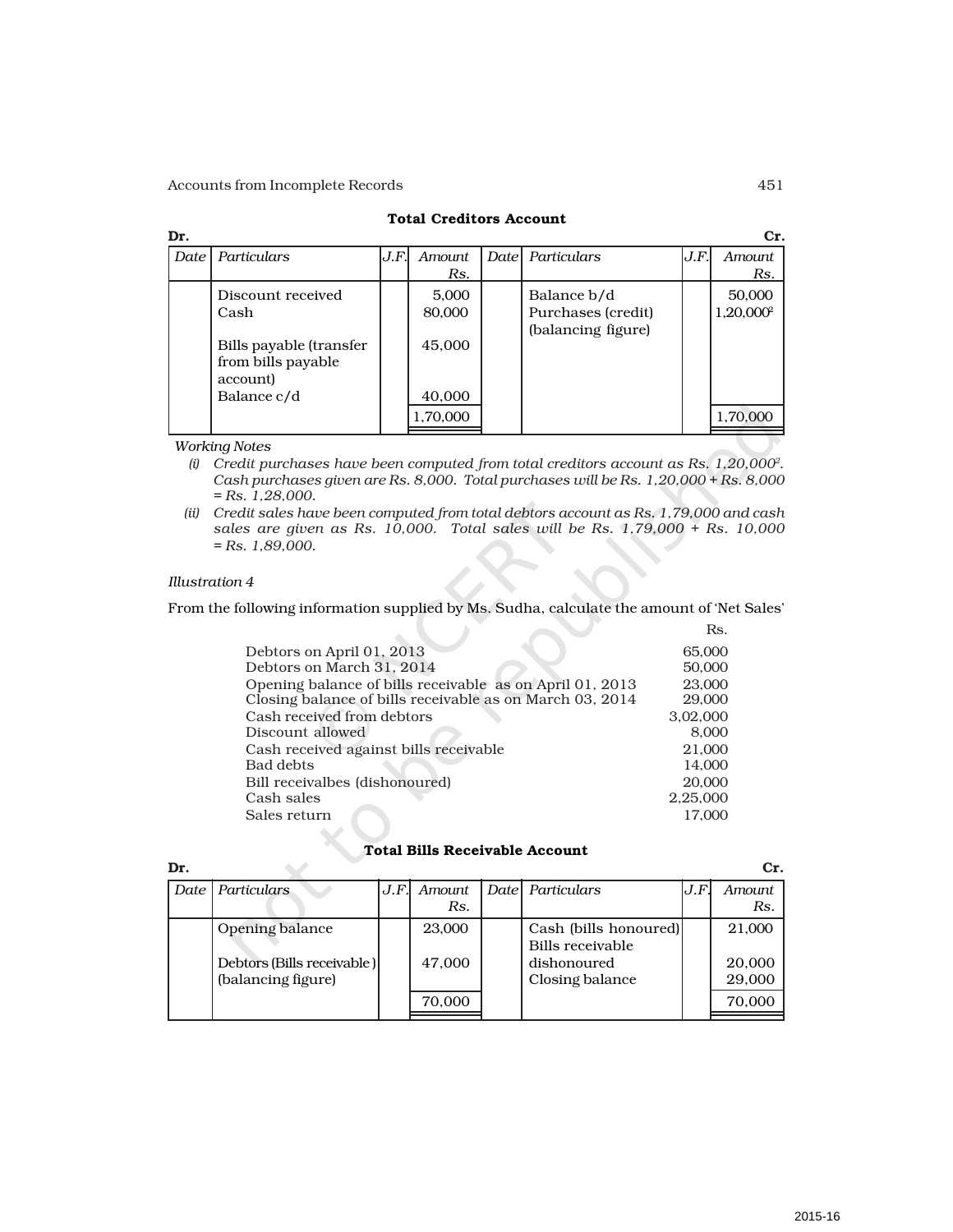| Dr.             |                                                                                     |      |                                          |                |                                                                                                                                                            |      | Cr.                                                                   |
|-----------------|-------------------------------------------------------------------------------------|------|------------------------------------------|----------------|------------------------------------------------------------------------------------------------------------------------------------------------------------|------|-----------------------------------------------------------------------|
| Date            | Particulars                                                                         | J.F. | Amount  <br>Rs.                          | Date           | Particulars                                                                                                                                                | J.F. | Amount<br>Rs.                                                         |
| 2013<br>Apr. 01 | Opening balance<br>Bills receivable<br>(dishonoured)<br>Sales (balancing<br>figure) |      | 65,000<br>20,000<br>3,53,000<br>4,38,000 | 2014<br>Mar.31 | Cash received<br>Discount allowed<br>Sales return<br>Bad debts<br>Bills receivable<br>(transferred from<br>bills receivable<br>account)<br>Closing balance |      | 3,02,000<br>8,000<br>17,000<br>14,000<br>47,000<br>50,000<br>4,38,000 |
|                 |                                                                                     |      |                                          |                |                                                                                                                                                            |      |                                                                       |

### Total Debtors Account

#### (*Working Notes*)

*With the preparation of total debtors account and total bills receivable account, the net sales will be computed as follows :*

*Net Sales = Cash Sales + Credit Sales – Sales return = Rs. 2,25,000 + Rs. 3,53,000 – Rs. 1,7000*

 *= Rs. 5,61,000*

#### *Illustration 5*

Mr. Om Prakash did not keep his books of accounts under double entry system. From the following information available from his records, prepare profit and loss account for the year ending on March 31, 2014 and a balance sheet as at that date, depreciating the washing equipment @ 10%.

#### Summary of Cash

| Dr.                   |        |                   | Cr.    |
|-----------------------|--------|-------------------|--------|
| Receipts              | Amount | Payments          | Amount |
|                       | Rs.    |                   | Rs.    |
| Balance b/d           | 8,000  | Cash purchases    | 14,000 |
| Cash sales            | 40,000 | Paid to creditors | 20,000 |
| Received from debtors | 30,000 | Sundry expenses   | 6,000  |
|                       |        | Cartage           | 2,000  |
|                       |        | Drawings          | 8,000  |
|                       |        | Balance c/d       | 28,000 |
|                       | 78,000 |                   | 78,000 |
|                       |        |                   |        |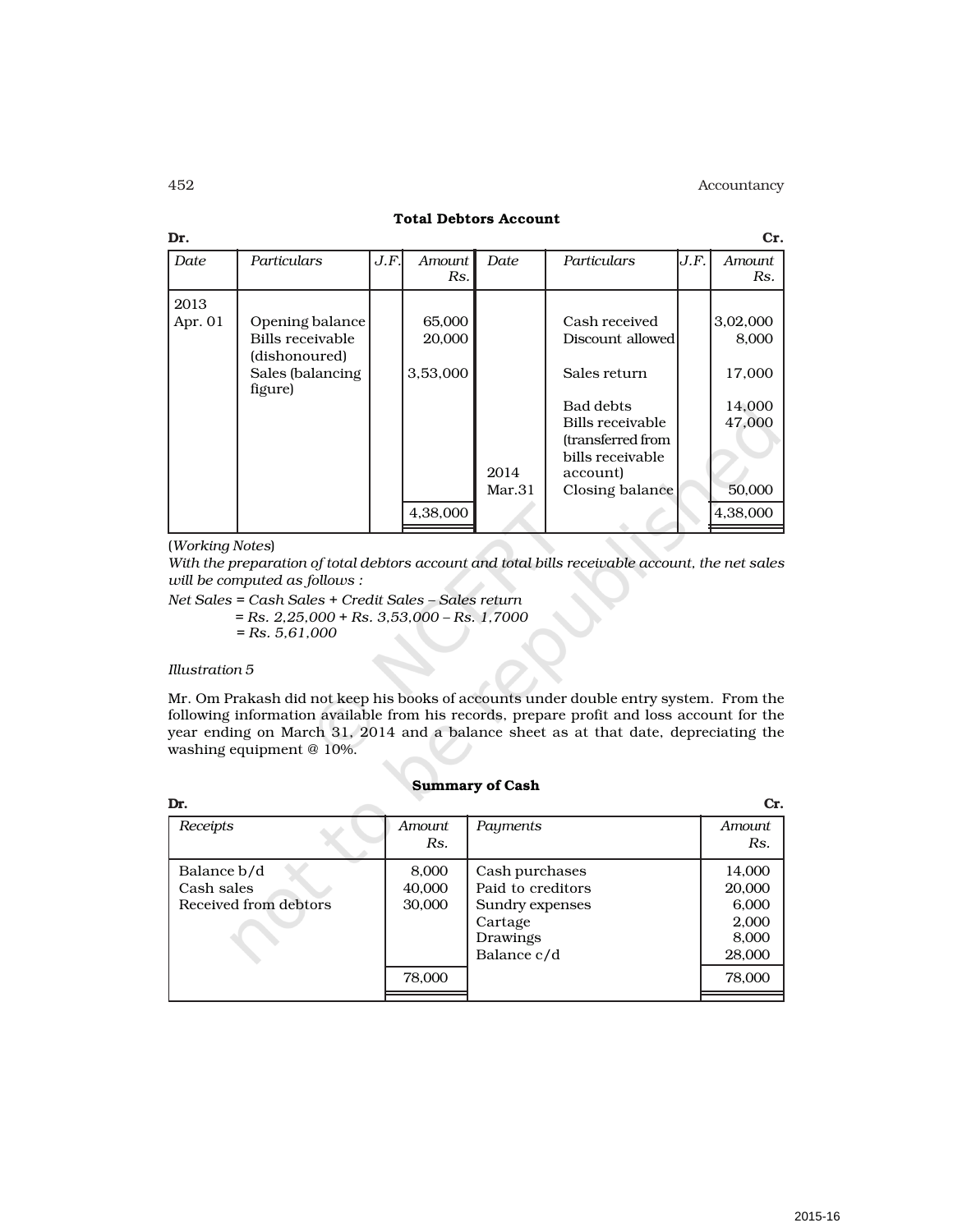### Other information :

## March 31, 2014

|                                   |        | March 31, 2014 |
|-----------------------------------|--------|----------------|
|                                   | Rs.    | Rs.            |
| <b>Debtors</b>                    | 9.000  | 12.000         |
| Creditors                         | 14,400 | 6.800          |
| Stock of materials                | 10,000 | 16,000         |
| Washing equipment                 | 40,000 | 40,000         |
| Furniture                         | 3.000  | 3,000          |
| Discount allowed during the year  |        | 1,400          |
| Discount received during the year |        | 1,700          |

*Solution*

#### Books of Om Prakash Trading and Profit and Loss Account for the year ended on March 31, 2014

| Expenses/losses           | Amount<br>Rs. | Revenues/gains    | Amount<br>Rs. |
|---------------------------|---------------|-------------------|---------------|
| Opening stock             | 10.000        | Sales             | 74.400        |
| Purchases                 | 28.100        | Closing stock     | 16,000        |
| Cartage                   | 2,000         |                   |               |
| Gross profit c/d          | 50,300        |                   |               |
|                           | 90,400        |                   | 90,400        |
| Sundry expenses           | 6,000         | Gross profit b/d  | 50,300        |
| Discount allowed          | 1,400         | Discount received | 1,700         |
| Depreciation              | 4.000         |                   |               |
| Net profit (transfered to | 40.600        |                   |               |
| capital account)          |               |                   |               |
|                           | 52,000        |                   | 52,000        |

## Balance Sheet as at March 31, 2014

| Liabilities                |                            | Amount<br>Rs.   | <b>Assets</b>                                             | Amount<br>Rs.                       |
|----------------------------|----------------------------|-----------------|-----------------------------------------------------------|-------------------------------------|
| Capital<br>Add Profit      | 55,600<br>40,600<br>96,200 |                 | Washing equipment 40,000<br>Less Depreciation<br>(4.000)  | 36,000                              |
| Less Drawings<br>Creditors | (8,000)                    | 88,200<br>6.800 | Furniture<br>Stock of materials<br><b>Debtors</b><br>Cash | 3,000<br>16,000<br>12,000<br>28,000 |
|                            |                            | 95,000          |                                                           | 95,000                              |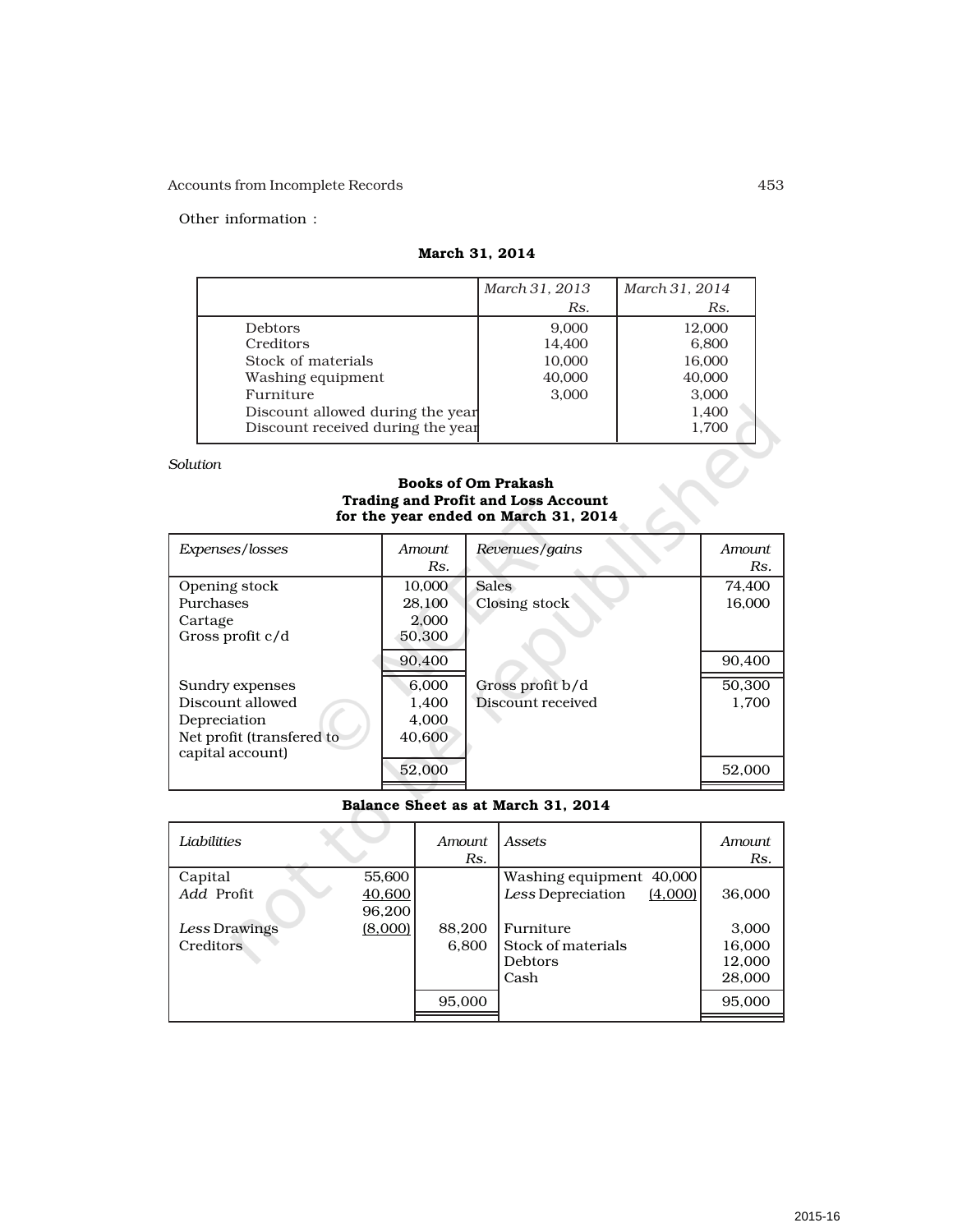*Working Notes* :

## Total Debtors Account

| Dr.   |                                                     |      |                 |                          |      | Cr.             |
|-------|-----------------------------------------------------|------|-----------------|--------------------------|------|-----------------|
| Datel | Particulars                                         | J.F. | Amount<br>Rs.   | Datel Particulars        | J.F. | Amount.<br>Rs.  |
|       | Balance b/d<br>Sales (credit)<br>(balancing figure) |      | 9,000<br>34,400 | Cash<br>Discount allowed |      | 30,000<br>1,400 |
|       |                                                     |      |                 | Balance c/d              |      | 12,000          |
|       |                                                     |      | 43,400          |                          |      | 43,400          |
|       |                                                     |      |                 |                          |      |                 |

#### Total Creditors Account

| Dr. |                   |      |        |                                          |      | Cr.    |
|-----|-------------------|------|--------|------------------------------------------|------|--------|
|     | Datel Particulars | J.F. | Amount | Date Particulars                         | J.F. | Amount |
|     |                   |      | Rs.    |                                          |      | Rs.    |
|     | Cash              |      | 20,000 | Balance b/d                              |      | 14,400 |
|     | Discount received |      | 1,700  | Purchases (credit)<br>(balancing figure) |      | 14,100 |
|     | Balance c/d       |      | 6,800  |                                          |      |        |
|     |                   |      | 28,500 |                                          |      | 28,500 |
|     |                   |      |        |                                          |      |        |

## Statement of Affairs as at March 31,2014

S.

 $\sqrt{2}$ 

| Liabilities                                | Amount<br>Rs.    | Assets                                                                        | Amount<br>Rs.                               |
|--------------------------------------------|------------------|-------------------------------------------------------------------------------|---------------------------------------------|
| Creditors<br>Capital<br>(balancing figure) | 14,400<br>55,600 | Washing equipment<br>Furniture<br>Stock of material<br><b>Debtors</b><br>Cash | 40,000<br>3,000<br>10,000<br>9,000<br>8,000 |
|                                            | 70,000           |                                                                               | 70,000                                      |

#### *Illustration 6*

Mrs. Surabhi started business on January 01, 2013 with cash of Rs. 50,000, furniture of Rs. 10,000, goods of 2,000 and machinery worth 20,000. During the year she further introduced Rs. 20,000 in her business by opening a bank account. From the following information extracted from her books, you are required to prepare final accounts for the ended December 31, 2013.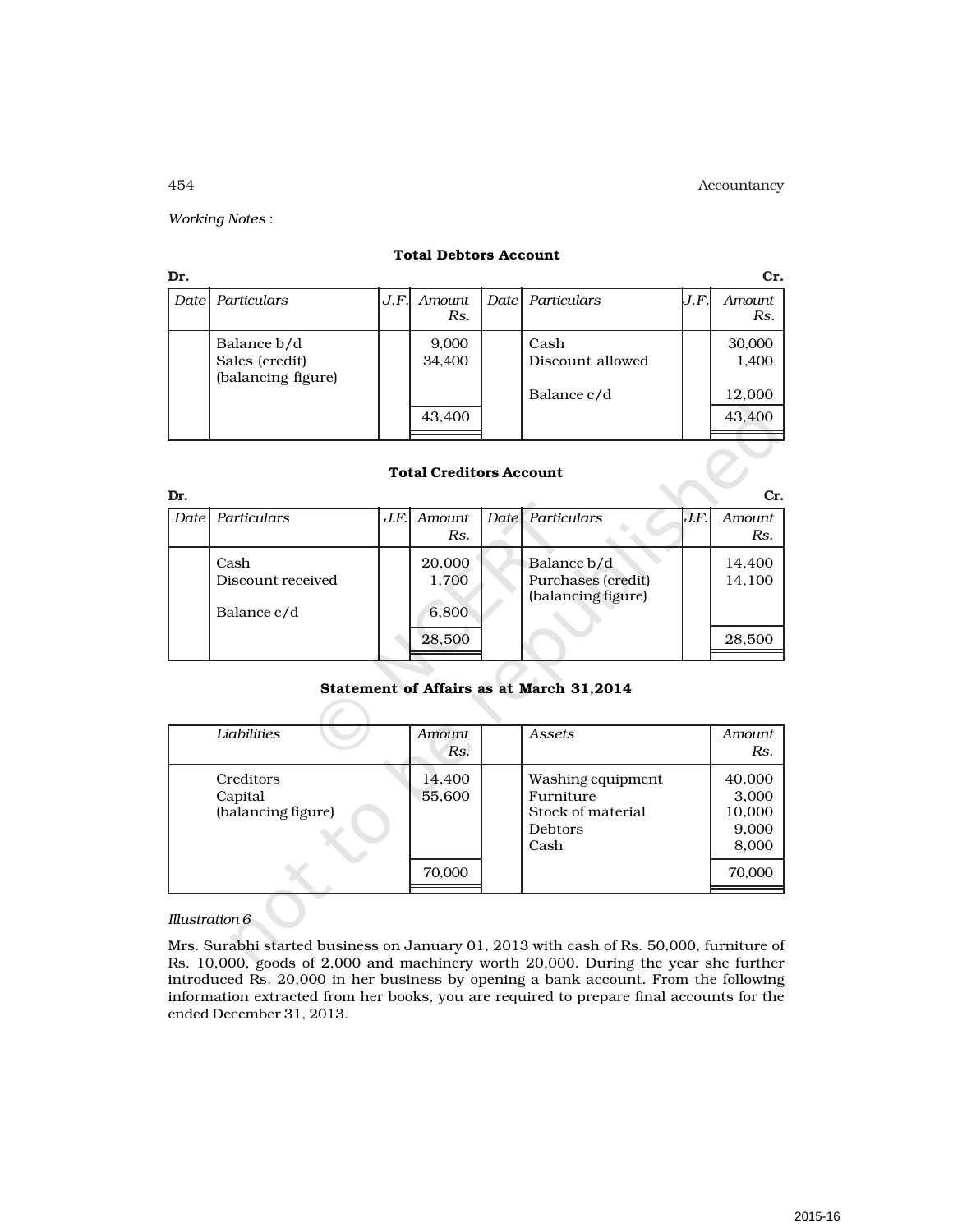|                             | Rs.    |
|-----------------------------|--------|
| Receipt from debtors        | 57,500 |
| Cash sales                  | 45,000 |
| Cash purchases              | 25,000 |
| Wages paid                  | 5,000  |
| Salaries to staff           | 17,500 |
| Trade expanses              | 6.500  |
| Electricity bill of factory | 7.500  |
| Drawings of Surabhi         | 3.000  |
| Cash paid to creditors      | 42,000 |
| Discount allowed            | 1,200  |
| Discount received           | 3.000  |
| Bad debts written-off       | 1,300  |
| Cash balance at end of year | 20,000 |
|                             |        |

Mrs. Surabhi used goods worth 2,500 for private purposes, which is not recorded in the books. Charge depreciation on furniture 10% and machinery 20% p.a. on December 31, 2013 her debtors were worth 70,000 and creditors Rs. 35,000, stock in trade was valued on that date at Rs. 25,000.

#### *Solution*

# Books of Mrs. Surabhi Trading and Profit and Loss Account

| for the year ended December 31, 2013<br>Dr.<br>Cr.                                                                                                                                |                                                      |                                       |          |                    |  |  |  |
|-----------------------------------------------------------------------------------------------------------------------------------------------------------------------------------|------------------------------------------------------|---------------------------------------|----------|--------------------|--|--|--|
| Expenses/Losses                                                                                                                                                                   | Amount<br>Rs.                                        | Revenues/Gains                        |          | Amount<br>Rs.      |  |  |  |
| Opening stock<br>Purchases:                                                                                                                                                       | 20,000                                               | <b>Sales</b>                          | 45,000   |                    |  |  |  |
| 25,000<br>Cash<br>80,000 <sup>2</sup><br>Credit<br>1,05,000                                                                                                                       |                                                      | Credit<br>Closing stock               | 1,30,000 | 1,75,000<br>25,000 |  |  |  |
| (2,500)<br>Less Goods used for<br>private use                                                                                                                                     | 1,02,500                                             |                                       |          |                    |  |  |  |
| <b>Wages</b><br>Electricity bill of factory                                                                                                                                       | 5,000<br>7,500                                       |                                       |          |                    |  |  |  |
| Gross profit c/d                                                                                                                                                                  | 65,000<br>2,00,000                                   |                                       |          | 2,00,000           |  |  |  |
| <b>Salaries</b><br>Trade expenses<br>Discount allowed<br>Bad debts<br>Depreciation:<br>Furniture<br>1,000<br>4,000<br>Machinery<br>Net profit (transferred<br>to capital account) | 17,500<br>6,500<br>1,200<br>1,300<br>5,000<br>36,500 | Gross profit b/d<br>Discount received |          | 65,000<br>3,000    |  |  |  |
|                                                                                                                                                                                   | 68,000                                               |                                       |          | 68,000             |  |  |  |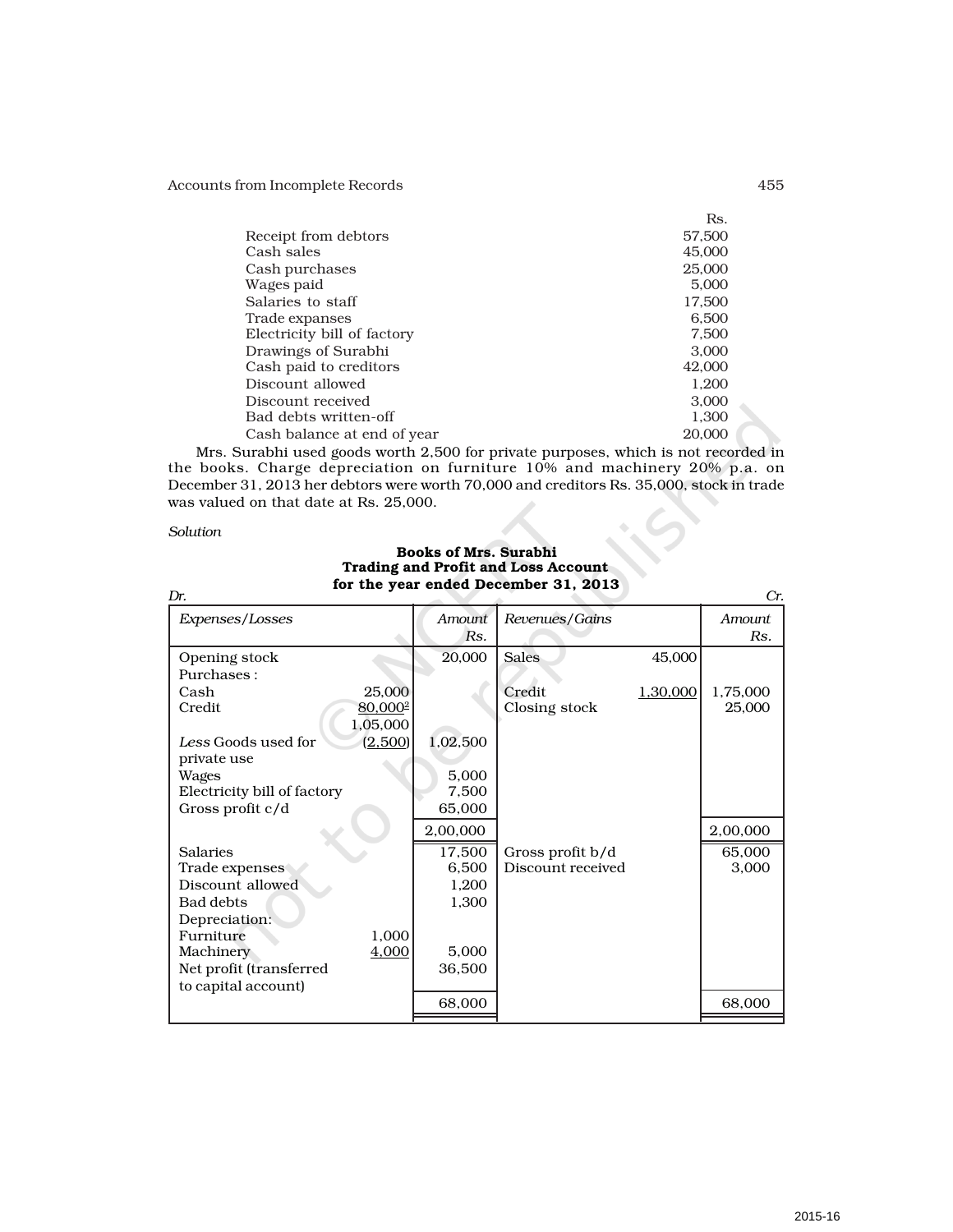| Liabilities                                 |                    | Amount.<br>Rs. | Assets                         |                   | Amount.<br>Rs.   |
|---------------------------------------------|--------------------|----------------|--------------------------------|-------------------|------------------|
| Creditors                                   |                    | 35,000         | Cash<br>Bank                   |                   | 20,000<br>13,000 |
| Capital<br>Add Net profit                   | 1,00,000<br>36,500 |                | <b>Stock</b><br><b>Debtors</b> |                   | 25,000<br>70,000 |
| Add Additional capital                      | 1,36,000<br>20,000 |                | Furniture<br>Less Depreciation | 10.000<br>(1,000) | 9,000            |
|                                             | 1,56,500           |                | Machinery<br>Less Depreciation | 20,000<br>(4,000) | 16,000           |
| Less Drawings<br>Cash 36,000<br>Goods 2,500 | (38,500)           | 1,18,000       |                                |                   |                  |
|                                             |                    | 1,53,000       |                                |                   | 1,53,000         |

## Balance Sheet of Mrs. Surabhi as at December 31, 2013

*Working Notes* :

## (i) Total Debtors Account

| Dr. |                                                     |      |                             |                                                      |       | Cr.                                            |
|-----|-----------------------------------------------------|------|-----------------------------|------------------------------------------------------|-------|------------------------------------------------|
|     | Date   Particulars                                  | J.F. | Amount<br>Rs.               | Date   Particulars                                   | IJ.F. | <i>Amount</i><br>Rs.                           |
|     | Balance b/d<br>Sales (credit)<br>(balancing figure) |      | NIL<br>1,30,000<br>1,30,000 | Cash<br>Discount allowed<br>Bad debts<br>Balance c/d |       | 57,500<br>1,200<br>1,300<br>70,000<br>1,30,000 |

## (ii) Total Creditors Account

| Dr. |                                          |      |                           |                                                      |      | Cr.                  |
|-----|------------------------------------------|------|---------------------------|------------------------------------------------------|------|----------------------|
|     | Datel Particulars                        | J.F. | Amount<br>Rs.             | Datel Particulars                                    | U.F. | Amount.<br>Rs.       |
|     | Cash<br>Discount received<br>Balance c/d |      | 42,000<br>3,000<br>35,000 | Balance b/d<br>Purchase credit<br>(balancing figure) |      | <b>NIL</b><br>80,000 |
|     |                                          |      | 80,000                    |                                                      |      | 80,000               |
|     |                                          |      |                           |                                                      |      |                      |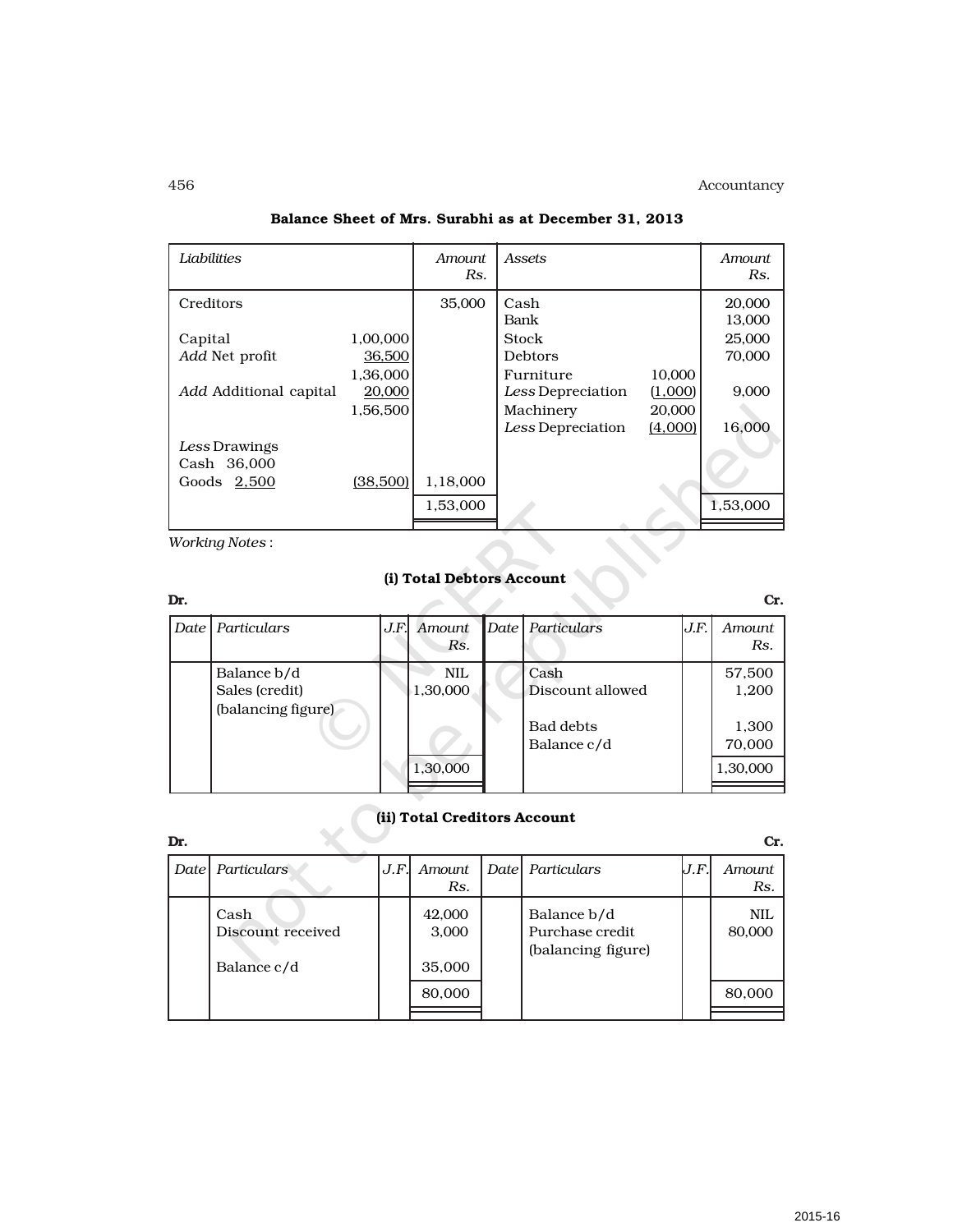## (iii) Statement of Affair as on December 31, 2013

| Liabilities                | Amount<br>Rs. | Assets                                  | Amounts<br>Rs.                       |
|----------------------------|---------------|-----------------------------------------|--------------------------------------|
| Capital (balancing figure) | 1,00,000      | Cash<br>Stock<br>Furniture<br>Machinery | 50,000<br>20,000<br>10,000<br>20,000 |
|                            | 1,00,000      |                                         | 1,00,000                             |

|  | (iv) Summary of Cash |  |  |
|--|----------------------|--|--|
|--|----------------------|--|--|

| Dr.           |          |                                | Cr.      |
|---------------|----------|--------------------------------|----------|
| Receipts      | Amount   | Payments                       | Amount   |
|               | Rs.      |                                | Rs.      |
| Balance b/d   | 50,000   | Purchases                      | 25,000   |
| Capital(bank) | 20,000   | Wages                          | 5,000    |
| Debtors       | 57,500   | <b>Salaries</b>                | 17,500   |
| <b>Sales</b>  | 45,000   | Trade expenses                 | 6,500    |
|               |          | Electric bill                  | 7,500    |
|               |          | Drawings                       | 36,000   |
|               |          | Creditors                      | 42,000   |
|               |          | Balance c/d-cash               | 20,000   |
|               |          | Closing bank(balancing figure) | 13,000   |
|               | 1,72,500 |                                | 1,72,500 |
|               |          |                                |          |

#### Test Your Understanding - II

## Write the correct word(s) :

- 1. Credit sales can be ascertained as the balancing figure in the..........account.
- 2. Excess of ..........over.........represents loss sustained during the period.
- 3. To ascertain the profit, closing capital is to be adjusted by deducting ..........and adding ..........
- 4. Incomplete records are generally used by ..........

## *Illustration 7*

Mr. Bahadur does not know how to keep books of account. From his various records, the following particulars have been made available prepare the final Accounts, after providing for doubtful debts 5 per cent of debtors outstanding and depreciating the motor car @ 20 per cent.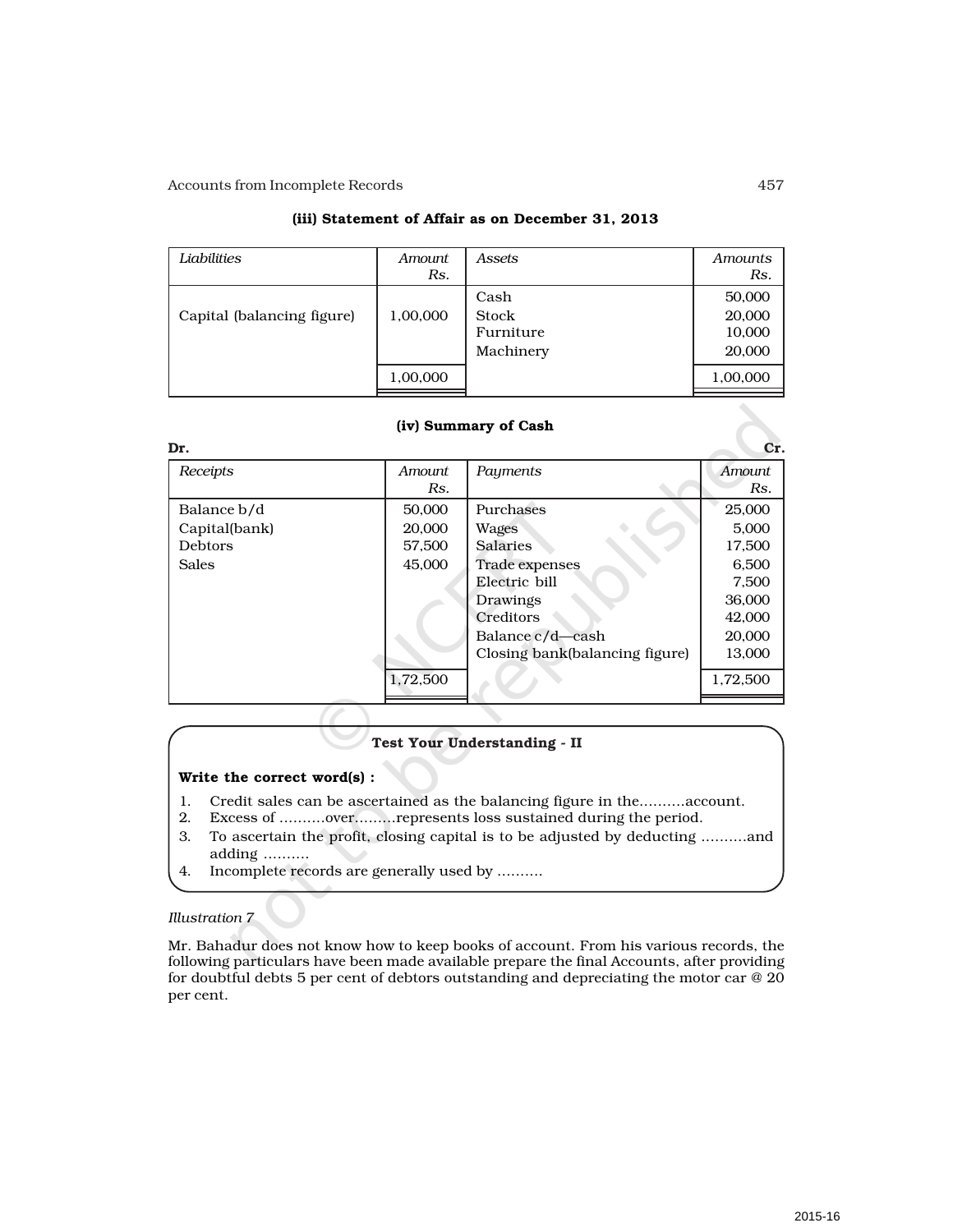| Liabilities   | Amount.  | Assets           | Amount   |
|---------------|----------|------------------|----------|
|               | Rs.      |                  | Rs.      |
| Capital       | 92,500   | Motor Car        | 71,700   |
| Bills payable | 32,800   | <b>Stock</b>     | 51,500   |
| Creditors     | 84.200   | Debtors          | 49,500   |
|               |          | Bills receivable | 24.400   |
|               |          | Cash in hand     | 12,400   |
|               | 2,09,500 |                  | 2,09,500 |
|               |          |                  |          |

### (i) Balance Sheet as on April 1, 2013

| (ii) Cash Transactions during the year<br>Dr.                           |                                                      |                                                                                                                         |                                                                                        |  |  |  |  |
|-------------------------------------------------------------------------|------------------------------------------------------|-------------------------------------------------------------------------------------------------------------------------|----------------------------------------------------------------------------------------|--|--|--|--|
| Receipts                                                                | Amount<br>Rs.                                        | Payments                                                                                                                | Amount<br>Rs.                                                                          |  |  |  |  |
| Balance b/d<br>Receipt from debtors<br>Bills receivable<br><b>Sales</b> | 12.400<br>1,15,000<br>14,200<br>1.03.000<br>2,44,600 | Furniture<br>Wages<br>Purchases<br>Drawings<br>Bills payable<br>General expenses<br>Payment to creditors<br>Balance c/d | 30,000<br>9.400<br>40,500<br>24,000<br>30,700<br>20.700<br>80,800<br>8,500<br>2.44.600 |  |  |  |  |
|                                                                         |                                                      |                                                                                                                         |                                                                                        |  |  |  |  |

## (iii) Other Information

| <b>Particulars</b>                | Amount.<br>Rs. |
|-----------------------------------|----------------|
| Bills receivable drawn (received) | 6,300          |
| Discount to customers             | 2,300          |
| Discount from suppliers           | 700            |
| Credit purchases                  | 29,600         |
| Closing stock                     | 41,700         |
| Closing balance of debtor         | 55,000         |
| Closing balance of bills payable  | 10,200         |

#### *Solution*

Cash sales and cash purchases are available from cash transactions. Credit purchase is also given. But credit sale is to be ascertained by the opening debtors account. Though the credit purchase is available, the closing balance of creditors is not known. That is why the creditors account also has to be opened. As there are bills payable and bills receivable, those accounts also have to be opened, otherwise the creditors and debtors accounts will not be complete.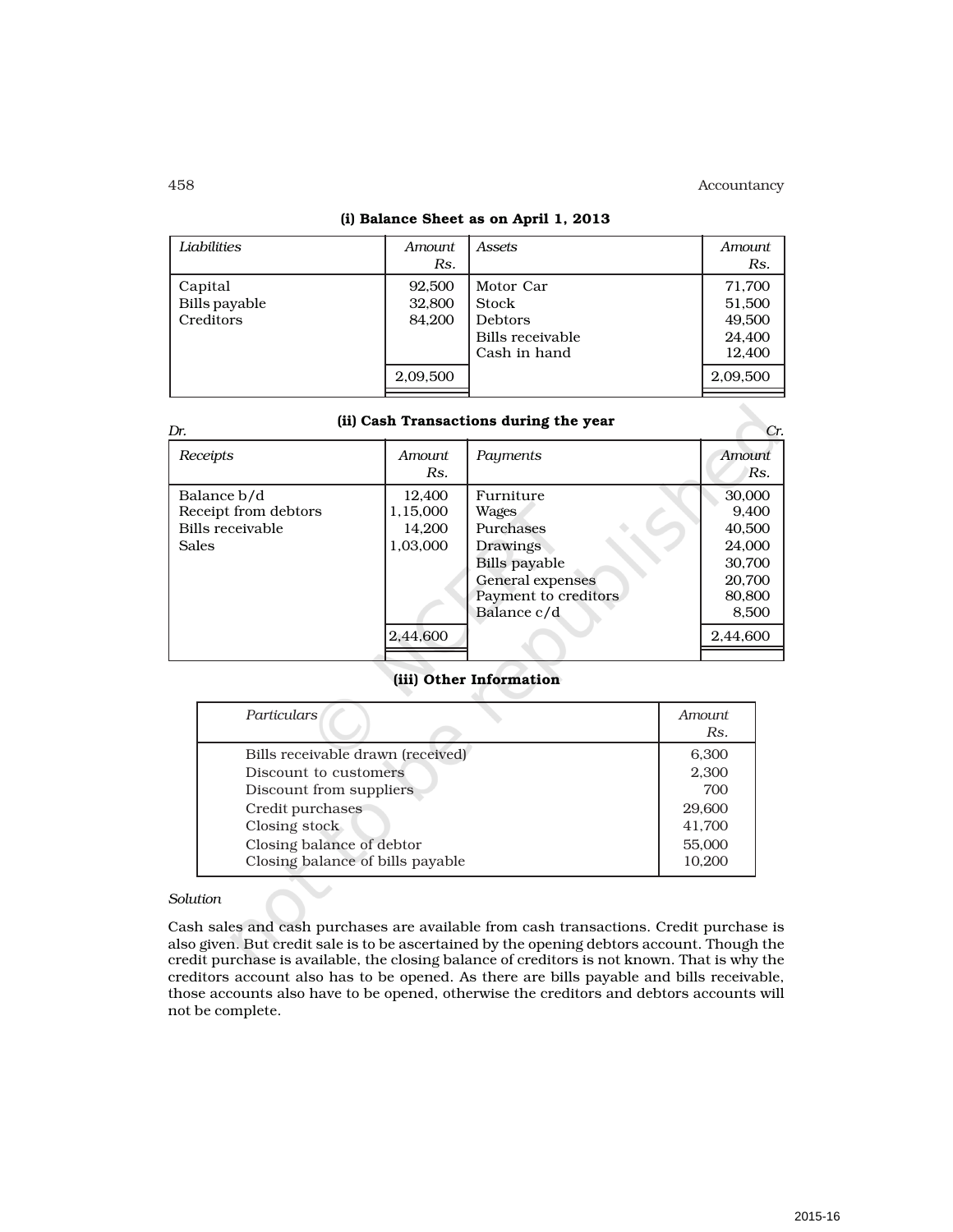### Books of Mr. Bahadur Trading and Profit and Loss Account for the year ended March 31, 2014

| Dr.                       |        |          |                   |          | Cr.      |
|---------------------------|--------|----------|-------------------|----------|----------|
| Expenses/Losses           |        | Amount   | Revenues/Gains    |          | Amount   |
|                           |        | Rs.      |                   |          | Rs.      |
| Opening stock             |        | 51,500   | Sales             |          |          |
| purchases                 |        |          |                   |          |          |
| Cash                      | 40,500 |          | Cash              | 1,03,000 |          |
| Credit                    | 29,600 | 70.100   | Credit            | 1,29,100 | 2,32,100 |
| Wages                     |        | 9.400    | Closing stock     |          | 41,700   |
| Gross profit c/d          |        | 1,42,800 |                   |          |          |
|                           |        | 2,73,800 |                   |          | 2,73,800 |
| General expenses          |        | 20,700   | Gross profit b/d  |          | 1,42,800 |
| Discount allowed          |        | 2,300    | Discount received |          | 700      |
| Depreciation on motor car |        | 14,340   |                   |          |          |
| Reserve for bad debts     |        | 2,750    |                   |          |          |
| Net profit                |        | 1,03,410 |                   |          |          |
|                           |        | 1,43,500 |                   |          | 1,43,500 |
|                           |        |          |                   |          |          |

## Balance Sheet as March 31, 2014

| Liabilities               |                    | Amount<br>Rs. | Assets                         |                    | Amount.<br>Rs. |
|---------------------------|--------------------|---------------|--------------------------------|--------------------|----------------|
| Capital<br>Add Net profit | 92,500<br>1,03,410 |               | Motor car<br>Less depreciation | 71,700<br>(14,340) | 57,360         |
|                           | 1,95,910           |               | Furniture                      |                    | 30,000         |
| Less Drawings             | (24,000)           | 1,71,910      | <b>Stock</b>                   |                    | 41,700         |
| Creditors                 |                    | 24,200        | <b>Debtors</b>                 | 55,000             |                |
| Bills payable             |                    | 10.200        | Less Provision                 | (2,750)            | 52,250         |
|                           |                    |               | Bills receivable               |                    | 16,500         |
|                           |                    |               | Cash                           |                    | 8,500          |
|                           |                    | 2,06,310      |                                |                    | 2,06,310       |

*Working Notes:*

# (i) Total Bills Receivable Account

| Dr. |                                                |      |                 |                                                     |       | Cr.              |
|-----|------------------------------------------------|------|-----------------|-----------------------------------------------------|-------|------------------|
|     | Date   Particulars                             | J.F. | Amount<br>Rs.   | Date   Particulars                                  | IJ.F. | Amount.<br>Rs.   |
|     | Balance b/d<br><b>Debtors</b><br>(bills drawn) |      | 24.400<br>6,300 | Cash (receipt)<br>Balance c/d<br>(balancing figure) |       | 14,200<br>16,500 |
|     |                                                |      | 30,700          |                                                     |       | 30,700           |
|     |                                                |      |                 |                                                     |       |                  |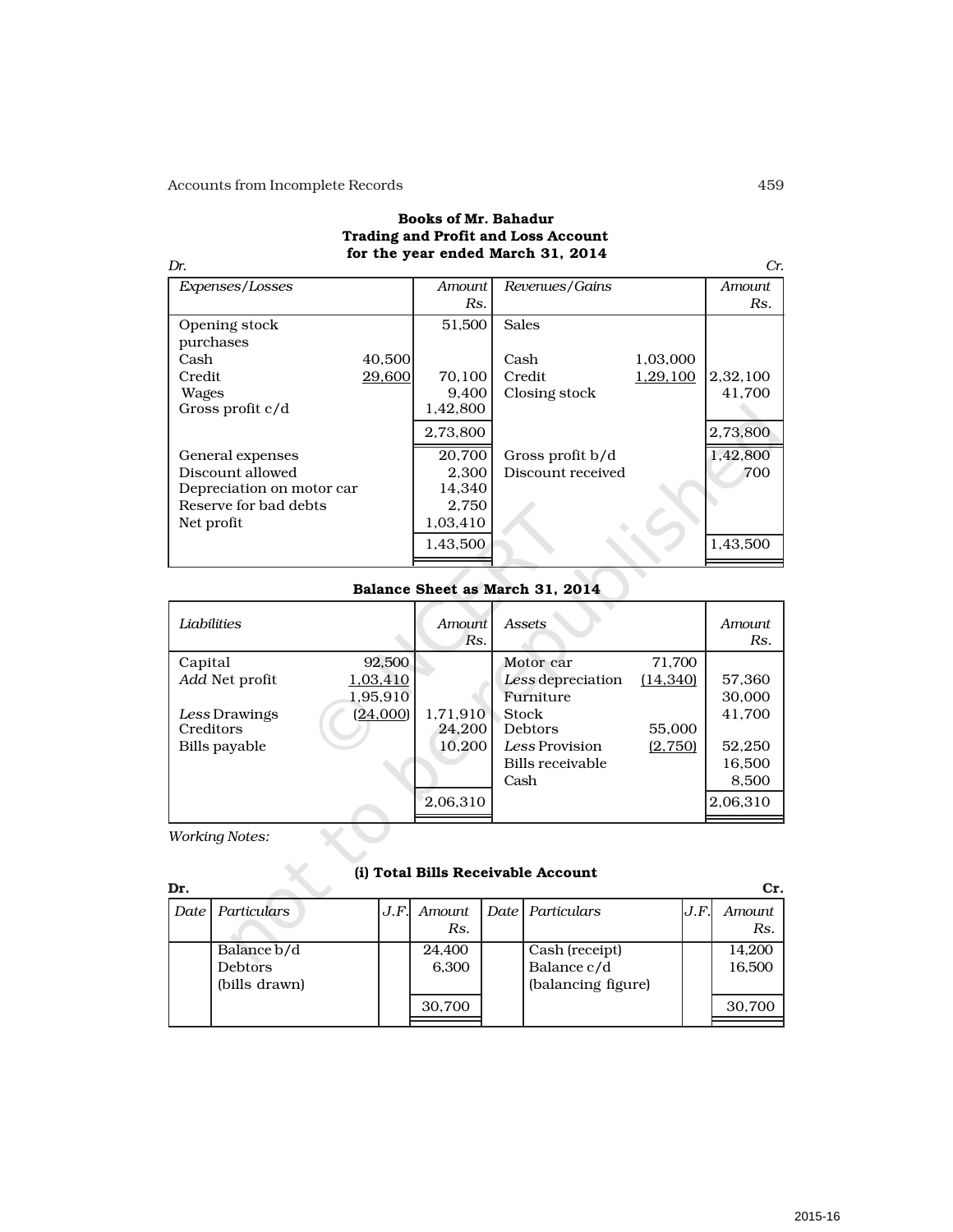| Dr.   |                                                   |      |                    |                                                                    |      | Cr.                                  |
|-------|---------------------------------------------------|------|--------------------|--------------------------------------------------------------------|------|--------------------------------------|
| Datel | Particulars                                       | J.F. | Rs.                | Amount   Date   Particulars                                        | J.F. | Amount<br>Rs.                        |
|       | Balance b/d<br>Credit sales<br>(balancing figure) |      | 49,500<br>1,29,100 | Cash (receipt)<br>Bills (drawn)<br>Discount allowed<br>Balance c/d |      | 1,15,000<br>6,300<br>2,300<br>55,000 |
|       |                                                   |      | 1,78,600           |                                                                    |      | 1,78,600                             |
|       |                                                   |      |                    |                                                                    |      |                                      |

## (ii) Total Debtors Account

## (iii) Total Bills payable Account

| Dr. |                    |       |        |                    |       | Cr.           |
|-----|--------------------|-------|--------|--------------------|-------|---------------|
|     | Date   Particulars | J.F.I | Amount | Datel Particulars  | .J.F. | <b>Amount</b> |
|     |                    |       | Rs.    |                    |       | Rs.           |
|     | Cash (paid)        |       | 30,700 | Balance b/d        |       | 32,800        |
|     | Balance c/d        |       | 10,200 | Creditors          |       |               |
|     |                    |       |        | (bills accepted)   |       |               |
|     |                    |       |        | (balancing figure) |       | 8,100         |
|     |                    |       | 40,900 |                    |       | 40,900        |
|     |                    |       |        |                    |       |               |

## (iv) Total Creditors Account

| Dr. |                    |      |          |                         |      | Cr.      |
|-----|--------------------|------|----------|-------------------------|------|----------|
|     | Date   Particulars | J.F. |          | Amount Date Particulars | J.F. | Amount.  |
|     |                    |      | Rs.      |                         |      | Rs.      |
|     | Cash               |      | 80,800   | Balance b/d             |      | 84,200   |
|     | Bills payable      |      | 8,100    | Credit purchases        |      | 29,600   |
|     | Discount received  |      | 700      |                         |      |          |
|     | Balance c/d        |      | 24,200   |                         |      |          |
|     | (balancing figure) |      |          |                         |      |          |
|     |                    |      | 1,13,800 |                         |      | 1,13,800 |
|     |                    |      |          |                         |      |          |

#### *Illustration 8*

Dinesh does not keep systematic books of account due to lack of Knowledge about the double entry system of accounting. He supplies you the following information :

## (i) Assets and Liabilities December 31, 2014

|                  | Rs.    | Rs.    |
|------------------|--------|--------|
| Sundry debtors   | 45,000 | 48,600 |
| Sundry creditors | 24,000 |        |
| Cash             | 4.500  |        |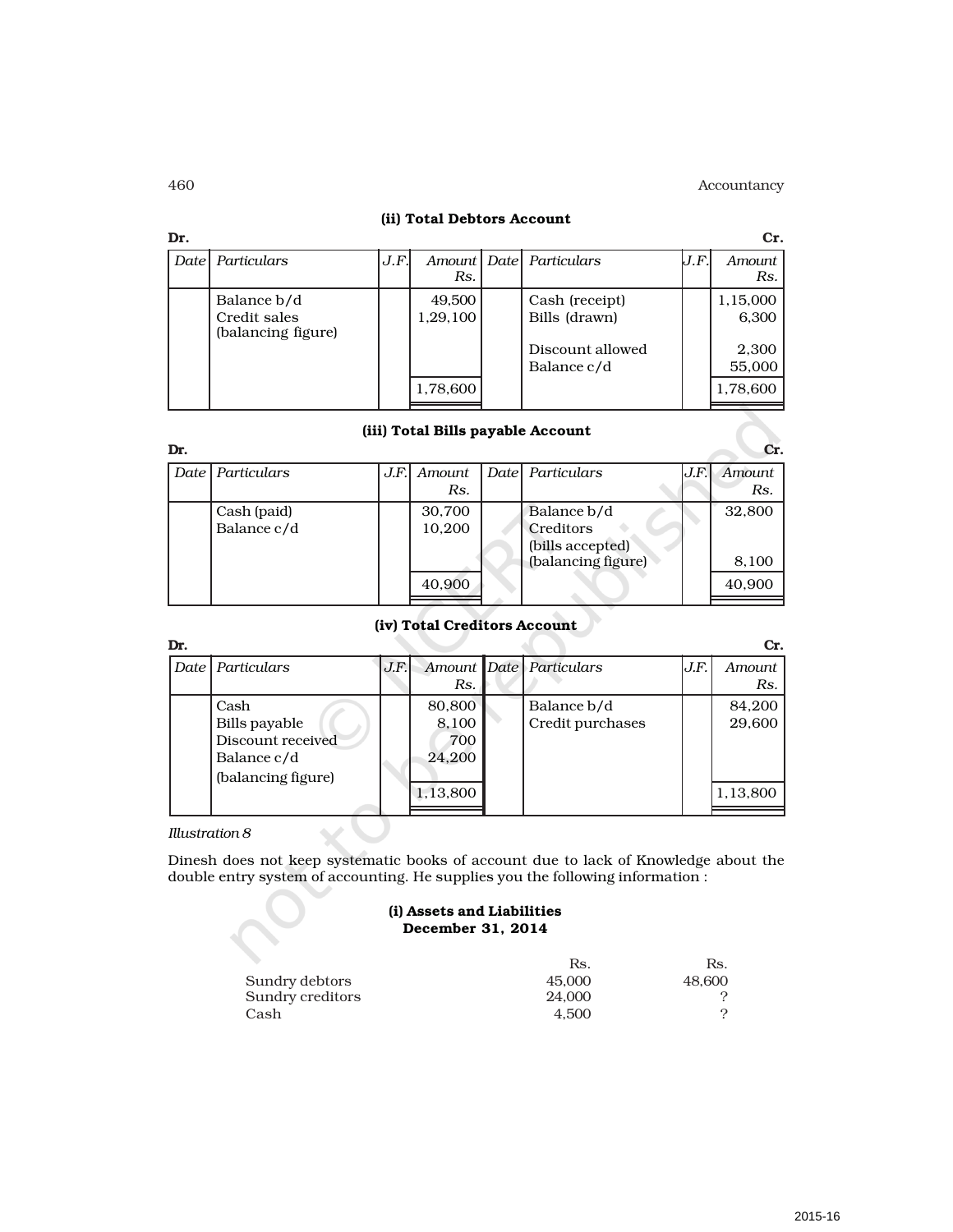| <b>Furniture and Fixtures</b> | 15,000 |  |
|-------------------------------|--------|--|
| Stock                         | 25,000 |  |
| Motor Van                     | 16,000 |  |

## (ii) Transaction during the year

|                               | Rs.    |
|-------------------------------|--------|
| Cash received from debtors    | 80,000 |
| Discount allowed to debtors   | 1,400  |
| Bad debts written off         | 1,800  |
| Cash paid to creditors        | 63,000 |
| Discount allowed by creditors | 1.000  |
| Sales return                  | 3,000  |
| Purchases return              | 2.000  |
| Expenses paid                 | 6,000  |
| Drawings                      | 5,000  |
| Rent paid                     | 2,500  |
|                               |        |

## (iii) Other Information

Outstanding expenses Rs. 1,200. Charge 10 per cent depreciation on furniture and 5 per cent on motor van.Dinesh informs that he sells goods at cost plus 40 per cent. A provision of 5 per cent on debtors is to be created. Prepare his trading and profit and loss account and balance sheet as on December 31, 2014

### Books of Dinesh Trading and Profit and Loss Account for the year ending December 31, 2014

| Dr.                                |               |                   |         | Cr.      |
|------------------------------------|---------------|-------------------|---------|----------|
| Expenses/Losses                    | <i>Amount</i> | Revenues/Gains    |         | Amount   |
|                                    | Rs.           |                   |         | Rs.      |
| Opening stock                      | 25,000        | <b>Sales</b>      | 89,800  |          |
| 69,000<br>Purchases                |               | Less Returns      | (3,000) | 86,800   |
| (2,000)<br>Less Returns            | 67,000        | Closing stock     |         | 30,000   |
| Gross profit c/d                   | 24,800        |                   |         |          |
|                                    | 1,16,800      |                   |         | 1,16,800 |
| Discount allowed                   | 1,400         | Gross profit b/d  |         | 24,800   |
| Bad debts                          | 1,800         | Discount received |         | 1,000    |
| 6.000<br>Expenses paid             |               |                   |         |          |
| Add Outstanding expenses 1,200     | 7,200         |                   |         |          |
| Rent paid                          | 2,500         |                   |         |          |
| Depreciation on Furniture<br>1,500 |               |                   |         |          |
| Motor van<br>800                   | 2,300         |                   |         |          |
| Provision for doubtful debts       | 2,430         |                   |         |          |
| Net profit (transferred to capital | 8,170         |                   |         |          |
| account)                           |               |                   |         |          |
|                                    | 25,800        |                   |         | 25,800   |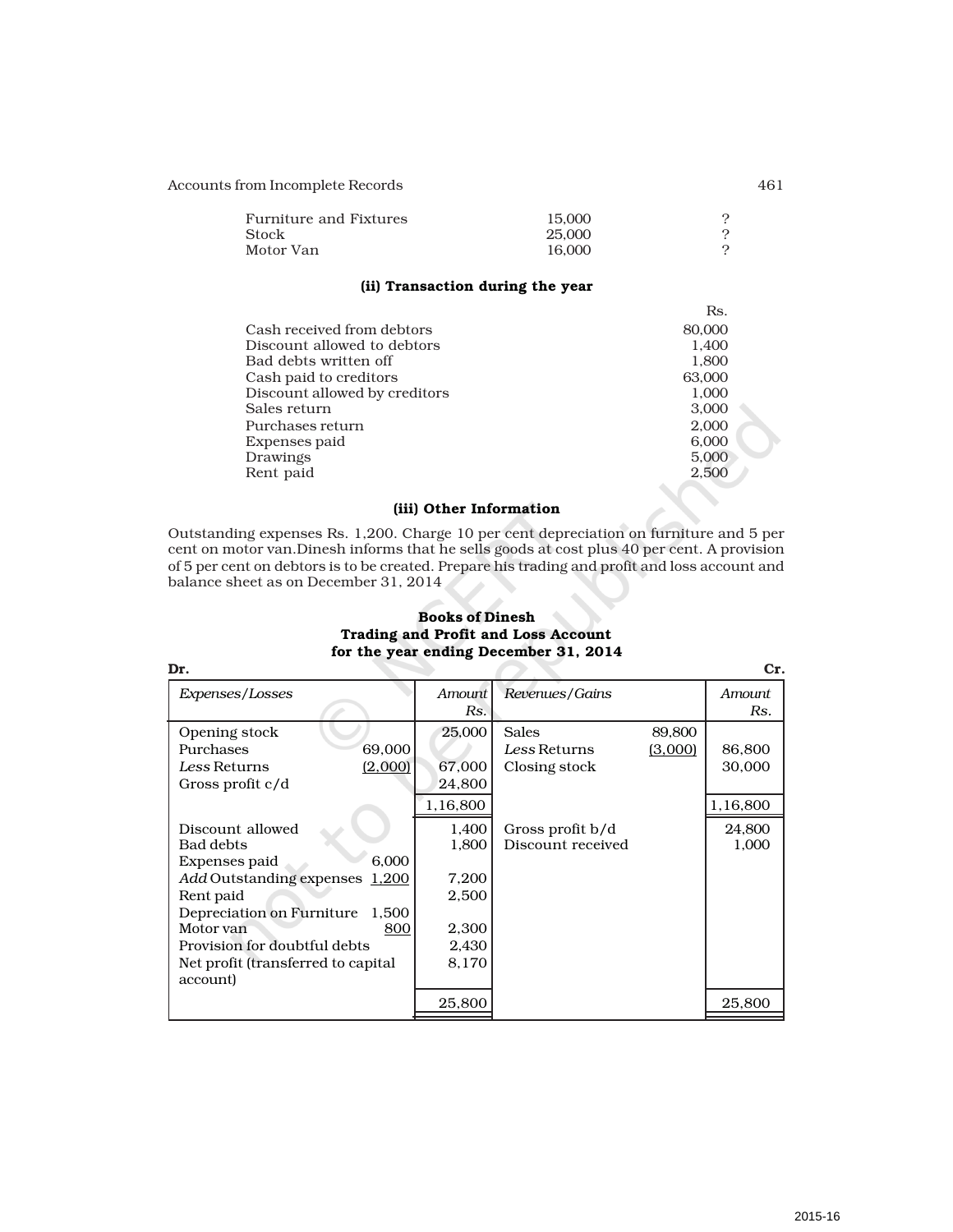| Working Notes :<br>(i) Total Debtors Account |         |          |                                |                 |          |
|----------------------------------------------|---------|----------|--------------------------------|-----------------|----------|
|                                              |         | 1,12,870 |                                |                 | 1,12,870 |
|                                              |         |          | Less Depreciation              | 16,000<br>(800) | 15,200   |
| Add Net profit                               | 8,170   | 84.670   | Less Depreciation<br>Motor van | (1,500)         | 13,500   |
|                                              | 76,500  |          | Furniture & Fixtures 15,000    |                 |          |
| Less Drawings                                | (5,000) |          | Closing stock                  |                 | 30,000   |
| Capital                                      | 81,500  |          | Less Provision                 | (2, 430)        | 46,170   |
| Creditors                                    |         | 27,000   | <b>Debtors</b>                 | 48,600          |          |
| Outstanding expenses                         |         | 1.200    | Cash                           |                 | 8,000    |
|                                              |         | Rs.      |                                |                 | Rs.      |
| Liabilities                                  |         | Amount.  | Assets                         |                 | Amount.  |

## Balance Sheet as on December 31, 2014

## (i) Total Debtors Account

| ш.     |              |      |          |                             |       | u.       |
|--------|--------------|------|----------|-----------------------------|-------|----------|
| Date I | Particulars  | J.F. |          | Amount   Date   Particulars | IJ.F. | Amount   |
|        |              |      | Rs.      |                             |       | Rs.      |
|        | Balance b/d  |      | 45,000   | Cash received               |       | 80,000   |
|        | <b>Sales</b> |      | 89,800   | Discount allowed            |       | 1,400    |
|        |              |      |          | Bad debts                   |       | 1,800    |
|        |              |      |          | Sales return                |       | 3,000    |
|        |              |      |          | Balance c/d                 |       | 48,600   |
|        |              |      | 1,34,800 |                             |       | 1,34,800 |
|        |              |      |          |                             |       |          |

## (ii) Total Creditors Account

| Dr.  |                   |      |        |                  |       | Cr.     |
|------|-------------------|------|--------|------------------|-------|---------|
| Date | Particulars       | J.F. | Amount | Date Particulars | IJ.F. | Amount. |
|      |                   |      | Rs.    |                  |       | Rs.     |
|      | Cash paid         |      | 63,000 | Balance b/d      |       | 24,000  |
|      | Discount received |      | 1,000  | Purchases        |       | 69,000  |
|      | Purchases return  |      | 2.000  |                  |       |         |
|      | Balance c/d       |      | 27,000 |                  |       |         |
|      |                   |      | 93,000 |                  |       | 93,000  |
|      |                   |      |        |                  |       |         |

## (iii) Summary of Cash

| Dr.            |        |               | Cr.    |
|----------------|--------|---------------|--------|
| Receipts       | Amount | Payments      | Amount |
|                | Rs.    |               | Rs.    |
| Balance b/d    | 4,500  | Creditors     | 63,000 |
| <b>Debtors</b> | 80,000 | Expenses paid | 6,000  |
|                |        | Drawings      | 5,000  |
|                |        | Rent paid     | 2,500  |
|                |        | Balance c/d   | 8,000  |
|                | 84,500 |               | 84,500 |
|                |        |               |        |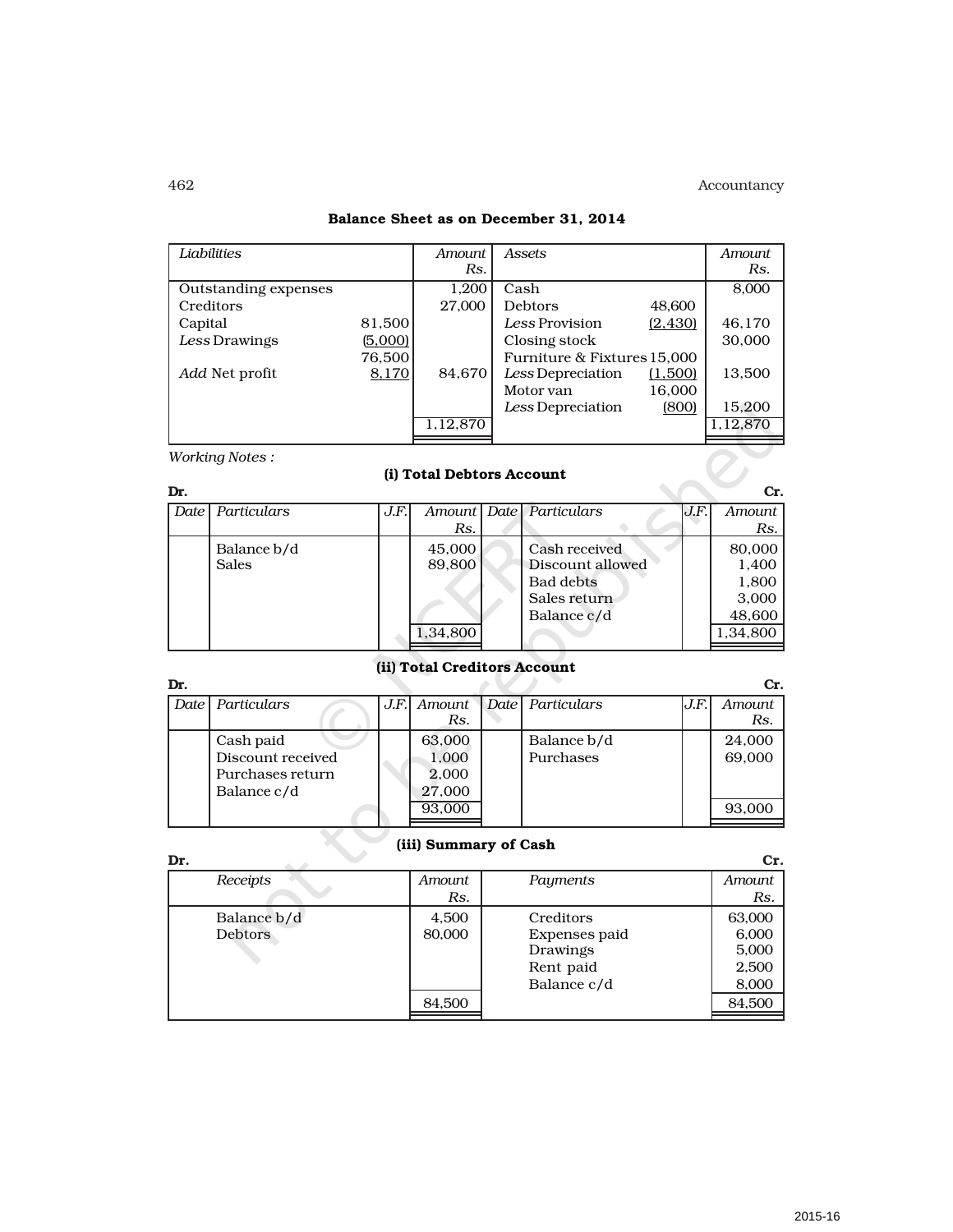| Liabilities                                                  | Amount   | <b>Assets</b>                       | Amount   |  |  |
|--------------------------------------------------------------|----------|-------------------------------------|----------|--|--|
|                                                              | Rs.      |                                     | Rs.      |  |  |
| Creditors                                                    | 24,000   | <b>Debtors</b>                      | 45,000   |  |  |
|                                                              |          | Cash                                | 4,500    |  |  |
|                                                              |          | <b>Stock</b>                        | 25,000   |  |  |
| Capital in the beginning                                     | 81,500   | Furniture and Fixtures              | 15,000   |  |  |
| (Balancing figure)                                           |          |                                     |          |  |  |
|                                                              |          | Motor Van                           | 16,000   |  |  |
|                                                              | 1,05,500 |                                     | 1,05,500 |  |  |
|                                                              |          |                                     |          |  |  |
|                                                              |          | (v) Calculation of Closing Stock    |          |  |  |
|                                                              |          |                                     | Rs.      |  |  |
| <b>Total sales</b>                                           |          |                                     | 89,800   |  |  |
| Less Sales return                                            |          |                                     | (3,000)  |  |  |
| Net sales                                                    |          |                                     | 86,800   |  |  |
| Total purchases                                              |          |                                     | 69,000   |  |  |
| Less Purchases returens                                      |          |                                     | (2,000)  |  |  |
|                                                              |          | (67,000)                            |          |  |  |
| Rate of gross profit on cost<br>40%                          |          |                                     |          |  |  |
| Suppose cost of goods sold is<br>100                         |          |                                     |          |  |  |
| Then, Gross profit equals to                                 |          |                                     | 40       |  |  |
| Sales equals to                                              |          |                                     | 140      |  |  |
| Hence, Cost of goods sold will be                            |          |                                     |          |  |  |
|                                                              | 100      |                                     |          |  |  |
| Sale = Rs. 86,800 = $\frac{200}{110} \times 86,800 = 62,000$ | 140      |                                     |          |  |  |
| The amount of closing stock will be calculated as :          |          |                                     |          |  |  |
| Net Purchases                                                |          |                                     | 67,000   |  |  |
| Add Closing stock                                            |          |                                     | 25,000   |  |  |
| Cost of goods available for sale                             |          |                                     | 92,000   |  |  |
| Less Cost of goods sold                                      |          | (62,000)                            |          |  |  |
| Closing stock                                                |          |                                     | 30,000   |  |  |
|                                                              |          | Key Terms Introduced in the Chapter |          |  |  |

## (iv) Statement of Affairs as on December 31, 2014

Incomplete records • Statement of Affairs

## *Summary with Reference to Learning Objectives*

- 1. *Incomplete records* : Incomplete records refer to, lack of accounting records according to the double entry system. Degree of incompleteness may vary from highly disorganised records to organised, but still not complete.
- 2. *Difference between statement of affairs and balance sheet*: A statement of affairs is a statement showing various assets and liabilities of a firm on date, with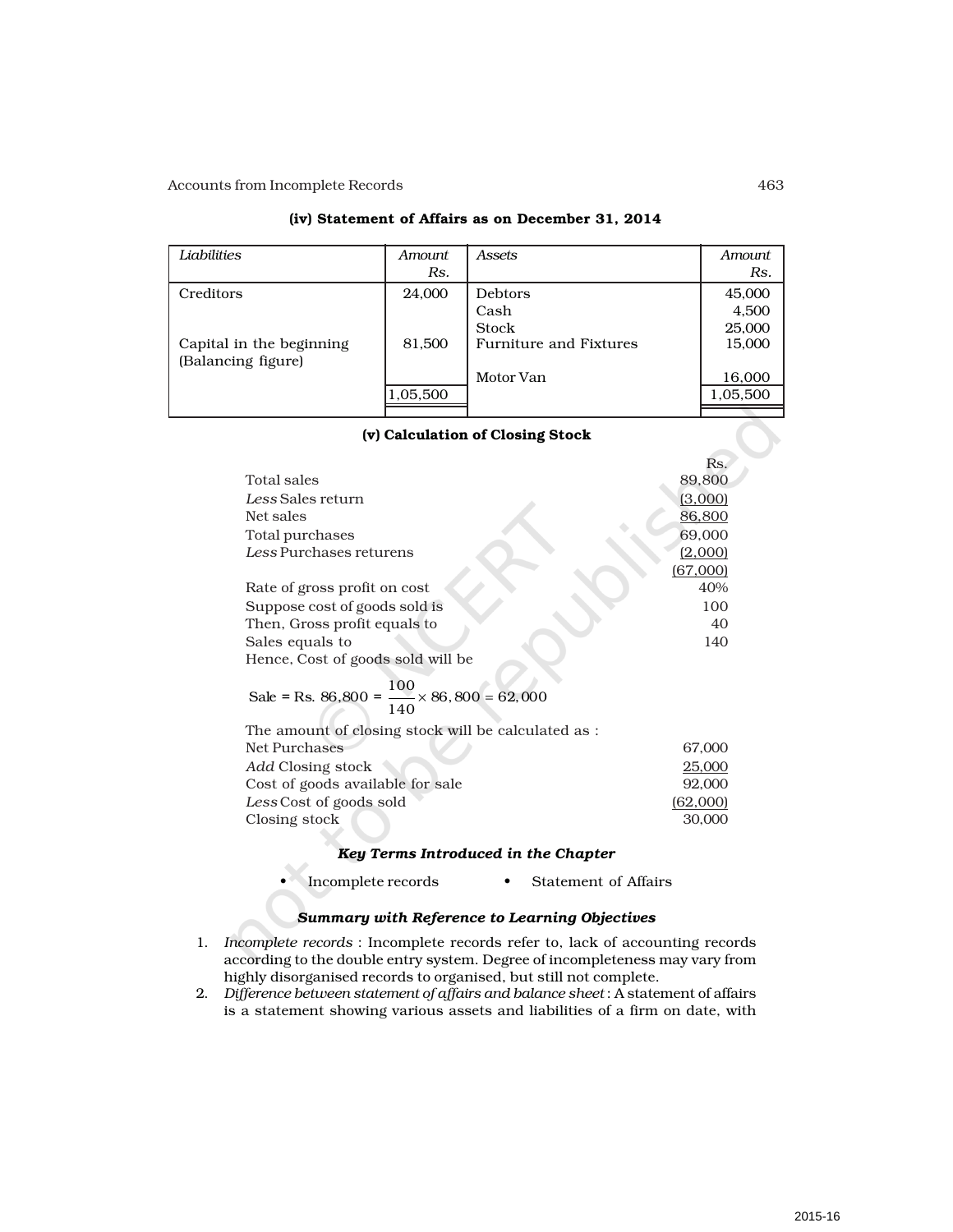difference between the two sides denoting capital. Since, the records are incomplete, the values of assets and liabilities are normally estimates based on information available. They are not the balances taken from properly maintained ledger like in case of balance sheet. The balance sheet is derived from a set of books maintained on the basis of double entry system.

- 3. *Computation of profit and loss from incomplete records* : The statement of affairs is used to compute capital when a firm has a highly disorganised set of incomplete records. To the difference between the closing and opening capital, any sum withdrawn from business are added back and any additional capital introduced during the year are deducted to find out profit and loss made for the period.
- 4. *Preparation of profit and loss account and balance sheet* : When cash summary of a firm is available along with information about personal accounts of creditors and customers, an attempt can be made to prepare the profit and loss account and balance sheet. Missing figures about purchases, sales, debtors and creditors can be obtained by preparing proforma accounts of debtors, creditors, bills receivable and bills payable using the logic of double entry system. Once a profit and loss account and balance sheet are prepared, it will be possible for the firm to start a complete accounting system for future.

#### *Questions for Practice*

#### *Short Answers*

- 1. State the meaning of incomplete records?
- 2. What are the possible reasons for keeping incomplete records?
- 3. Distinguish between statement of affairs and balance sheet.
- 4. What practical difficulties are encountered by a trader due to incompleteness of accounting records?

#### *Long Answers*

- 1. What is meant by a 'statement of affairs'? How can the profit or loss of a trader be ascertained with the help of a statement of affairs?
- 2. 'Is it possible to prepare the profit and loss account and the balance sheet from the incomplete book of accounts kept by a trader'? Do you agree? Explain.
- 3. Explain how the following may be ascertained from incomplete records:
	- (a) Opening capital and closing capital
	- (b) Credit sales and credit purchases
	- (c) Payments to creditors and collection from debtors
	- (d) Closing balance of cash.

#### *Numerical Questions*

Ascertainment of profit or loss by statement of affairs method

1. Following information is given below prepare the statement of profit or loss:

|                                      | Rs.      |
|--------------------------------------|----------|
| Capital at the end of the year       | 5.00.000 |
| Capital in the beginning of the year | 7.50.000 |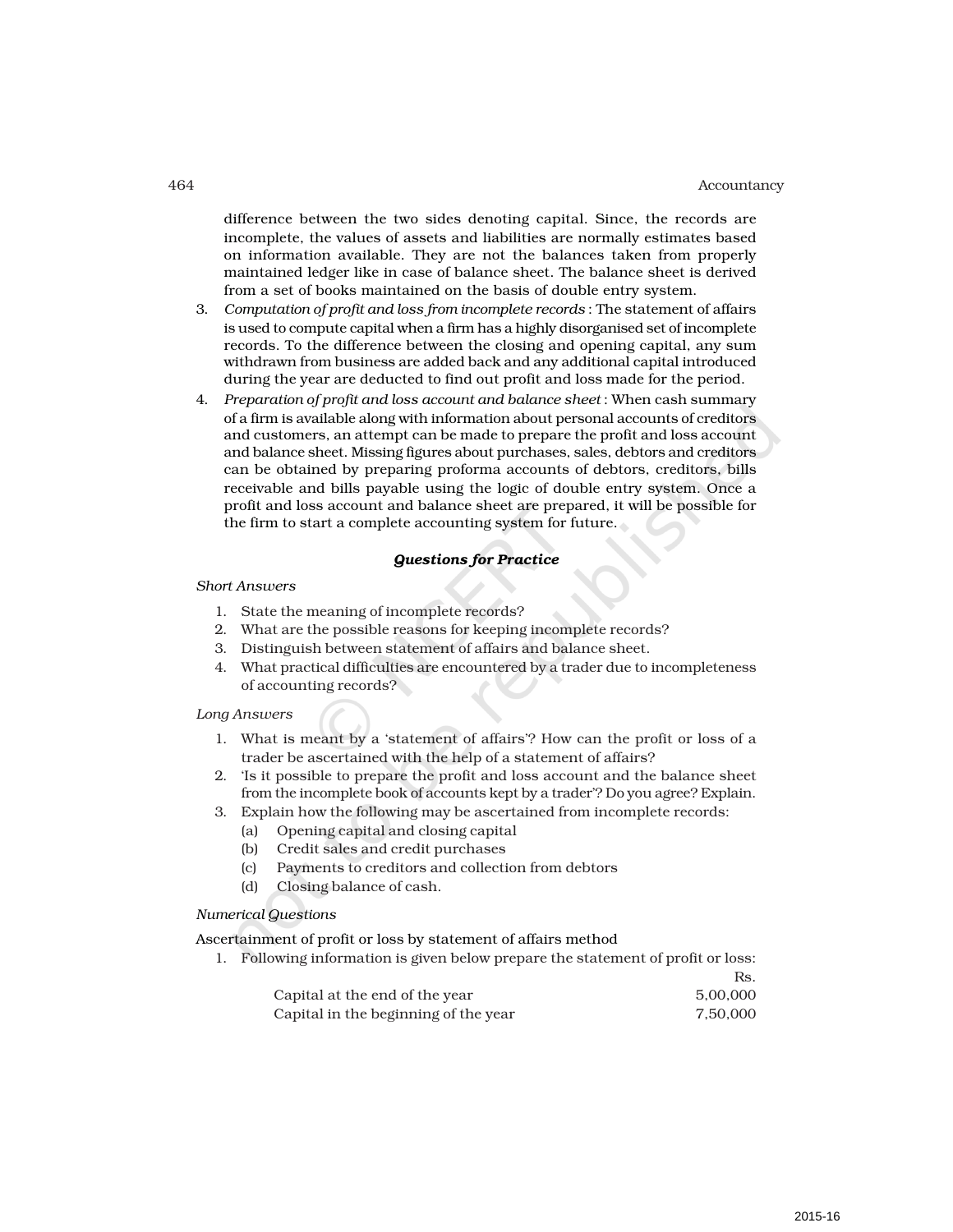| Drawings made during the period | 3.75.000 |
|---------------------------------|----------|
| Additional Capital introduced   | 50.000   |
| [Ans: Profit: Rs. 75,000].      |          |

2. Manveer started his business on January 01, 2013 with a capital of Rs. 4,50,000. On December 31, 2013 his position was as under:

|    |                                                                              | Rs.      |
|----|------------------------------------------------------------------------------|----------|
|    | Cash                                                                         | 99,000   |
|    | Bills receivable                                                             | 75,000   |
|    | Plant                                                                        | 48,000   |
|    | Land and Building                                                            | 1,80,000 |
|    | Furniture                                                                    | 50,000   |
|    | He owned Rs. 45,000 from his friend Susheel on that date. He withdrew        |          |
|    | Rs. 8,000 per month for his household purposes. Ascertain his profit or loss |          |
|    | for this year ended December 31, 2013                                        |          |
|    | [Ans: Profit: Rs.53,000].                                                    |          |
| 3. | From the information given below ascertain the profit for the year :         |          |
|    |                                                                              | Rs.      |
|    | Capital at the beginning of the year                                         |          |

|                                               | 115.   |
|-----------------------------------------------|--------|
| Capital at the beginning of the year          | 70,000 |
| Additional capital introduced during the year | 17,500 |
| Stock                                         | 59,500 |
| Sundry debtors                                | 25,900 |
| <b>Business premises</b>                      | 8,600  |
| Machinery                                     | 2,100  |
| Sundry creditors                              | 33,400 |
| Drawings made during the year                 | 26,400 |
| [Ans: Profit: Rs. 1,600].                     |        |

4. From the following information, Calculate Capital at the beginning :

|                                                             | Rs.      |
|-------------------------------------------------------------|----------|
| Capital at the end of the year                              | 4,00,000 |
| Drawings made during the year                               | 60,000   |
| Fresh Capital introduce during the year                     | 1,00,000 |
| Profit of the current year                                  | 80,000   |
| [Ans : Capital at thé beginning of the year : Rs.2,60,000]. |          |

5. Following information is given below : calculate the closing capital

|                                              | Jan. 01, 2013 | Dec. 31, 2013 |
|----------------------------------------------|---------------|---------------|
|                                              | Rs.           | Rs.           |
| Creditors                                    | 5,000         | 30,000        |
| Bills payable                                | 10,000        |               |
| Loan                                         |               | 50,000        |
| <b>Bills</b> receivable                      | 30,000        | 50,000        |
| <b>Stock</b>                                 | 5,000         | 30,000        |
| Cash                                         | 2,000         | 20,000        |
| $\cdots$ $\cdots$ $\alpha$ $\alpha$ $\alpha$ |               |               |

[*Ans* : Closing capital : Rs.20,000].

Calculation of profit or loss and ascertainment of statement of affairs at the end of the year (Opening Balance is given)

6. Mrs. Anu started firm with a capital of Rs. 4,00,000 on 1st July 2013. She borrowed from her friends a sum of Rs. 1,00,000 @ 10% per annum (interest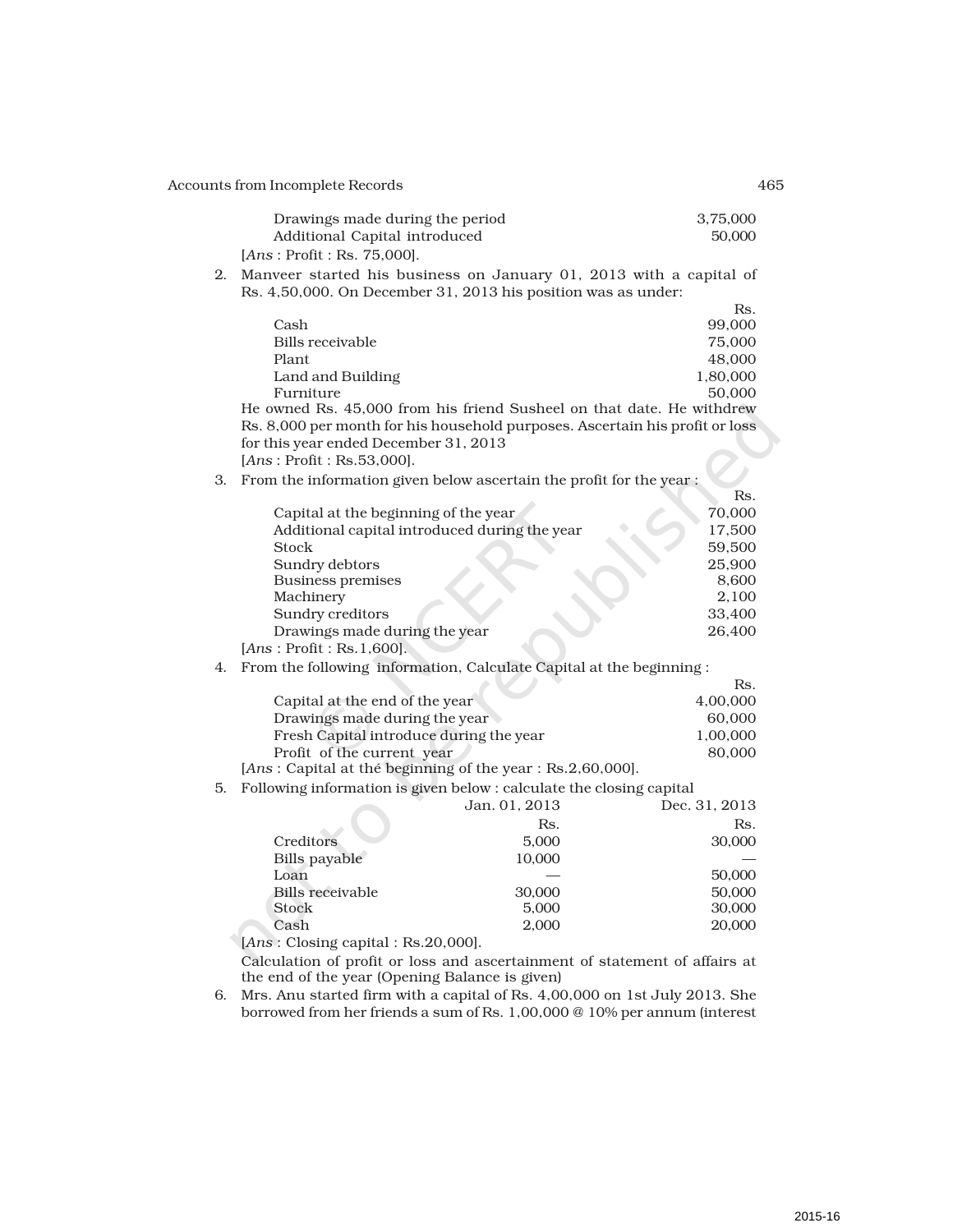paid) for business and brought a further amount to capital Rs. 75,000 on Dec. 31, 2013, her position was :

|                                                                            | Rs.      |
|----------------------------------------------------------------------------|----------|
| Cash                                                                       | 30,000   |
| Stock                                                                      | 4.70.000 |
| <b>Debtors</b>                                                             | 3.50.000 |
| Creditors                                                                  | 3.00.000 |
| He withdrew Rs. 8,000 per month for the year. Calculate profit or loss for |          |
|                                                                            |          |

the year and show your working clearly.

[*Ans* : Profit : Rs.23,000].

7. Mr. Arnav does not keep proper records of his business he provided following information, you are required to prepare a statement showing the profit or loss for the year.

|                                                  | Rs.       |
|--------------------------------------------------|-----------|
| Capital at the beginning of the year             | 15,00,000 |
| Bills receivable                                 | 60,000    |
| Cash in hand                                     | 80,000    |
| Furniture                                        | 9,00,000  |
| Building                                         | 10,00,000 |
| Creditors                                        | 6,00,000  |
| Stock in trade                                   | 2,00,000  |
| Further capital introduced                       | 3,20,000  |
| Drawings made during the period                  | 80,000    |
| $\sim$ $\sim$ $\sim$ $\sim$ $\sim$ $\sim$ $\sim$ |           |

[*Ans* : Loss : Rs. 1,00,000].

Ascertainment of statement of affairs at the beginning and at the end of the year and calculation of profit or loss.

8. Mr. Akshat keeps his books on incomplete records following information is given below :

|                          | April 01, 2013 | March 31, 2014 |
|--------------------------|----------------|----------------|
|                          | Rs.            | Rs.            |
| Cash in hand             | 1,000          | 1,500          |
| Cash at bank             | 15,000         | 10,000         |
| Stock                    | 1,00,000       | 95,000         |
| <b>Debtors</b>           | 42,500         | 70,000         |
| <b>Business premises</b> | 75,000         | 1,35,000       |
| Furniture                | 9.000          | 7,500          |
| Creditors                | 66,000         | 87,000         |
| Bills payable            | 44,000         | 58,000         |

During the year he withdrew Rs. 45,000 and introduced Rs. 25,000 as further capital in the business compute the profit or loss of the business. [*Ans* : Profit : Rs. 61,500].

9. Gopal does not keep proper books of account. Following information is given below:

|              | Jan. 01. 2013 | Dec. 31, 2013 |
|--------------|---------------|---------------|
|              | Rs.           | Rs.           |
| Cash in hand | 18,000        | 12,000        |
| Cash at bank | 1.500         | 2.000         |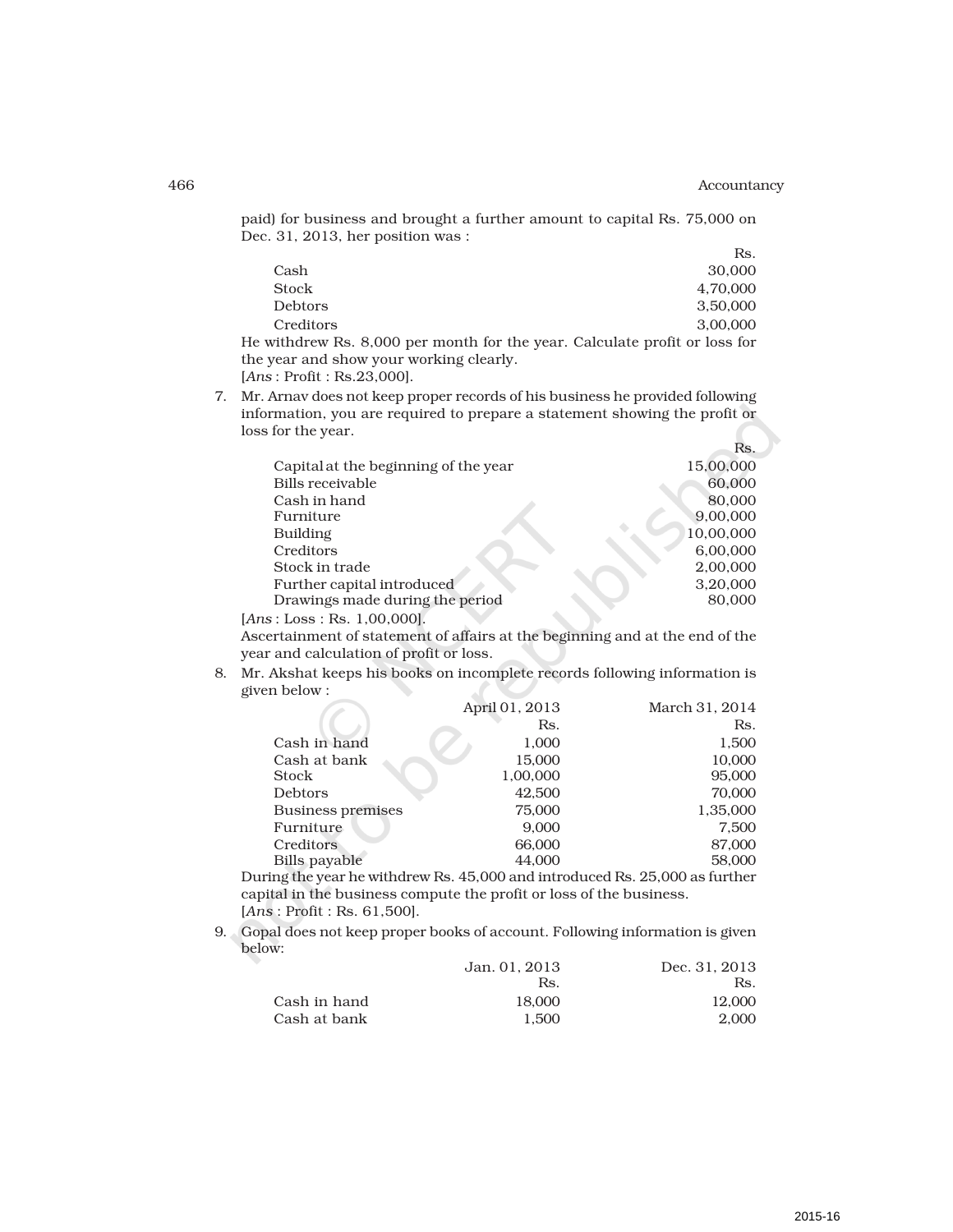| Stock in trade     | 80,000 | 90,000 |
|--------------------|--------|--------|
| Sundry debtors     | 36,000 | 60,000 |
| Sundry creditors   | 60,000 | 40,000 |
| Loan               | 10,000 | 8,000  |
| Office equipments  | 25,000 | 30,000 |
| Land and Buildings | 30,000 | 20,000 |
| Furniture          | 10,000 | 10.000 |

During the year he introduced Rs. 20,000 and withdrew Rs. 12,000 from the business. Prepare the statement of profit or loss on the basis of given information

[*Ans* : Profit : Rs. 53,500].

10. Mr. Muneesh maintains his books of accounts from incomplete records. His books provide the information :

|                  | Jan. 01, 2013<br>Rs. | Dec. 31, 2013<br>Rs. |
|------------------|----------------------|----------------------|
| Cash             | 1,200                | 1,600                |
| Bills receivable |                      | 2,400                |
| <b>Debtors</b>   | 16,800               | 27,200               |
| <b>Stock</b>     | 22,400               | 24,400               |
| Investment       |                      | 8,000                |
| Furniture        | 7,500                | 8,000                |
| Creditors        | 14,000               | 15.200               |

He withdrew Rs. 300 per month for personal expenses. He sold his investment of Rs. 16,000 at 2% premium and introduced that amount into business. [*Ans* : Profit : Rs. 9,780].

11. Mr. Girdhari Lal does not keep full double entry records. His balance as on January 01, 2013 is as.

| Liabilities      | Amount | <b>Assets</b>  | Amount. |
|------------------|--------|----------------|---------|
|                  | Rs.    |                | Rs.     |
| Sundry creditors | 35,000 | Cash in hand   | 5,000   |
| Bills payable    | 15,000 | Cash at bank   | 20,000  |
| Capital          | 40,000 | Sundry debtors | 18,000  |
|                  |        | <b>Stock</b>   | 22,000  |
|                  |        | Furniture      | 8,000   |
|                  |        | <b>Plant</b>   | 17,000  |
|                  | 90,000 |                | 90,000  |
|                  |        |                |         |

His position at the end of the year is :

|                | Rs.    |
|----------------|--------|
| Cash in hand   | 7.000  |
| Stock          | 8.600  |
| <b>Debtors</b> | 23,800 |
| Furniture      | 15.000 |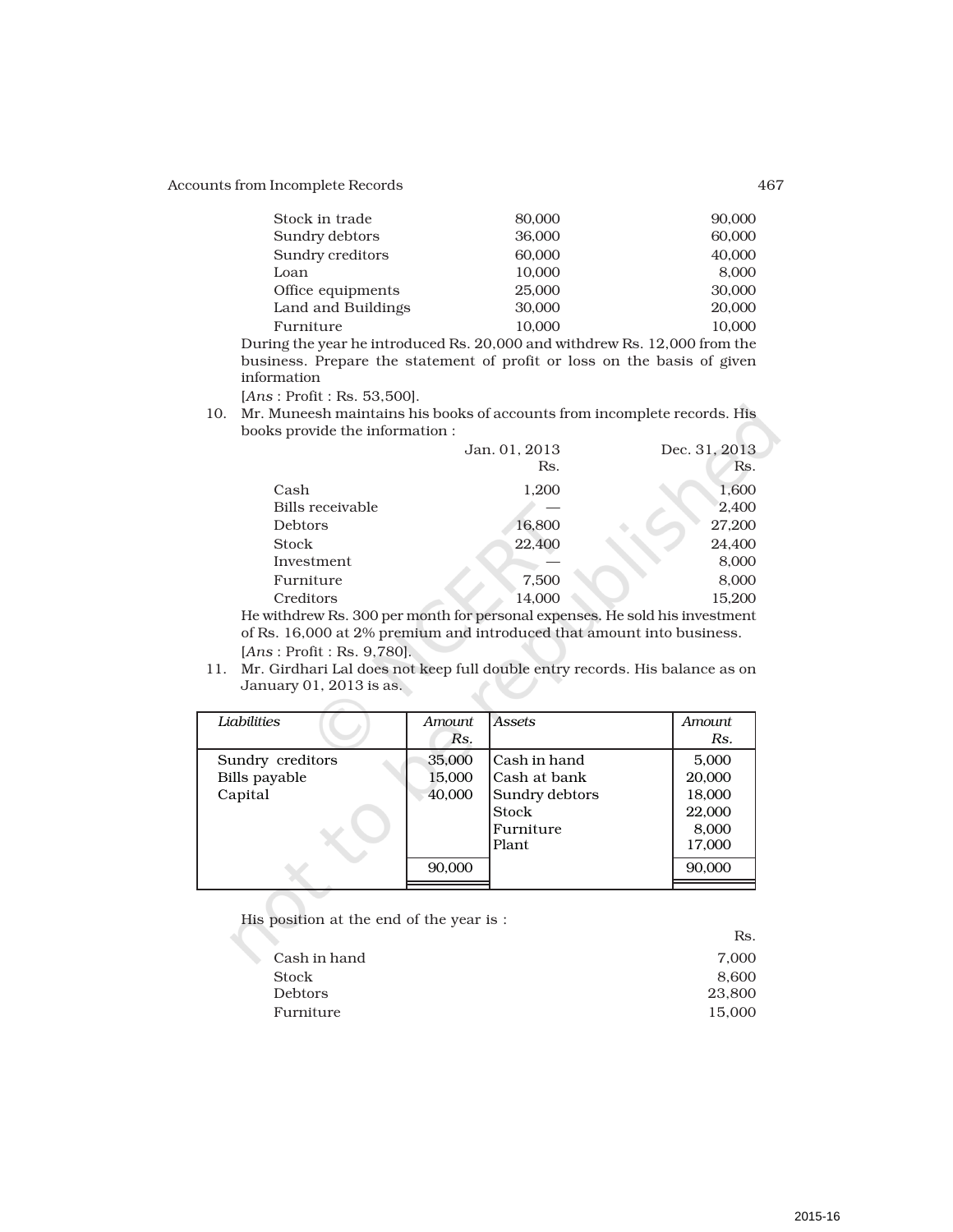| Plant         | 20,350 |
|---------------|--------|
| Bills payable | 20,200 |
| Creditors     | 15,000 |

He withdrew Rs. 500 per month out of which to spent Rs. 1,500 for business purpose. Prepare the statement of profit or loss. [*Ans* : Profit : Rs. 4,050].

12. Mr. Ashok does not keep his books properly. Following information is available from his books.

| Jan. 01, 2013 | Dec. 31, 2013 |
|---------------|---------------|
| Rs.           | Rs.           |
| 45,000        | 93,000        |
| 66,000        | 57,000        |
| 22,500        |               |
| 89,600        | 90,000        |
| 7,500         | 8,700         |
| 25,000        |               |
| 1,300         | 1,300         |
| 34,000        | 25,000        |
|               |               |

During the year Mr. Ashok sold his private car for Rs. 50,000 and invested this amount into the business. He withdrew from the business Rs. 1,500 per month upto July 31, 2013 and thereafter Rs. 4,500 per month as drawings. You are required to prepare the statement of profit or loss and statement of affair as on December 31, 2013.

[*Ans* : Loss : Rs. 57,900].

13. Krishna Kulkarni has not kept proper books of accounts prepare the statement of profit or loss for the year ending December 31, 2013 from the following information:  $\mathcal{L}$ 

|                  | Jan. 01, 2013 | Dec. 31, 2013 |
|------------------|---------------|---------------|
|                  | (Rs.)         | (Rs.)         |
| Cash in hand     | 10,000        | 36,000        |
| <b>Debtors</b>   | 20,000        | 80,000        |
| Creditors        | 10,000        | 46,000        |
| Bills receivable | 20,000        | 24,000        |
| Bills payable    | 4,000         | 42,000        |
| Car              |               | 80,000        |
| Stock            | 40,000        | 30,000        |
| Furniture        | 8,000         | 48,000        |
| Investment       | 40,000        | 50,000        |
| Bank balance     | 1,00,000      | 90,000        |
|                  |               |               |

The following adjustments were made :

- (a) Krishna withdrew cash Rs. 5,000 per month for private use.
- (b) Depreciation @ 5% on car and furniture @10% .
- (c) Outstanding Rent Rs. 6,000.
- (d) Fresh Capital introduced during the year Rs.30,000.

[*Ans* : Profit : Rs. 1,41,200 ; Statement of affairs with adjusted : Rs. 4,29,200].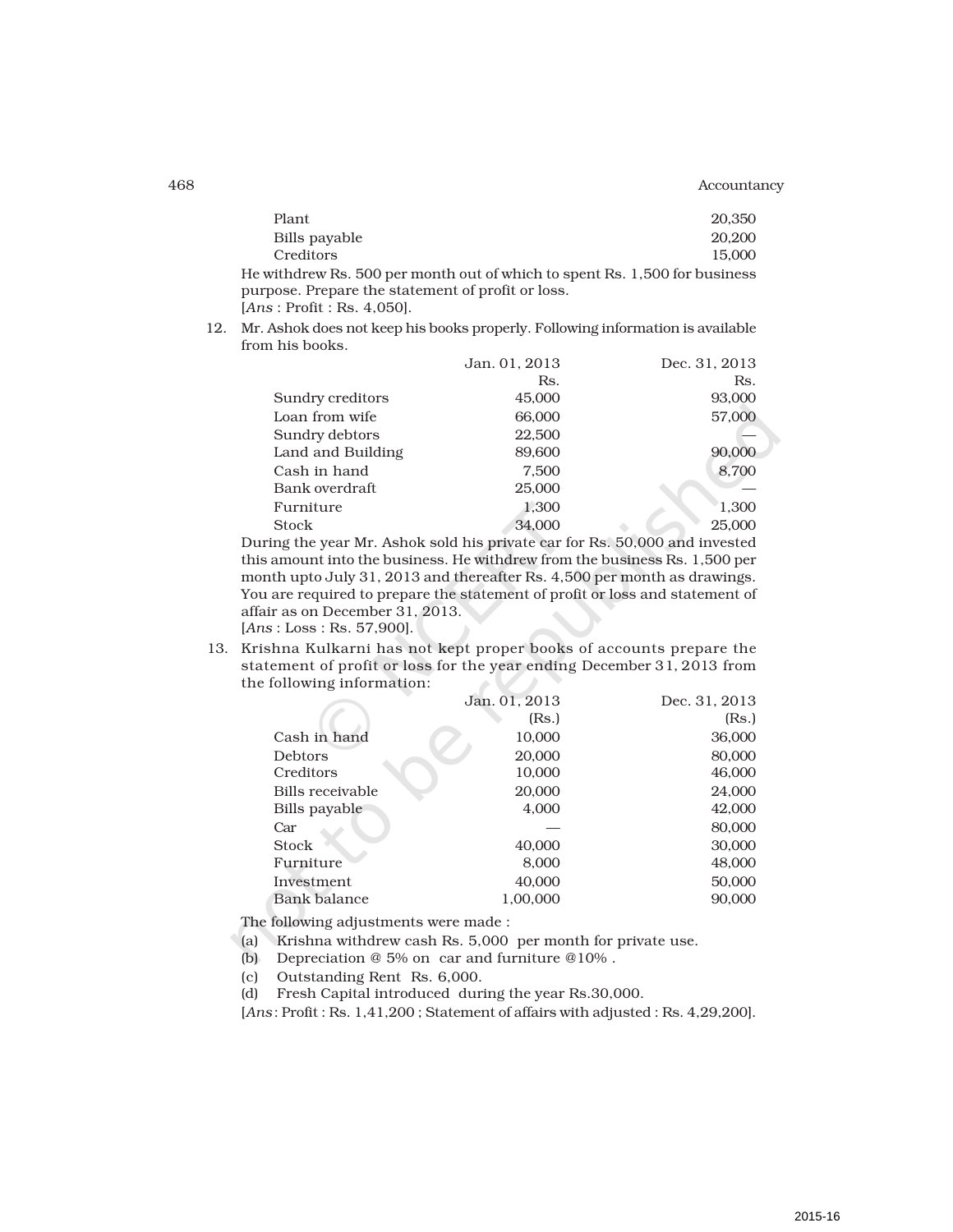14. M/s Saniya Sports Equipment does not keep proper records. From the following information find out profit or loss and also prepare balance sheet for the year ended December 31, 2013

|                  | Dec. 31, 2012 | Dec. 31, 2013 |
|------------------|---------------|---------------|
|                  | Rs.           | Rs.           |
| Cash in hand     | 6,000         | 24,000        |
| Bank overdraft   | 30,000        |               |
| Stock            | 50,000        | 80,000        |
| Sundry creditors | 26,000        | 40,000        |
| Sundry debtors   | 60,000        | 1,40,000      |
| Bills payable    | 6,000         | 12,000        |
| Furniture        | 40,000        | 60,000        |
| Bills receivable | 8.000         | 28,000        |
| Machinery        | 50,000        | 1,00,000      |
| Investment       | 30,000        | 80,000        |
|                  |               |               |

Drawing Rs.10,000 p.m. for personal use, fresh capital introduce during the year Rs.2,00,000. A bad debts of Rs.2,000 and a provision of 5% is to be made on debtors. outstanding salary Rs.2,400, prepaid insurance Rs.700, depreciation charged on furniture and machine @ 10% p.a. [Ans : Profit : Rs. 1,71,300 ; Statement of affairs with adjustment : Rs. 4,87,700].

#### *Ascertainment of Missing Figures*

15. From the following information calculate the amount to be paid to creditors: Rs. Sundry creditors as on March 31, 2013 1,80,425<br>Discount received 26,000 Discount received Discount allowed 24,000 Return outwards Return inward 32,200 Bills accepted 1,99,000<br>Bills endorsed to creditors and the community of the community of the community of the community of the community<br>Community of the community of the community of the community of the community of the Bills endorsed to creditors Creditors as on April 01, 2012<br>Total purchases 8,97,000 Total purchases Cash purchases 1,40,000 [*Ans* : Cash paid to creditors : Rs. 4,40,175].

16. Find out the credit purchases from the following:

|                                     | Rs.      |
|-------------------------------------|----------|
| Balance of creditors April 01, 2013 | 45,000   |
| Balance of creditors March 31, 2014 | 36,000   |
| Cash paid to creditors              | 1,80,000 |
| Cheque issued to creditors          | 60,000   |
| Cash purchases                      | 75,000   |
| Discount received from creditors    | 5.400    |
| Discount allowed                    | 5.000    |
| Bills payable given to creditors    | 12,750   |
| Return outwards                     | 7,500    |
| Bills payable dishonoured           | 3.000    |
|                                     |          |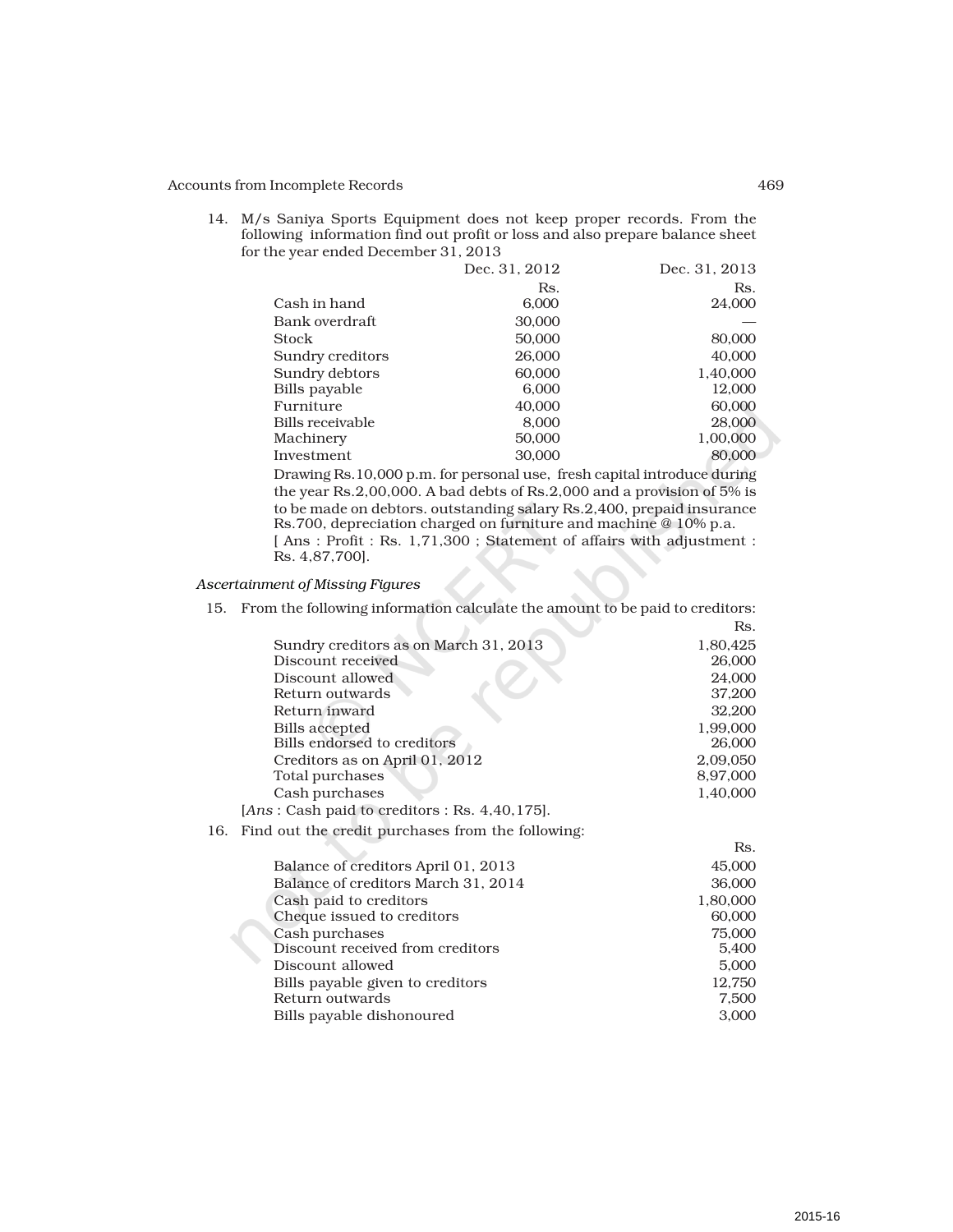| 470 |     |                                                                                                  | Accountancy        |
|-----|-----|--------------------------------------------------------------------------------------------------|--------------------|
|     |     | Bills receivable endorsed to creditors                                                           | 4,500              |
|     |     | Bills receivable endorsed to creditors dishonoured                                               | 1,800              |
|     |     | Return inwards                                                                                   | 3,700              |
|     |     | [Ans: Credit purchases: Rs. 2, 56,350].                                                          |                    |
|     | 17. | From the following information calculate total purchases.                                        |                    |
|     |     |                                                                                                  | Rs.                |
|     |     | Creditors Jan. 01, 2013                                                                          | 30,000             |
|     |     | Creditors Dec. 31, 2013                                                                          | 20,000             |
|     |     | Opening balance of Bills payable                                                                 | 25,000             |
|     |     | Closing balance of Bills payable                                                                 | 35,000             |
|     |     | Cash paid to creditors<br>Bills discharged                                                       | 1,51,000<br>44,500 |
|     |     | Cash purchases                                                                                   | 1,29,000           |
|     |     | Return outwards                                                                                  | 6,000              |
|     |     | [Ans: Total purchases: Rs. 3,30,500].                                                            |                    |
|     | 18. | The following information is given                                                               |                    |
|     |     |                                                                                                  | Rs.                |
|     |     | Opening creditors                                                                                | 60,000             |
|     |     | Cash paid to creditors                                                                           | 30,000             |
|     |     | Closing creditors                                                                                | 36,000             |
|     |     | Returns Inward                                                                                   | 13,000             |
|     |     | Bill matured                                                                                     | 27,000             |
|     |     | Bill dishonoured                                                                                 | 8,000              |
|     |     | Purchases return                                                                                 | 12,000             |
|     |     | Discount allowed                                                                                 | 5,000              |
|     |     | Calculate credit purchases during the year                                                       |                    |
|     |     | [Ans: Credit purchases: Rs. 37,000].                                                             |                    |
|     | 19. | From the following, calculate the amount of bills accepted during the year.                      | Rs.                |
|     |     | Bills payable as on April 01, 2013                                                               | 1,80,000           |
|     |     | Bills payable as on March 31, 2014                                                               | 2,20,000           |
|     |     | Bills payable dishonoured during the year                                                        | 28,000             |
|     |     | Bills payable honoured during the year                                                           | 50,000             |
|     |     | [Ans: Bills accepted: Rs. 1,18,000].                                                             |                    |
|     | 20. | Find out the amount of bills matured during the year on the basis of<br>information given below; |                    |
|     |     |                                                                                                  | Rs.                |
|     |     | Bills payable dishonoured                                                                        | 37,000             |
|     |     | Closing balance of Bills payable                                                                 | 85,000             |
|     |     | Opening balance of Bills payable                                                                 | 70,000             |
|     |     | Bills payable accepted                                                                           | 90,000             |
|     |     | Cheque dishonoured                                                                               | 23,000             |
|     |     | $[Ans:$ Bills matured : Rs. 38,000].                                                             |                    |
|     | 21. | Prepare the bills payable account from the following and find out missing<br>figure if any:      |                    |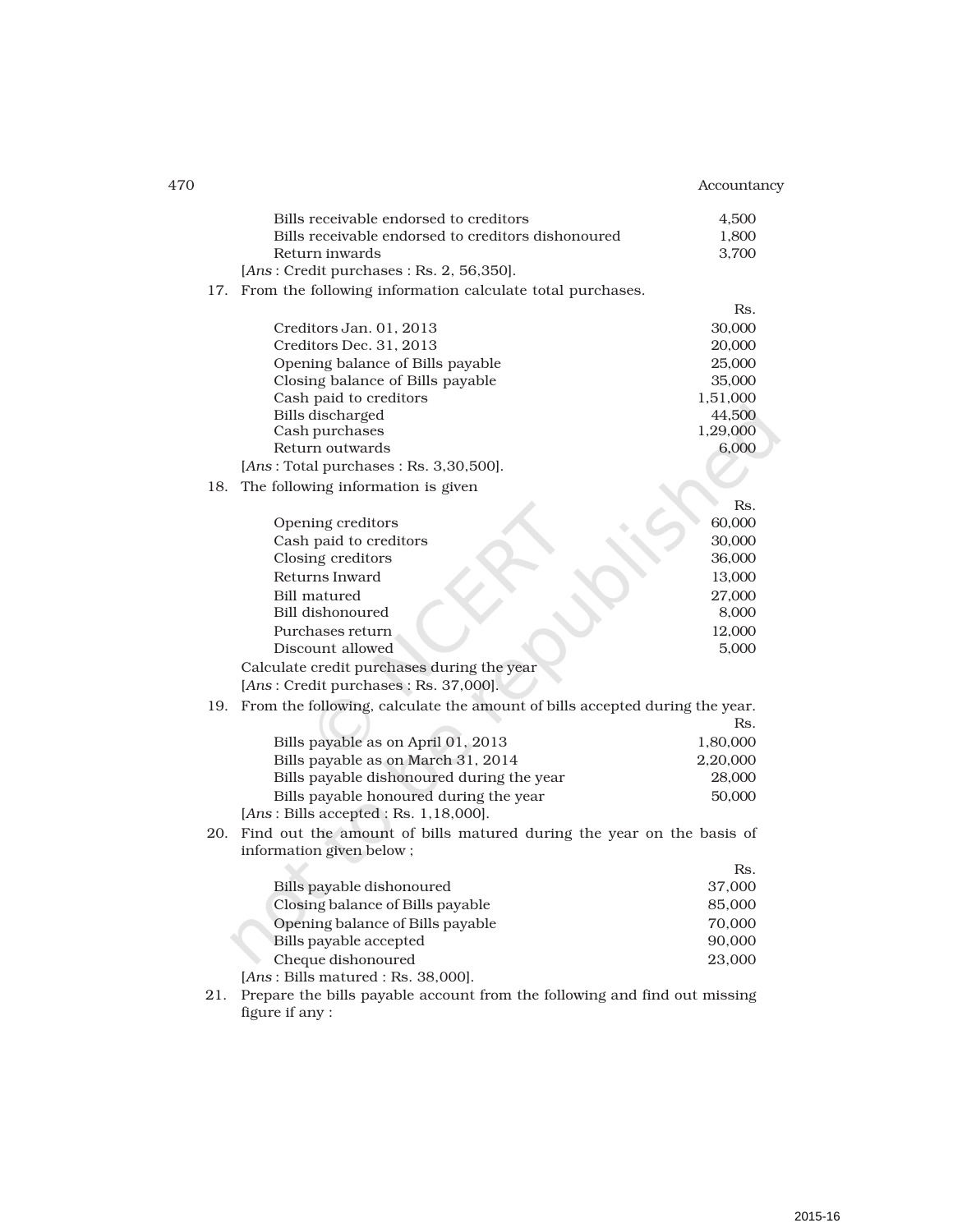|     |                                                                          | Rs.      |
|-----|--------------------------------------------------------------------------|----------|
|     | <b>Bills</b> accepted                                                    | 1,05,000 |
|     | Discount received                                                        | 17,000   |
|     | Purchases returns                                                        | 9,000    |
|     | Return inwards                                                           | 12,000   |
|     | Cash paid to accounts payable                                            | 50,000   |
|     | Bills receivable endorsed to creditor                                    | 45,000   |
|     | Bills dishonoured                                                        | 17,000   |
|     | <b>Bad debts</b>                                                         | 14,000   |
|     | Balance of accounts payable (closing)                                    | 85,000   |
|     | Credit purchases                                                         | 2,15,000 |
|     | [Ans: Opening balance of creditors: Rs. 79,000].                         |          |
| 22. | Calculate the amount of bills receivable during the year.                |          |
|     |                                                                          | Rs.      |
|     | Opening balance of bills receivable                                      | 75,000   |
|     | <b>Bill dishonoured</b>                                                  | 25,000   |
|     | Bills collected (honoured)                                               | 1,30,000 |
|     | Bills receivable endorsed to creditors                                   | 15,000   |
|     | Closing balance of bills receivable                                      | 65,000   |
|     | [Ans: Rs. 1,60,000].                                                     |          |
| 23. | Calculate the amount of bills receivable dishonoured from the following  |          |
|     | information.                                                             |          |
|     |                                                                          | Rs.      |
|     | Opening balance of bills receivable                                      | 1,20,000 |
|     | Bills collected (honoured)                                               | 1,85,000 |
|     | Bills receivable endorsed                                                | 22,800   |
|     | Closing balance of bills receivable                                      | 50,700   |
|     | Bills receivable received                                                | 1,50,000 |
|     | [Ans: Rs. 11,500].                                                       |          |
| 24. | From the details given below, find out the credit sales and total sales. |          |
|     |                                                                          | Rs.      |
|     | Opening debtors                                                          | 45,000   |
|     | Closing debtors                                                          | 56,000   |
|     | Discount allowed                                                         | 2,500    |
|     | Sales returns                                                            | 8,500    |
|     | Irrecoverable amount                                                     | 4,000    |
|     | Bills receivables received                                               | 12,000   |
|     | Bills receivable dishonoured                                             | 3,000    |
|     | Cheque dishonoured                                                       | 7,700    |
|     | Cash sales                                                               | 80,000   |
|     | Cash received from debtors                                               | 2,30,000 |
|     | Cheque received from debtors                                             | 25,000   |
|     | [Ans: Total sales: Rs. 3,62,300].                                        |          |

25. From the following information, prepare the bills receivable account and total debtors account for the year ended December 31, 2013.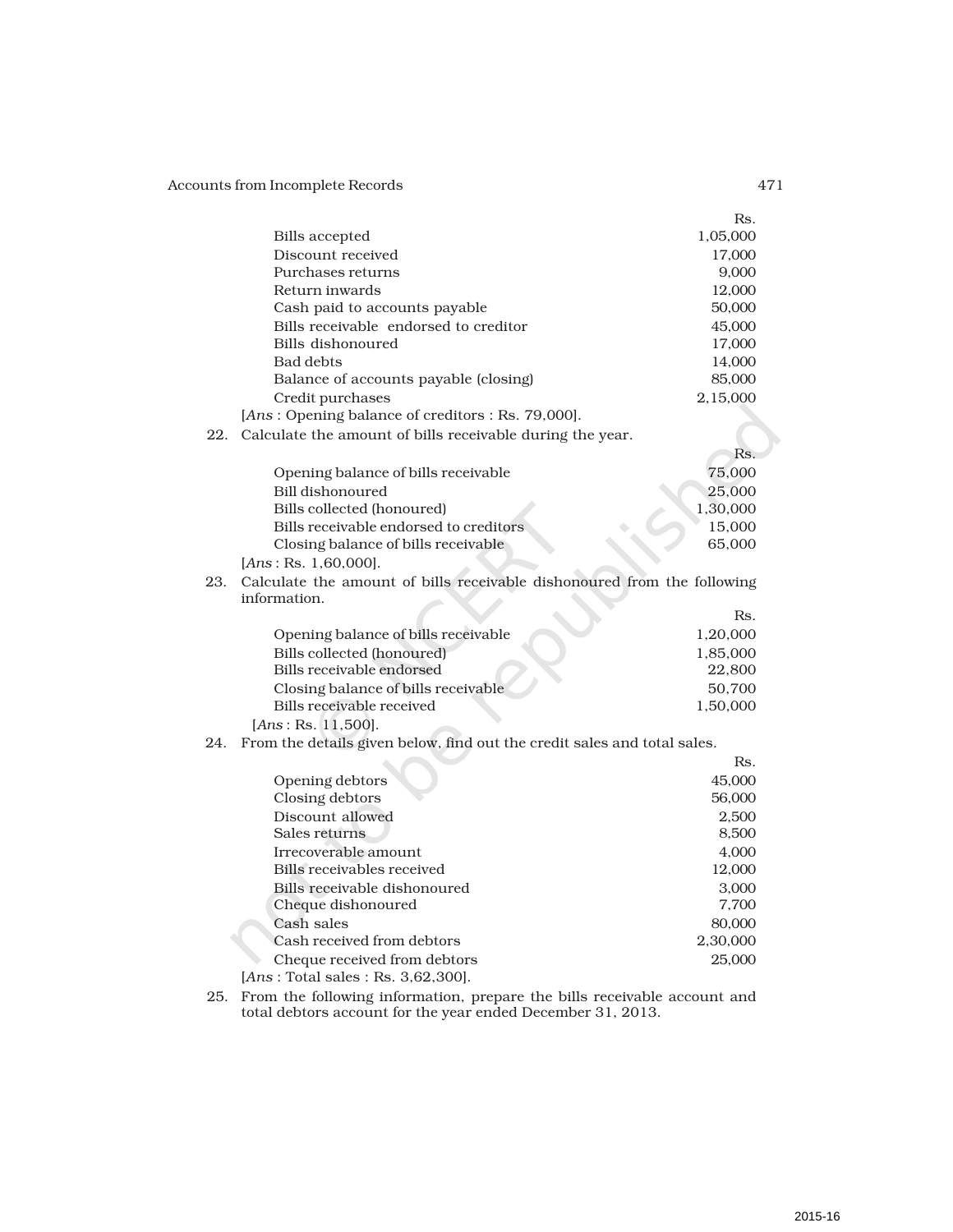|     |                                                                                                                            | Rs.       |
|-----|----------------------------------------------------------------------------------------------------------------------------|-----------|
|     | Opening balance of debtors                                                                                                 | 1,80,000  |
|     | Opening balance of bills receivable                                                                                        | 55,000    |
|     | Cash sales made during the year                                                                                            | 95,000    |
|     | Credit sales made during the year                                                                                          | 14,50,000 |
|     | Return inwards                                                                                                             | 78,000    |
|     | Cash received from debtors                                                                                                 | 10,25,000 |
|     | Discount allowed to debtors                                                                                                | 55,000    |
|     | Bills receivable endorsed to creditors                                                                                     | 60,000    |
|     | Cash received (bills matured)                                                                                              | 80,500    |
|     | Irrecoverable amount                                                                                                       | 10,000    |
|     | Closing balance of bills receivable on Dec. 31, 2013                                                                       | 75,500    |
|     | [Ans: Bills received : Rs. 1,61,000 ; Closing balance of debtors : Rs. 3,01,000].                                          |           |
| 26. | Prepare the suitable accounts and find out the missing figure if any.                                                      |           |
|     |                                                                                                                            | Rs.       |
|     | Opening balance of debtors                                                                                                 | 14,00,000 |
|     | Opening balance of bills receivable                                                                                        | 7,00,000  |
|     | Closing balance of bills receivable                                                                                        | 3,50,000  |
|     | Cheque dishonoured                                                                                                         | 27,000    |
|     | Cash received from debtors                                                                                                 | 10,75,000 |
|     | Cheque received and deposited in the bank                                                                                  | 8,25,000  |
|     | Discount allowed                                                                                                           | 37,500    |
|     | Irrecoverable amount                                                                                                       | 17,500    |
|     | Returns inwards                                                                                                            | 28,000    |
|     | Bills receivable received from customers                                                                                   | 1,05,000  |
|     | Bills receivable matured                                                                                                   | 2,80,000  |
|     | <b>Bills</b> discounted                                                                                                    | 65,000    |
|     | Bills endorsed to creditors                                                                                                | 70,000    |
|     | [Ans: Credit sales: Rs. 5, 16,000].                                                                                        |           |
| 27. | From the following information ascertain the opening balance of sundry<br>debtors and closing balance of sundry creditors. |           |
|     |                                                                                                                            | Rs.       |
|     | Opening stock                                                                                                              | 30,000    |
|     | Closing stock                                                                                                              | 25,000    |
|     | Opening creditors                                                                                                          | 50,000    |
|     | Closing debtors                                                                                                            | 75,000    |
|     | Discount allowed by creditors                                                                                              | 1,500     |
|     | Discount allowed to customers                                                                                              | 2,500     |
|     | Cash paid to creditors                                                                                                     | 1,35,000  |
|     | Bills payable accepted during the period                                                                                   | 30,000    |
|     | Bills receivable received during the period                                                                                | 75,000    |
|     | Cash received from customers                                                                                               | 2,20,000  |
|     | Bills receivable dishonoured                                                                                               | 3,500     |
|     | Purchases                                                                                                                  | 2,95,000  |
|     |                                                                                                                            |           |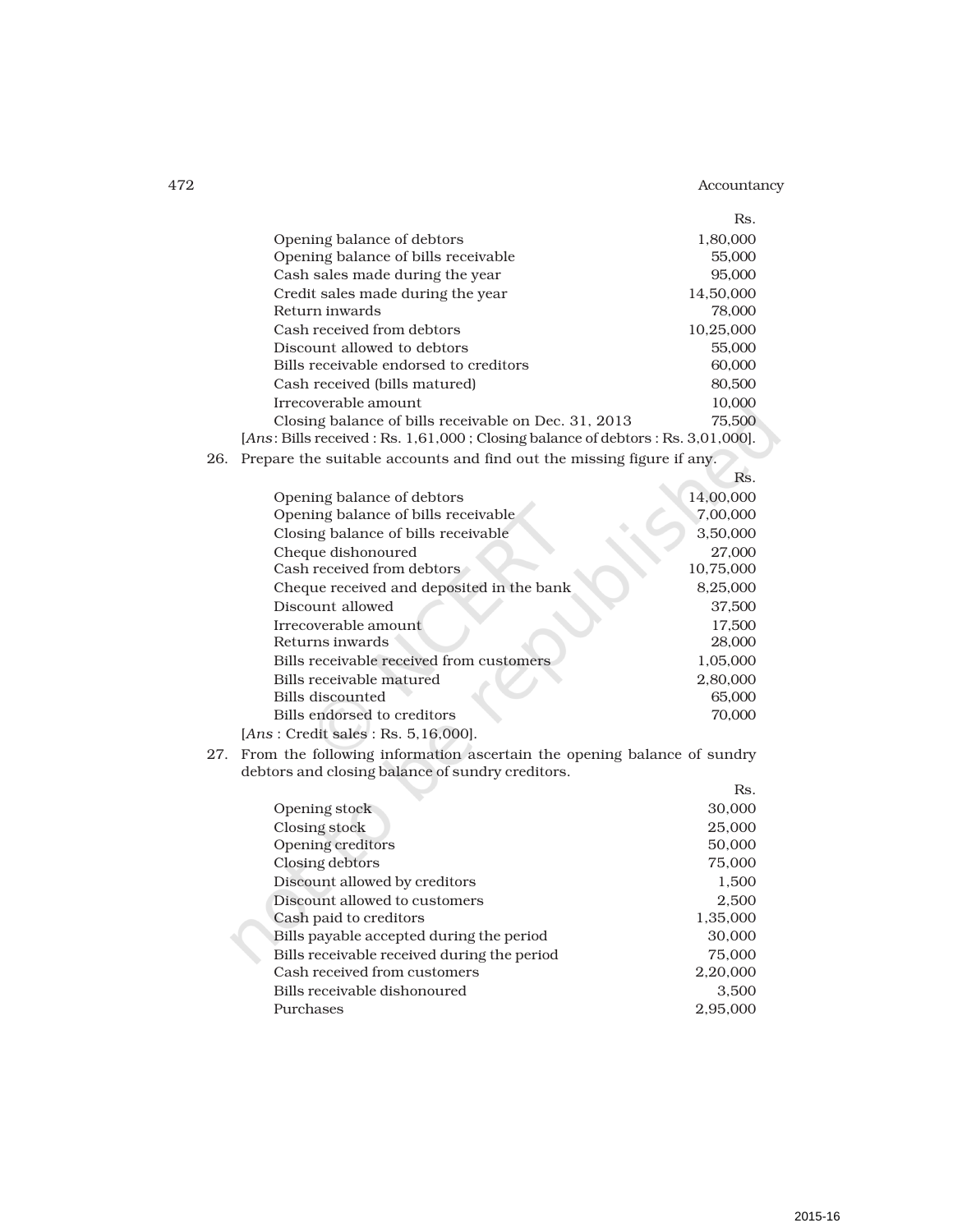The rate of gross profit is 25% on selling price and out of the total sales Rs. 85,000 was for cash sales.

*Hint*: Total sales = 4,00,000 = 3,00,000 
$$
\times \frac{100}{75}
$$

[*Ans* : Opening balance of debtors : Rs. 54,000 ; Closing balance of creditors: Rs. 1,78,500].

28 Mrs. Bhavana keeps his books by Single Entry System. You're required to prepare final accounts of her business for the year ended December 31, 2013. Her records relating to cash receipts and cash payments for the above period showed the following particulars :

#### Summary of Cash

| Dr. | Cr. |  |
|-----|-----|--|
|     |     |  |

| Receipts                                                            | Amount<br>Rs.                            | Payments                                                                                                                         | Amount<br>Rs.                                                       |
|---------------------------------------------------------------------|------------------------------------------|----------------------------------------------------------------------------------------------------------------------------------|---------------------------------------------------------------------|
| Opening balance of cash<br>Further capital<br>Received from debtors | 12,000<br>20,000<br>1,20,000<br>1,52,000 | Paid to creditors<br>Business expenses<br>Wage paid<br>Bhavana's drawings<br>Balance at bank on<br>Dec. 31, 2013<br>Cash in hand | 53,000<br>12,000<br>30,000<br>15,000<br>35,000<br>7,000<br>1,52,000 |

The following information is also available :

|                 | Jan. 01, 2013<br>Rs. | Dec. 31, 2013<br>Rs. |
|-----------------|----------------------|----------------------|
| <b>Debtors</b>  | 55,000               | 85,000               |
| Creditors       | 22,000               | 29,000               |
| <b>Stock</b>    | 35,000               | 70,000               |
| Plant           | 10,00,000            | 1,00,000             |
| Machinery       | 50,000               | 50,000               |
| Land & Building | 2,50,000             | 2,50,000             |
| Investment      | 20,000               | 20,000               |

All her sales and purchases were on credit. Provide depreciation on plant and building by 10% and machinery by 5%, make a provision for bad debts by 5%.

[*Ans* : Gross profit ; Rs. 95,000 ; Net profit : Rs. 41,250 ; Total of balance sheet : Rs. 5, 75,250].